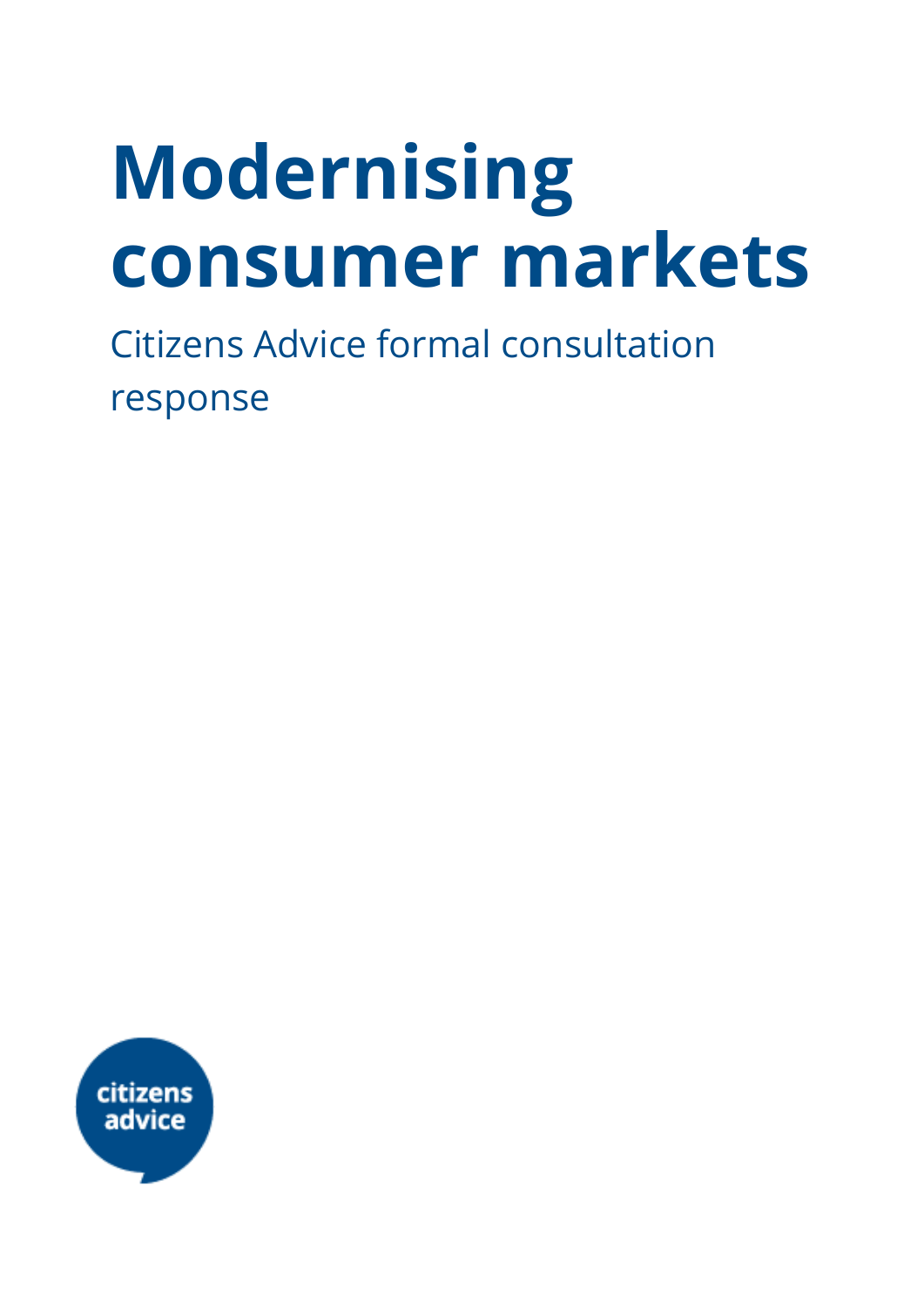# **Contents**

| Introductory remarks                                               | 2  |
|--------------------------------------------------------------------|----|
| Measuring loyalty: response to Question 4                          | 7  |
| The need for telecoms advocacy: response to Question 5             | 19 |
| Extending ADR: response Questions 12-15                            | 34 |
| Minimum standards in essential markets:<br>response to Question 17 | 48 |
| Response to other selected questions                               | 50 |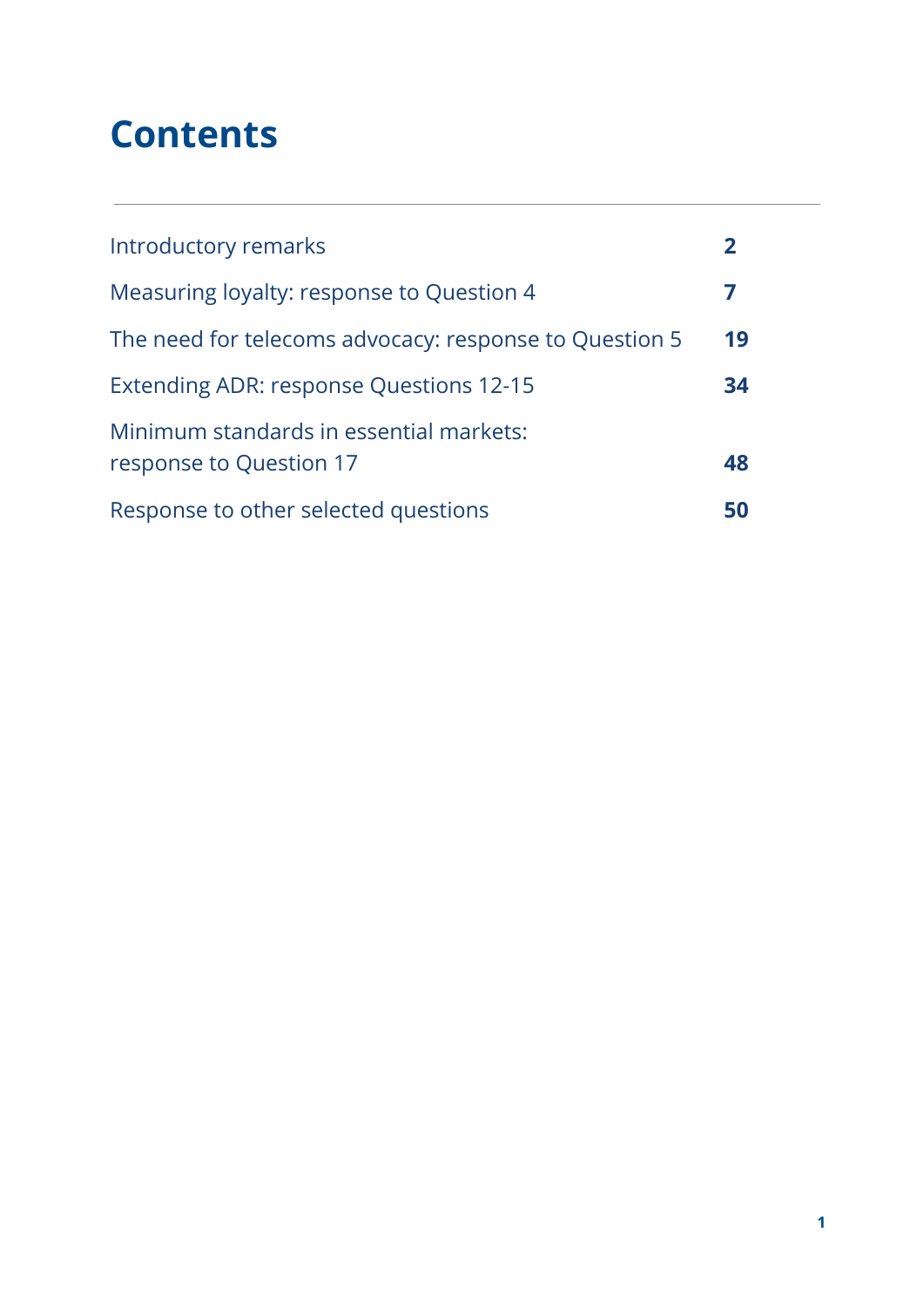#### Dear colleague,

Citizens Advice provides free, independent and impartial advice to anyone who needs it. We are the statutory advocate for energy and post consumers and run the national consumer helpline. Last year we helped 2.7 million people with 6.3 million problems.

We are pleased to respond to the Government's consultation on *Modernising consumer markets* and look forward to working with it in the coming months and years to fix the market failures it identifies.

We welcome the ambitious analysis the Government has put forward and its acknowledgement that markets have too often tilted towards companies' benefit and away from consumers'. We also support its understanding of the ways in which markets fail consumers, its proposals to rank firms on how they treat loyal customers and its new strategic steer for the Competition and Markets Authority.

Having set the Government's ambitions appropriately high, bold action will be expected to fix the problems it sets out. In summary, our principal recommendations are that Government should:

- Fund a statutory, independent consumer advocate in the telecoms market
- Make firms publish how much they are overcharging loyal consumers and take further, evidenced action to reduce price differentials in essential markets
- Enshrine minimum standards for people with mental health conditions in essential markets
- Extend mandatory dispute resolution to every market, but particularly the used car and home improvement markets

We offer brief commentaries on each issue, which are addressed in more detail in subsequent answers to your questions. We also make further recommendations in our answers to selected questions below.

We recognise that time for parliamentary business is at a premium and that much action can be taken to help consumers without primary legislation. However, issues like giving the CMA proper civil fining powers, creating statutory advocacy for telecoms consumers and enhancing consumers' data portability rights might best be addressed by a short, targeted Consumer Bill. In thinking about the next steps for the Green Paper, we urge the Government to give legislative options due consideration.

#### **The need for telecoms advocacy**

Broadband and mobile phone services are essential services and consumers have more problems with their telecoms provider than any other essential service: 27.6 million problems each year<sup>1</sup>. Yet unlike other essential services such as water, energy and post, there is no independent consumer advocate. As we know from other sectors, a small

<sup>1</sup> Citizens Advice/Oxford Economics, 'Consumer [detriment:](https://www.citizensadvice.org.uk/about-us/policy/policy-research-topics/consumer-policy-research/consumer-policy-research/consumer-detriment-counting-the-cost-of-consumer-problems/) counting the cost of consumer [problems'](https://www.citizensadvice.org.uk/about-us/policy/policy-research-topics/consumer-policy-research/consumer-policy-research/consumer-detriment-counting-the-cost-of-consumer-problems/) (2016).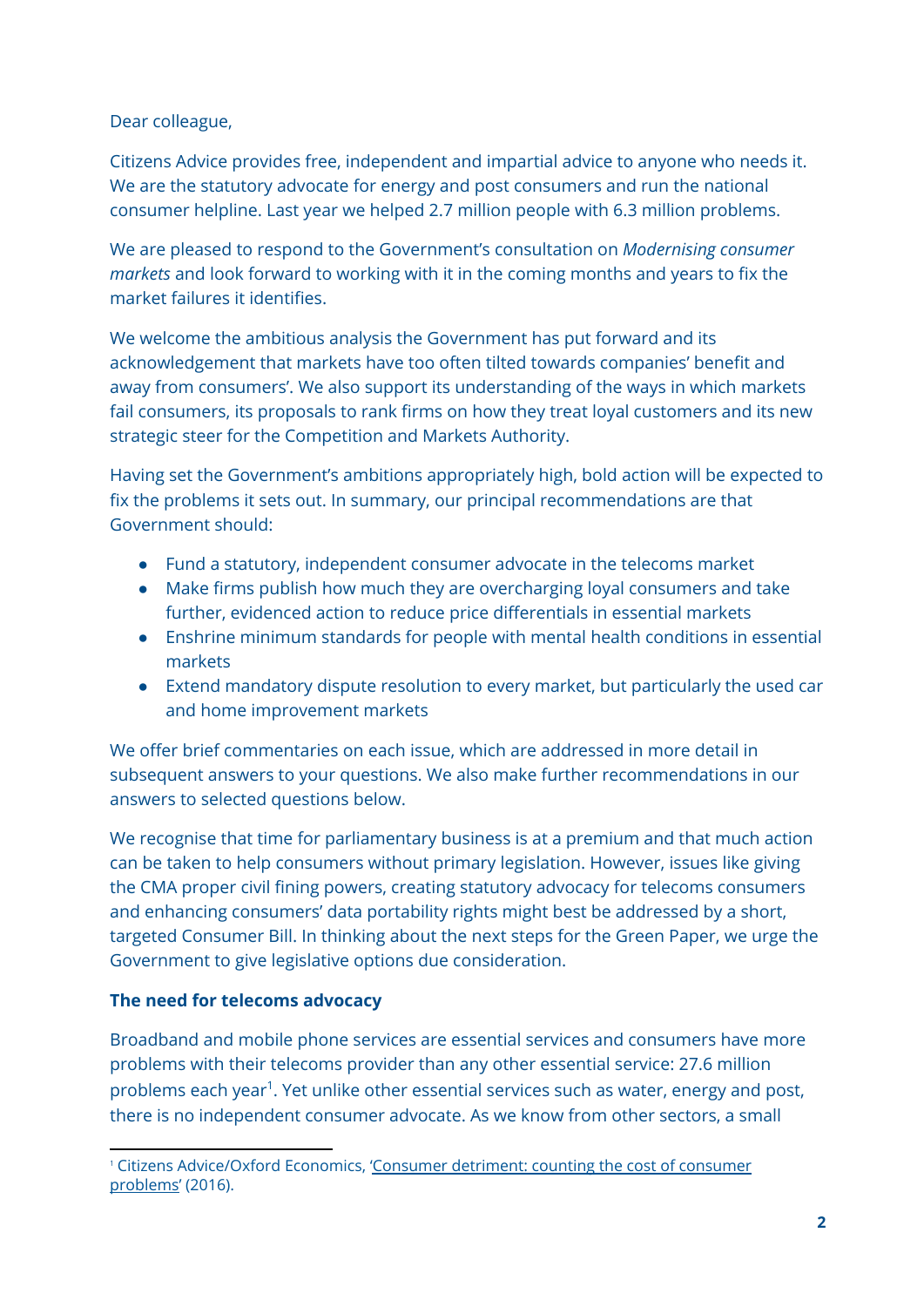investment in consumer advocacy could make a serious dent in reducing consumer detriment and improve the functioning of the market. In water, for example, consumer advocacy has helped 250,000 low income consumers reduce their bills by up to 80% $^2$ . In energy, we helped reduce consumers' energy bills by  $£300m<sup>3</sup>$ , by shining a spotlight on the profits of energy network companies and encouraging them to return money to consumers.

But a consumer advocate can do more than just expose and help fix existing detriment. In the big conversations about the future of these markets - from the rollout of full-fibre broadband to mobile spectrum allocation and the relationship between BT and Openreach - the conversation is one between regulators and industry. Given how pivotal telecoms is to the wider economy, it's critical that the voices of consumers and small businesses are also heard.

Our detailed views on telecoms advocacy are set out in response to Question 5.

#### **Measuring the loyalty penalty in essential markets**

We welcome the Government's proposals to produce scorecards for providers in essential markets across a range of metrics. We think each of the metrics that the Government sets out in the Green Paper are important.

However, we have focussed in particular on its proposals for price differentials. This is partly because our research on the loyalty penalty suggests fruitful ways in which they can be measured. However, principally it is because we think excessive price differentials are the biggest way in which markets fail consumers at present. To fix this problem, we need better estimates of which firms are overcharging their consumers most. When properly measured, regulators can also use these scorecards to set companies targets to reduce the loyalty penalty.

We set out our detailed views on how to measure loyalty in response to Question 4.

#### **Ensuring there are minimum standards for people with mental health conditions in essential markets**

Our recent research (appended as Appendix A: Beyond good practice guides) finds that people are unaware they can get support with their essential services, that they struggle to access it without help and - critically - that the support is patchy, inconsistent and unreliable.

Mental health has rightly been a priority for this Government and we welcome the Green Paper's focus on minimum standards for people with mental health problems in essential markets. As we argue in our response to Question 17, we believe this should be the first priority for the Government's Consumer Forum. This is an area where quick and concrete action is required, driven at the highest governmental and regulatory level.

<sup>&</sup>lt;sup>2</sup> Annual Report and [Accounts](https://www.ccwater.org.uk/wp-content/uploads/2017/07/Annual-Report-and-Accounts-2016-17.pdf) 2016-17, CC Water

<sup>&</sup>lt;sup>3</sup> The [postcode](https://www.citizensadvice.org.uk/about-us/policy/policy-research-topics/energy-policy-research-and-consultation-responses/energy-policy-research/the-postcode-lottery-in-energy-profits-a-regional-update-of-energy-consumers-missing-billions/) lottery in energy profits, Citizens Advice, 2018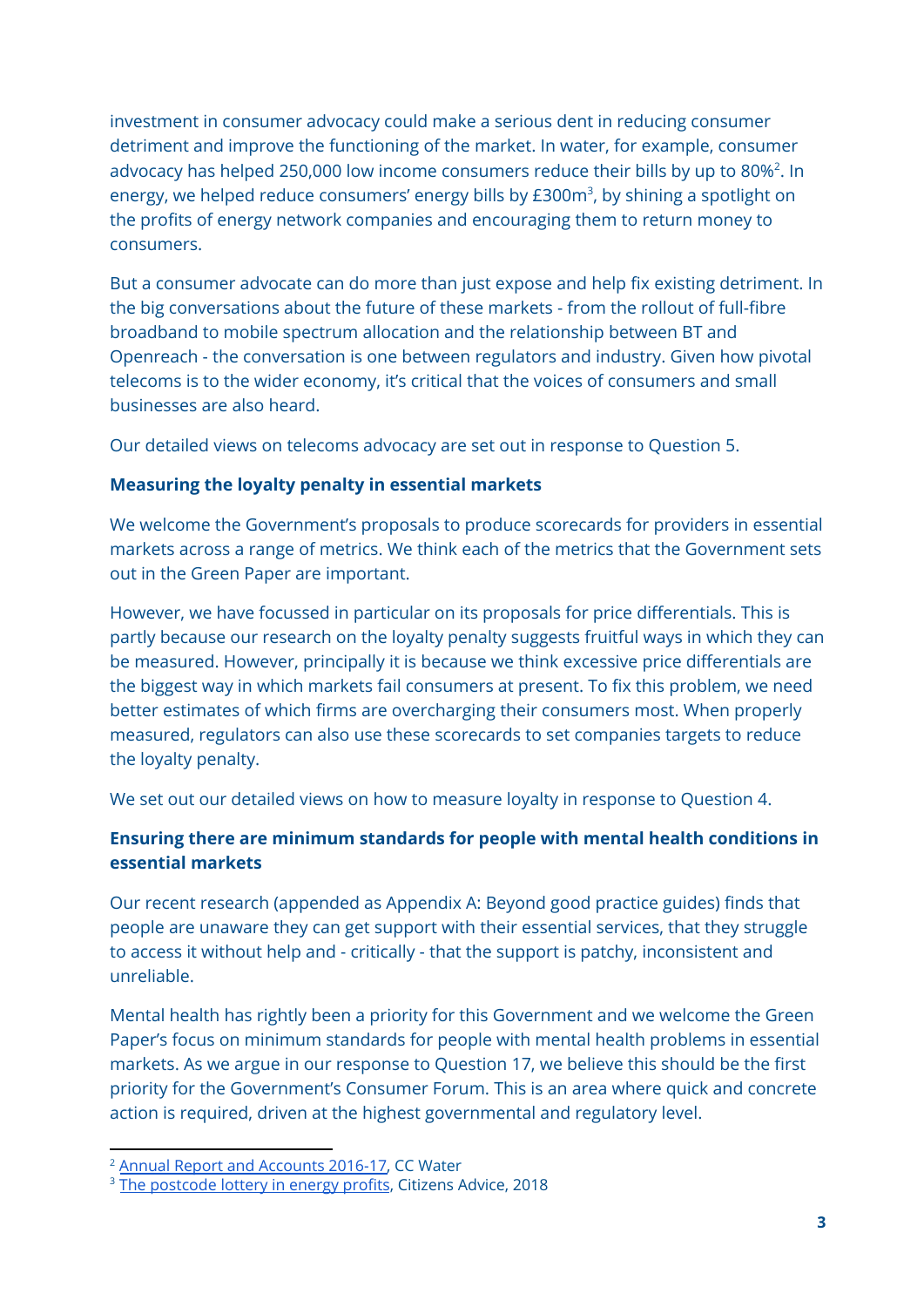#### **Extending alternative dispute resolution**

Last year, three million people experienced a severe financial impact as a result of a consumer problem, and over two million suffer damage to their home or property. Simple, non-court based resolutions to these problems are essential for well-functioning markets.

We still believe that the best solution to this is the simplest: mandate alternative dispute resolution (ADR) in all markets, irrespective of type or size of transaction. However, we recognise that mandatory ADR would require a significant change in regulatory approach and the potential cost impacts on business need to be considered.

We therefore agree that in the immediate term, sectors where the size of the detriment is high should be prioritised. We welcome the Government's intent to address this in the housing market<sup>4</sup> and believe it should also be extended to used cars and home improvements (areas where our Consumer Service currently sees the highest volume of problems).

In response to Questions 12-15*,* we set out the scale of the problems in these markets, as well as proportionate ways in which mandatory ADR could be implemented.

——————

If significant progress is made on the preceding four key issues, then the Government will have taken important steps to help fix many consumer markets.

But it would still leave problems unresolved - particularly insofar as they relate to the loyalty penalty. Measuring the extent of the loyalty penalty is welcome and will provide firms with some reputational incentives to avoid it. But further action is likely needed to meet the Government's ambition *'to safeguard consumers who, for whatever reason, remain loyal to their existing providers so that they are not materially disadvantaged.' 5*

These problems are complex and do not elicit easy answers. But given that loyal customers can pay nearly £1,000 per year for essential services, they need to be tackled nonetheless.

What works best depends on the market in question. An evidence based approach to understanding the advantages and limits of each approach is also necessary.

On the one hand, we know that demand-side interventions to help people switch are essential. In our own experience, we help 72,000 people in or at risk of fuel poverty engage with the energy market and provided information to a further 600,000 people through our Energy Best Deal programme<sup>6</sup>. This is why we welcome the Government's use of competition, to help consumers use technology get on to better deals. We'd also

<sup>5</sup> [Modernising](https://assets.publishing.service.gov.uk/government/uploads/system/uploads/attachment_data/file/699937/modernising-consumer-markets-green-paper.pdf) consumer markets, Department for Business, Energy & Industrial Strategy

<sup>4</sup> For more detail on how this should be implemented, please see our report *[Redressing](https://www.citizensadvice.org.uk/Global/CitizensAdvice/Housing%20Publications/Citizens%20Advice-Redressing%20the%20balance.pdf) the balance*

<sup>6</sup> [Energy](https://www.citizensadvice.org.uk/about-us/how-we-provide-advice/our-prevention-work/energy-best-deal1/) Best Deal 2017, Citizens Advice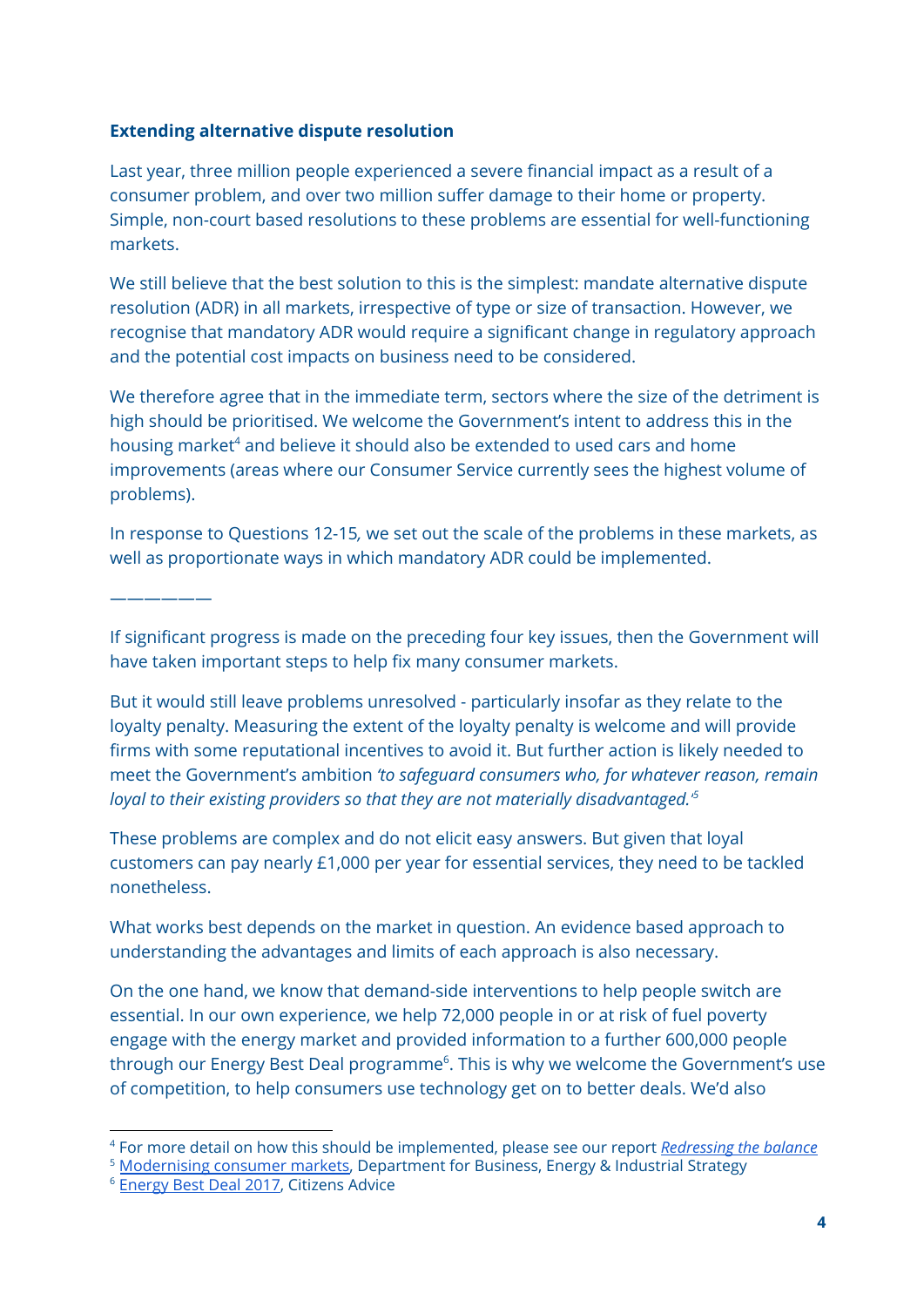welcome the opportunity to work with the Government and regulators on using technology to help more people: in particular, as we note in response to your questions on data portability, the problems with connecting low-income and vulnerable consumers with automatic switching services only partly stem from technological immaturity. More often, companies offering these services lack the trust and access to reach the consumers who need help most.

But we also know that, at least for the foreseeable future, this is unlikely to be a total solution. Well targeted interventions to encourage switching are low cost and make a difference at the margins. But they are not a panacea: millions of households still do not switch. Robust investigations into the efficacy of these interventions find real but limited impacts - for example, Ofgem's letter to disengaged customers<sup>7</sup> increased switching, but only from 1% to 2.9% in the trial period. A similar picture is painted by Professor Amelia Fletcher in her review of the efficacy of demand-side remedies<sup>8</sup>, who finds that '*a number of demand-side remedies, of various sorts, have had beneficial effects. However, many have not been as effective as intended, and a few may even have had unintended negative consequences'.*

So we are both convinced of the need for demand-side remedies but recognise the evidence that suggests their impact is important but limited. When loyal consumers are overpaying by almost £1,000 in six essential markets - a penalty particularly paid by low-income consumers<sup>9</sup> - the Government should not be satisfied with remedies that only solve a small proportion of this detriment.

Appropriate regulation of companies' pricing structures - as the Government has done in the energy market - is proportionate to the size of the problem. And when 96% of consumers think the loyalty penalty is unfair, these interventions are likely to be popular. But they also carries significant risks to competitive dynamics in the market, so must be carefully considered. In certain circumstances, price discrimination can intensify  $competition<sup>10</sup>$  and there are certainly examples of well-intentioned attempts to regulate price differentials in the UK that failed $11$ .

The Government has ably avoided the possible pitfalls of pricing interventions in energy, by targeting a price cap to a problem: incumbents setting significantly higher prices for a large, unengaged consumer base. However, this particular tool is unlikely to apply to

 $7$  One letter that triples energy [switching](https://www.behaviouralinsights.co.uk/energy-and-sustainability/one-letter-that-triples-energy-switching/), The Behavioural Insights Team, February 2018 <sup>8</sup> The Role of [Demand-Side](https://www.staticwhich.co.uk/documents/pdf/the-role-of-demand-side-remedies-in-driving-effective-competition-456067.pdf) Remedies in Driving Effective Competition: A Review for Which, Professor Amelia Fletcher, November 2016

<sup>&</sup>lt;sup>9</sup> For example, low-income consumers are 29% more likely to have had the same energy contract for at least four years and 22% more likely to have had the same insurance contract for at least four years (Source: Citizens Advice, The cost of [loyalty](https://www.citizensadvice.org.uk/Global/CitizensAdvice/Consumer%20publications/Cross-sector%20loyalty%20penalty%20report%20-%20VERY%20FINAL%20VERSION.pdf)', 2018)

<sup>&</sup>lt;sup>10</sup> [Tariff](http://www.dice.hhu.de/fileadmin/redaktion/Fakultaeten/Wirtschaftswissenschaftliche_Fakultaet/DICE/Discussion_Paper/262_Lange.pdf) diversity *may* have led to greater broadband adoption in the EU, for example (Source: Tariff Diversity and [Competition](http://www.dice.hhu.de/fileadmin/redaktion/Fakultaeten/Wirtschaftswissenschaftliche_Fakultaet/DICE/Discussion_Paper/262_Lange.pdf) Policy — Drivers for broadband adoption in the European Union, July 2017)

<sup>&</sup>lt;sup>11</sup> For example, limits on how much energy companies could charge their pre-privatisation region's customers led to many suppliers increasing prices for acquisition deals, rather than lowering everyone's prices. (Source: Consumer Choice and [Competition](http://www.dice.hhu.de/fileadmin/redaktion/Fakultaeten/Wirtschaftswissenschaftliche_Fakultaet/DICE/Discussion_Paper/262_Lange.pdf) Policy: a Study of UK Energy [Markets,](http://www.dice.hhu.de/fileadmin/redaktion/Fakultaeten/Wirtschaftswissenschaftliche_Fakultaet/DICE/Discussion_Paper/262_Lange.pdf) Waddams, Price and Waterson)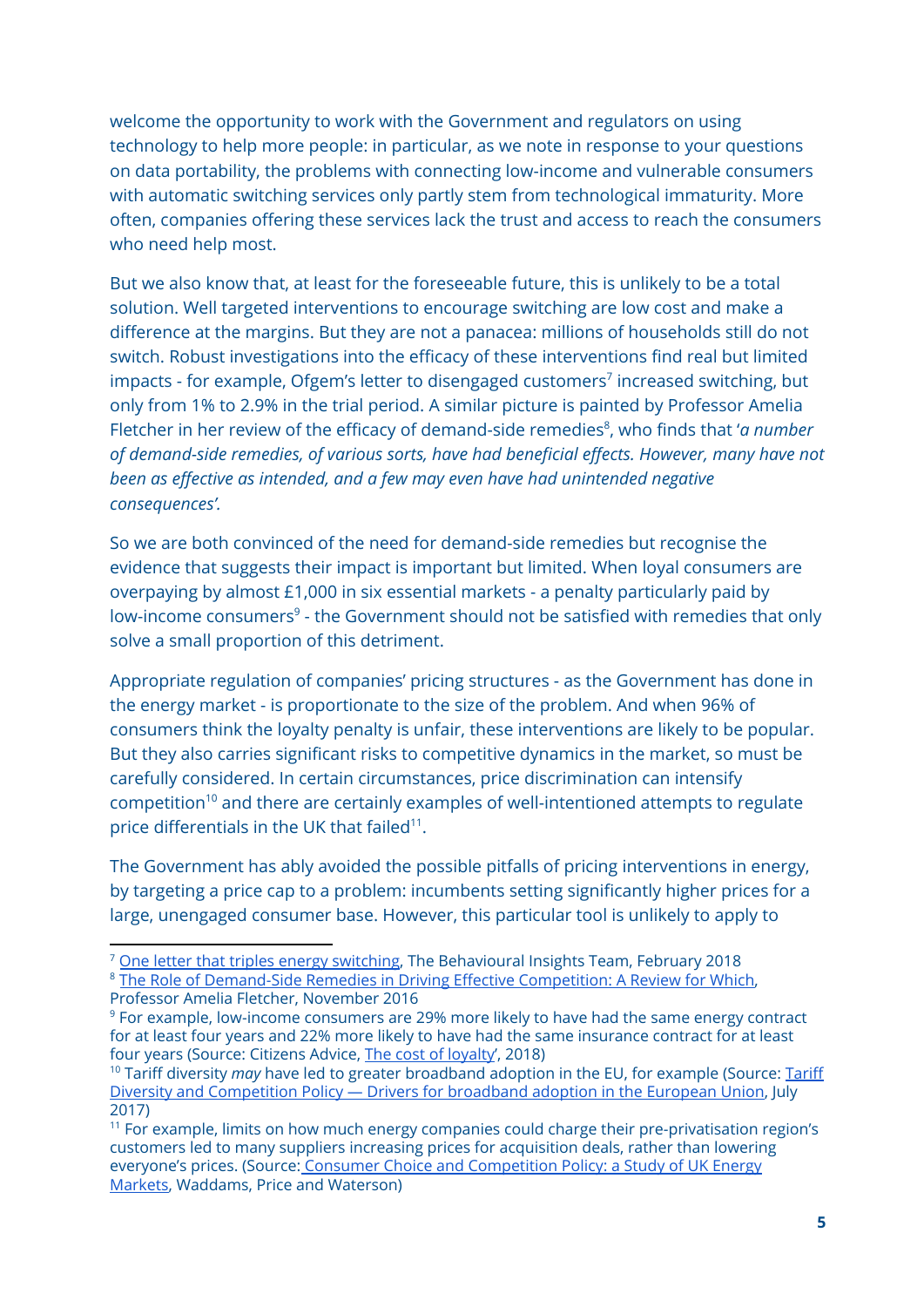markets where there is greater product diversity and different competitive dynamics - but where the loyalty penalty is just as prevalent.

We believe that more robust interventions are nonetheless likely to be necessary in other markets - applying the same spirit of regulatory radicalism to the specific nature of the problem in other markets. That is the key question for us: how do regulators and Government best intervene to protect loyal consumers, without adversely affecting competition and average prices in the market. This will be a major research focus for us in the coming months, as fixing the loyalty penalty remains the most important challenge for consumer markets.

——————

We also offer comment on other questions insofar as we have informed views or evidence on them. This response is not confidential and may be published in full on your website.

Kind regards,

Morgan Wild

Senior Policy Researcher, Citizens Advice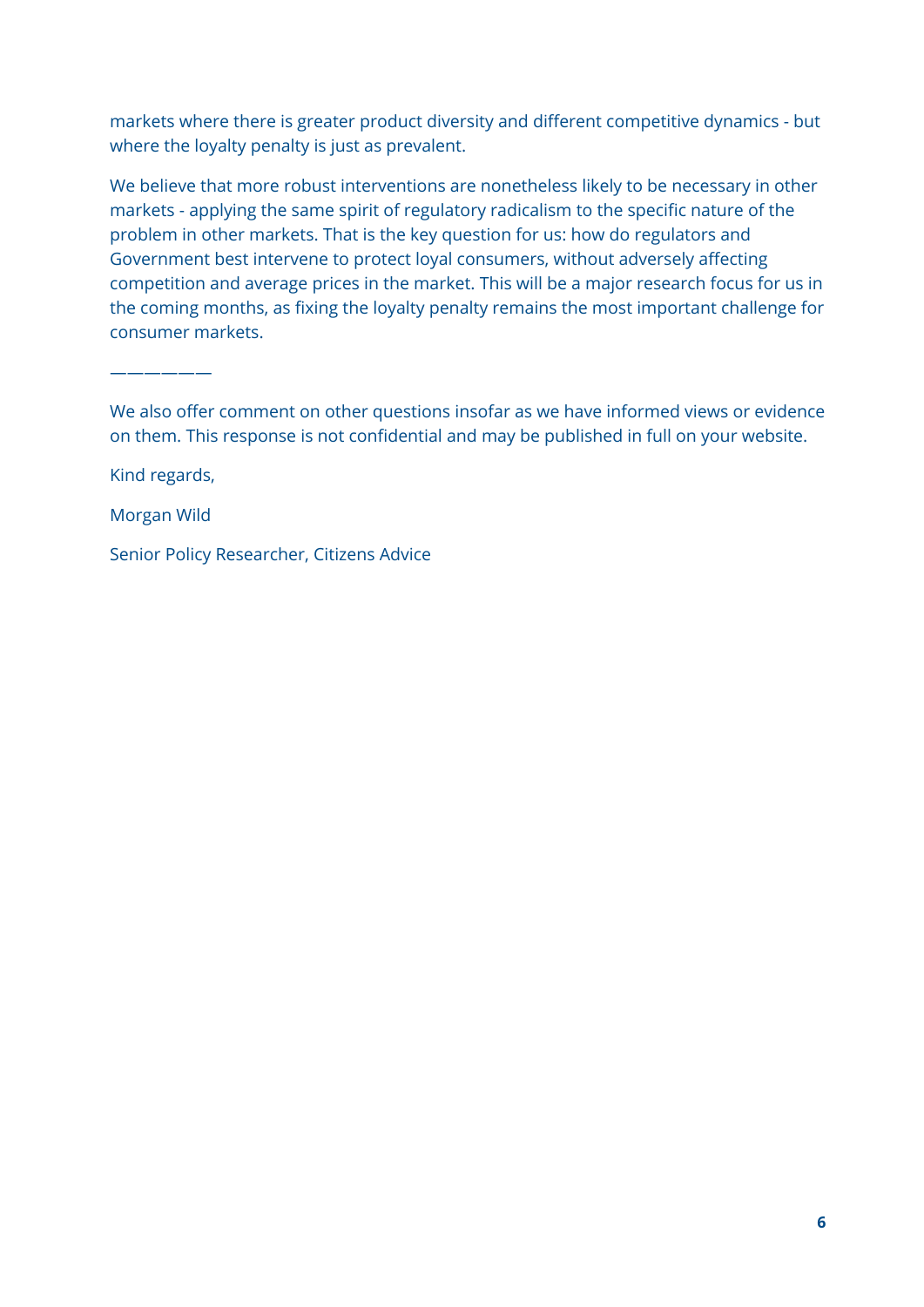# Measuring loyalty: response to Question 4

**What is the best way to publish performance data so that it incentivises firms to improve and can be used by consumers when taking decisions? Should firms also offer discounts or compensation for poor performance?**

# **Summary**

The Government and regulators should develop performance metrics for companies and digital comparison tools in their sectors, including data on price differentials, consumer engagement, service quality and complaints across these sectors.

There is an opportunity for trusted consumer advocates to publish much of this information. Consumer organisations like Citizens Advice are better placed to produce many of these materials, because we have more day to day interaction with consumers than regulators. This makes us well suited to test, iterate and promulgate these tools. We currently produce a 'star rating' tool that compares domestic energy providers' customer service on five objective metrics, including complaints data<sup>12</sup>. We think this provides an excellent template for how scorecards on customer service could be developed in other markets.

We have also developed specific proposals on how scorecards could measure price differentials in the regulated markets where we have identified a loyalty penalty (excluding energy): broadband, mobile, savings, insurance and mortgages. We've focused on this issue both because of our prior expertise in this area, but also because of the sheer scale of detriment experienced by (often vulnerable, low-income) consumers. The Government should move to get regulators in a position to publish these scorecards as soon as possible.

There is scope for discounts or compensation for poor performance, similar to that delivered in some sectors (particularly energy) through Guaranteed Standards. The Government and regulators should also give consideration to forcing companies to waive exit fees when services fail - as we have asked for in relation to broadband exit fees where service quality is substandard.

<sup>12</sup> Compare domestic energy [suppliers'](https://www.citizensadvice.org.uk/about-us/how-citizens-advice-works/citizens-advice-consumer-work/supplier-performance/energy-supplier-performance/compare-domestic-energy-suppliers-customer-service/) customer service, Citizens Advice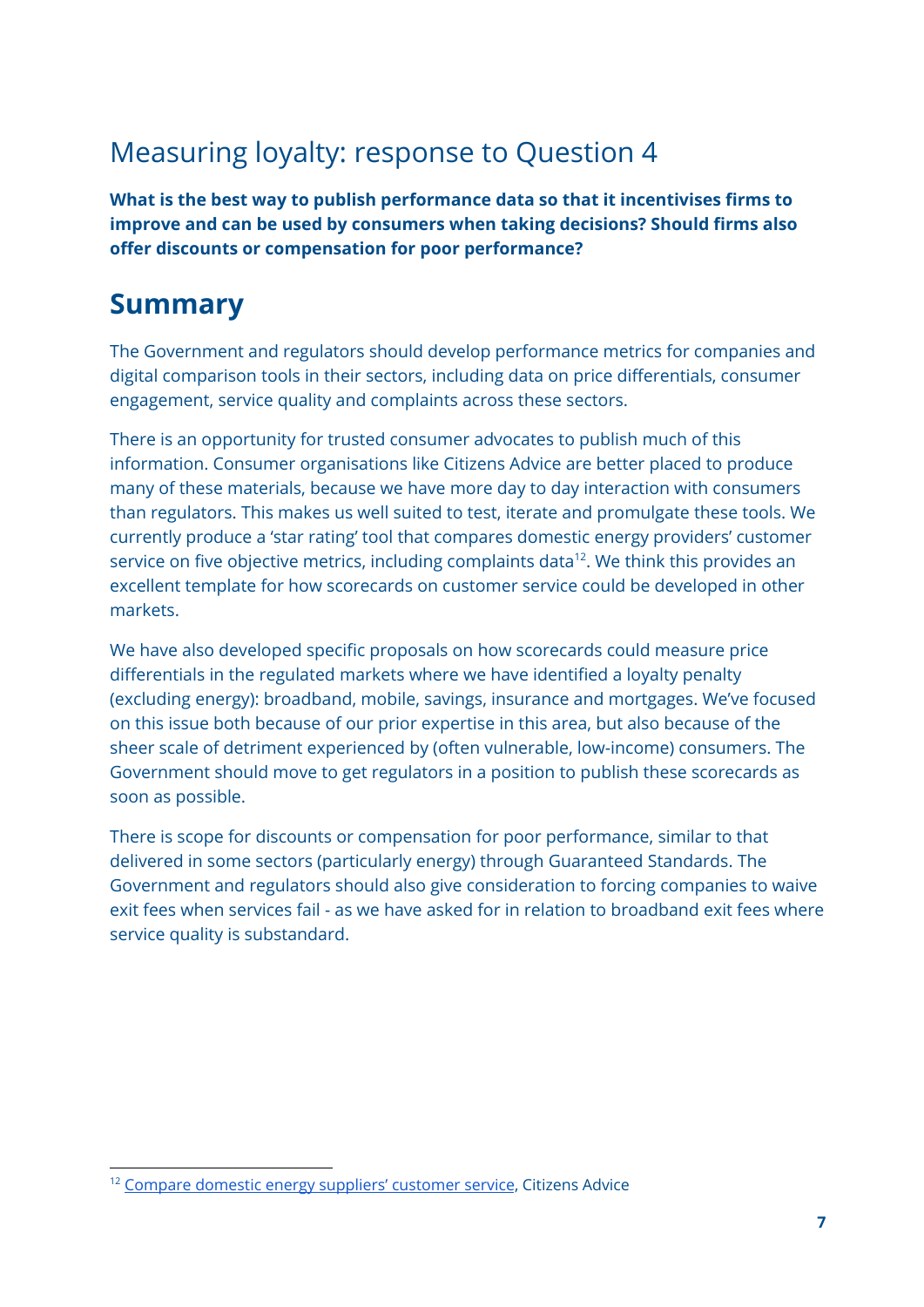# **Detailed proposals for measuring the loyalty penalty in essential markets**

The Government's Green Paper, *Modernising consumer markets<sup>13</sup>*, sets out an ambition for reducing the loyalty penalty in regulated markets. Our research has shown that people face a loyalty penalty of as much as £987 across six essential markets - more than 4 months' worth of food for the average household. And it's often vulnerable consumers who pay the most.

We think that reducing the loyalty penalty should be the focus for improving many consumer markets. If the Government and regulators can reduce it, then they'll substantially increase the disposable income of many households - particularly for those who are on low incomes or vulnerable $^{14}$ .

One of the Green Paper's proposals is to direct regulators to produce scorecards to provide *'a set of comparable data on consumer outcomes such as price differentials, consumer engagement, service quality, and complaints across these sectors.' 15*

We agree with this proposal and the scope of the metrics. These scorecards will have broadly three purposes:

- 1) As an input to digital comparison tools, adding to the information that consumers have available when making switching decisions
- 2) As a reputational incentive for firms, by naming and shaming those who engage in unfair pricing strategies or offer poor services
- 3) As an analytical tool for regulators, Government and consumer advocates, allowing interested parties to analyse the breadth and depth of consumer detriment

The metrics which the Government proposes are appropriate. This paper focuses on price differentials, both because of our prior work on identifying the problem and the urgency for tackling the loyalty penalty. Already, highlighting this problem has focussed industry & regulators' minds to tackle it: most notably, public disquiet at overcharging loyal customers precipitated the Government's action to end the loyalty penalty in the energy market, due to the scale of the exploitation identified.

If the Government is going to meet its ambition to end unfair price differentials in other markets, it will need to be able to measure them accurately - both in terms of how many people are overpaying and for how long.

<sup>&</sup>lt;sup>13</sup> [Modernising](https://www.gov.uk/government/consultations/consumer-green-paper-modernising-consumer-markets) consumer markets: green paper, Department for Business, Energy & Industrial Strategy, April 2018

<sup>&</sup>lt;sup>14</sup> We found that low-income consumers are 22% more likely to be paying a loyalty penalty in insurance, for example.

<sup>&</sup>lt;sup>15</sup> [Modernising](https://www.gov.uk/government/consultations/consumer-green-paper-modernising-consumer-markets) consumer markets: green paper, Department for Business, Energy & Industrial Strategy, April 2018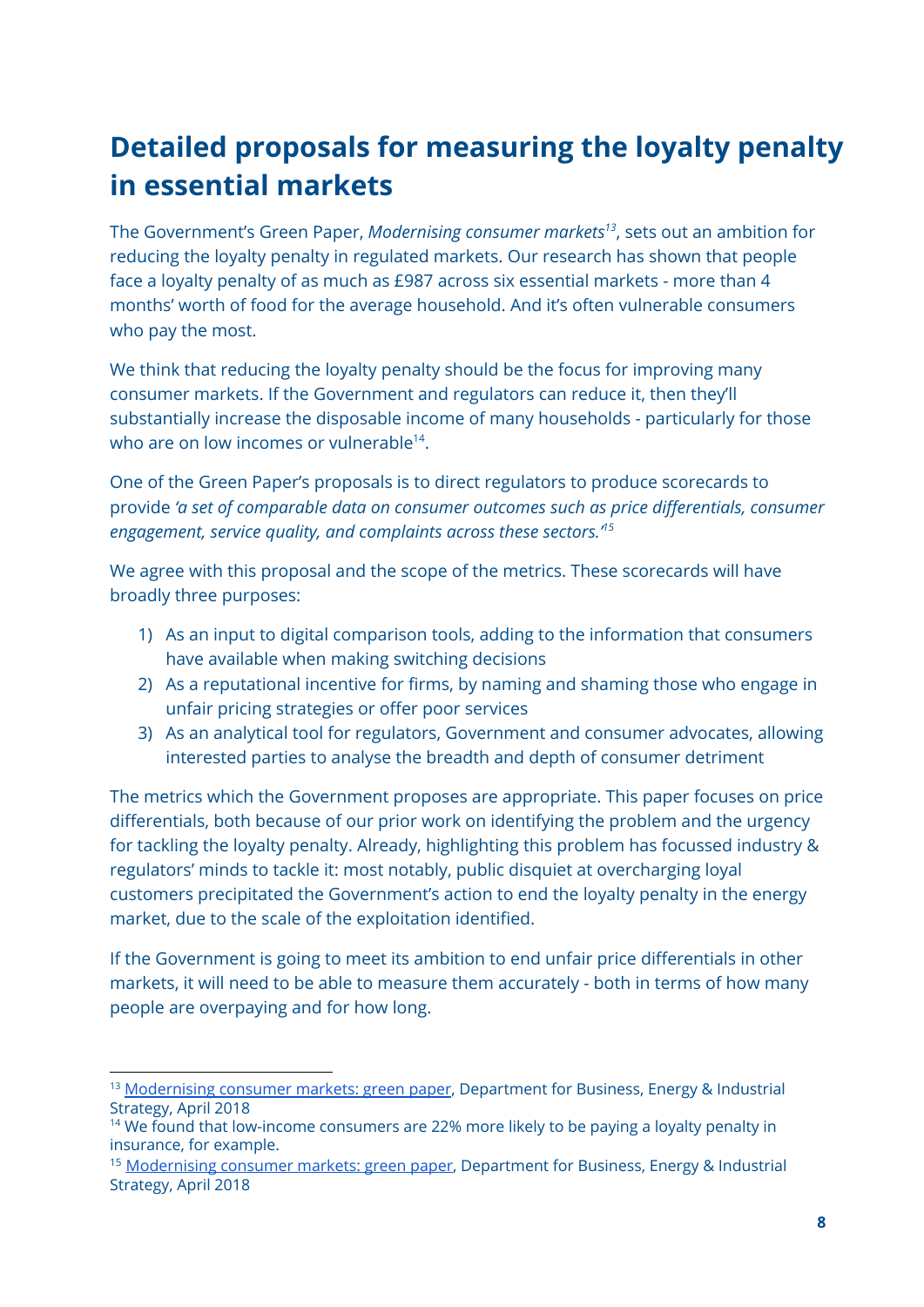We outline three approaches for estimating price differentials between new and loyal consumers, based on our data and previous research. But there will also be other markets where there's a loyalty penalty but a lack of available data to estimate it. We think this could include pensions and current accounts, for example. This underscores the need for effective information, since if we cannot work out how much consumers are punished for their loyalty in these markets, it's highly unlikely consumers themselves can.

In measuring price differentials, and other elements regarding scorecards, it's important that Government doesn't let perfection be the enemy of the good. Prompt action is required and we do not expect the first attempt to get everything right. The Government should be directing regulators to publish this information as quickly as possible, iterating and improving the process along the way.

We set out:

- 1) The way the loyalty penalty is measured in the energy market
- 2) Why this is unlikely to work in other markets
- 3) Three options for estimating the loyalty penalty in other markets:
	- a) Measuring the loyalty penalty for basic products
	- b) Measuring the loyalty penalty for representative products
	- c) Measuring the loyalty penalty at the firm level

We think each option will be able to capture interesting data for each market. But only the third option will establish market wide data for every market where the loyalty penalty exists and give the depth of knowledge about how long different consumer cohorts are overpaying for. We therefore think, while any increase in information would be useful, looking to firms to produce this information themselves is likely to be the best approach.

# **The approach in energy**

Among regulators, Ofgem has made the most progress in measuring the loyalty penalty in the electricity and gas markets. They estimate it for customers on standard variable tariffs (the default tariff for non prepayment customers after a fixed deal has expired) with the 10 largest suppliers in the market. This gives excellent coverage of the scale of the problem. They use the following data:

- The proportion and number of customers on a standard variable tariff (SVT) (*data requested from suppliers)*
- Average weekly prices for a) standard variable tariff, b) the supplier's cheapest tariff and c) the market's cheapest tariff *(data from Energyhelpline)*

Consumers have different rates of consumption, so there is considerable variability in what they in fact pay. To adjust for this, Ofgem assumed a particular customer type - a dual fuel direct debit customer with a typical consumption pattern.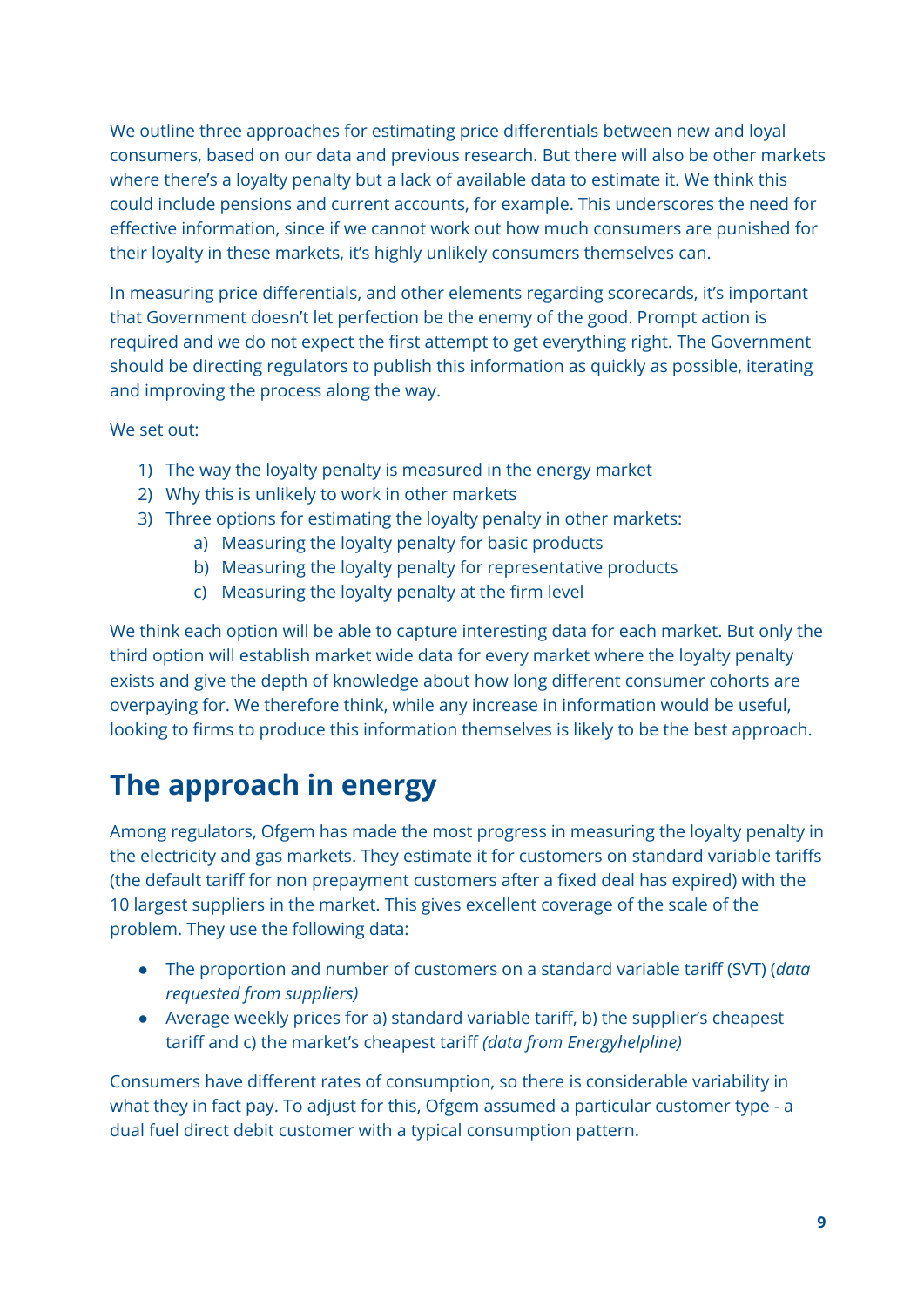This simple approach yields the data shown in Figure 1. The fifth column shows 'within company' price differentials; the final column shows price differentials compared to the best deal available on the market.

| <b>Supplier</b>                        | <b>Proportion of</b><br>non-PPM<br>customer<br>accounts on<br><b>SVT</b> | <b>Total</b><br>non-PPM<br>customer<br>accounts | <b>Average SVT price</b><br>and relative<br>ranking bracketed<br>in ascending order | <b>£differenc</b><br>e to<br>supplier's<br>cheapest<br>tariff | £ difference<br>relative to<br>market<br>cheapest<br>tariff |
|----------------------------------------|--------------------------------------------------------------------------|-------------------------------------------------|-------------------------------------------------------------------------------------|---------------------------------------------------------------|-------------------------------------------------------------|
| <b>First</b><br><b>Utility</b>         | 23%                                                                      | 179,433                                         | 1,132(5)                                                                            | 224                                                           | 326                                                         |
| <b>OVO</b><br><b>Energy</b>            | 28%                                                                      | 149,573                                         | 1,097(2)                                                                            | 127                                                           | 291                                                         |
| Co-opera<br>tive<br><b>Energy</b>      | 35%                                                                      | 128,081                                         | 1,158(9)                                                                            | 192                                                           | 352                                                         |
| <b>Scottish</b><br><b>Power</b>        | 41%                                                                      | 1,030,523                                       | 1,147(8)                                                                            | 161                                                           | 341                                                         |
| <b>Npower</b>                          | 48%                                                                      | 1,186,081                                       | 1,166(10)                                                                           | 158                                                           | 360                                                         |
| <b>EDF</b>                             | 52%                                                                      | 1,503,954                                       | 1,142(7)                                                                            | 125                                                           | 336                                                         |
| <b>Utility</b><br><b>Warehou</b><br>se | 53%                                                                      | 247,959                                         | 1,123(4)                                                                            | 99                                                            | 317                                                         |
| <b>E.ON</b>                            | 61%                                                                      | 2,046,015                                       | 1,133(6)                                                                            | 222                                                           | 327                                                         |
| <b>British</b><br>Gas                  | 67%                                                                      | 4,477,308                                       | 1,090(1)                                                                            | 62                                                            | 284                                                         |
| <b>SSE</b>                             | 71%                                                                      | 2,408,529                                       | 1,121(3)                                                                            | 96                                                            | 315                                                         |

**Figure 1: Price differentials in the energy market 16**

This approach has a number of advantages:

- **It is simple to implement and understand.** While it assumes away some complexity in the energy market, it does so in a way that gets to the heart of the matter - how much suppliers are punishing their customers for their loyalty.
- **The burden on business is low.** The data request to suppliers is simple and only made to the 10 largest suppliers, reducing the burden on new entrants to the market. Given the loyalty penalty is more pronounced among incumbents in the

<sup>&</sup>lt;sup>16</sup> Ofgem [publishes](https://www.ofgem.gov.uk/publications-and-updates/ofgem-publishes-supplier-standard-variable-tariff-league-table) supplier standard variable tariff league table, December 2017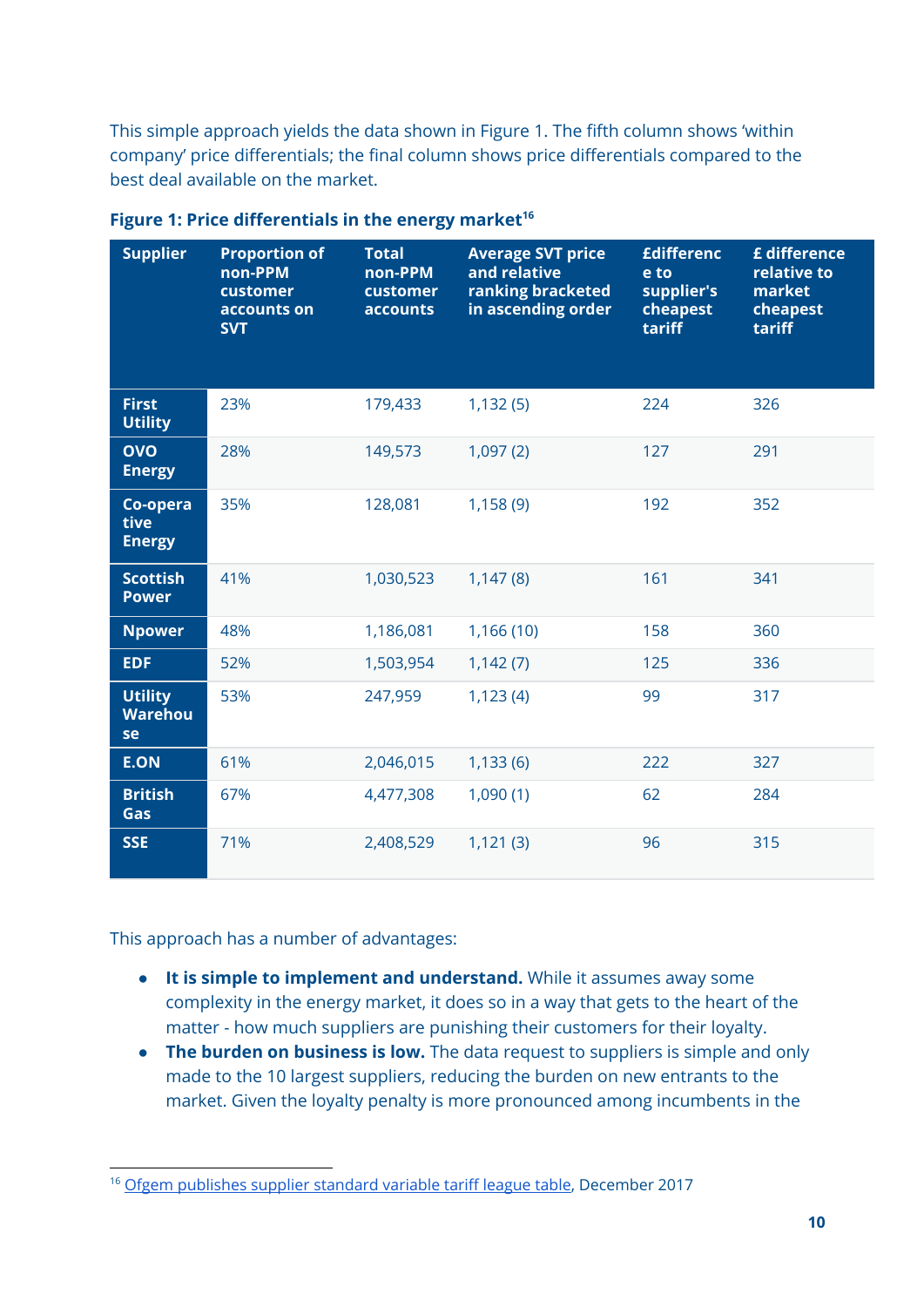market, this captures the vast majority of the problem. The remaining data is captured from commercial data sources.

● **It provides an adequate benchmark.** This exercise can be repeated regularly to measure how successful companies are in reducing how much they charge loyal consumers or, alternatively, whether more robust interventions are required.

However, there are reasons for thinking that this simple approach will not transfer cleanly to other markets. That's because, despite significant tariff diversity, energy is a relatively simple product. This in turn makes the price differentials for comparison straightforward: each supplier has a single tariff that loyal consumers default to and a comparable best available deal<sup>17</sup>.

All the markets we consider below also have defaults that consumer roll on to. But that's where the similarities end.

# **Product diversity and measuring loyalty**

Measuring the loyalty penalty in energy is simple because product diversity is low: energy is energy. However, in other markets where the loyalty penalty exists, this isn't the case.

We estimated the loyalty penalty in five other markets $^{18}$ :

- Mortgages
- Insurance
- Savings accounts
- Mobile phones
- Broadband

Each of them has considerably higher product diversity than energy - for example, there are over 4,600 different mortgage products available<sup>19</sup>.

This makes the approach outlined for energy infeasible. To take broadband as possibly the closest comparison to energy, tariffs and products differ by broadband speed, amount of data, contract length, setup and exit fees, and connection type. Any combination of differences on these variables can lead to a dizzying quantity of possible tariff types. Telecommunications are also often bundled with other services, like pay-for TV or phone lines, adding to the potential complexity.

 $17$  Some energy suppliers - who do not charge a loyalty penalty - only offer a single tariff so the difference between these two is in practice zero.

<sup>&</sup>lt;sup>18</sup> The cost of loyalty: exploring how [long-standing](https://www.citizensadvice.org.uk/about-us/policy/policy-research-topics/consumer-policy-research/consumer-policy-research/the-cost-of-loyalty-exploring-how-long-standing-customers-pay-more-for-essential-services/) customers pay more for essential services, [Citizens](https://www.citizensadvice.org.uk/about-us/policy/policy-research-topics/consumer-policy-research/consumer-policy-research/the-cost-of-loyalty-exploring-how-long-standing-customers-pay-more-for-essential-services/) Advice, February 2018

<sup>&</sup>lt;sup>19</sup> 15th month of [mortgage](https://moneyfacts.co.uk/news/mortgages/15th-month-of-mortgage-product-growth/) product growth, Moneyfacts, 07/08/2017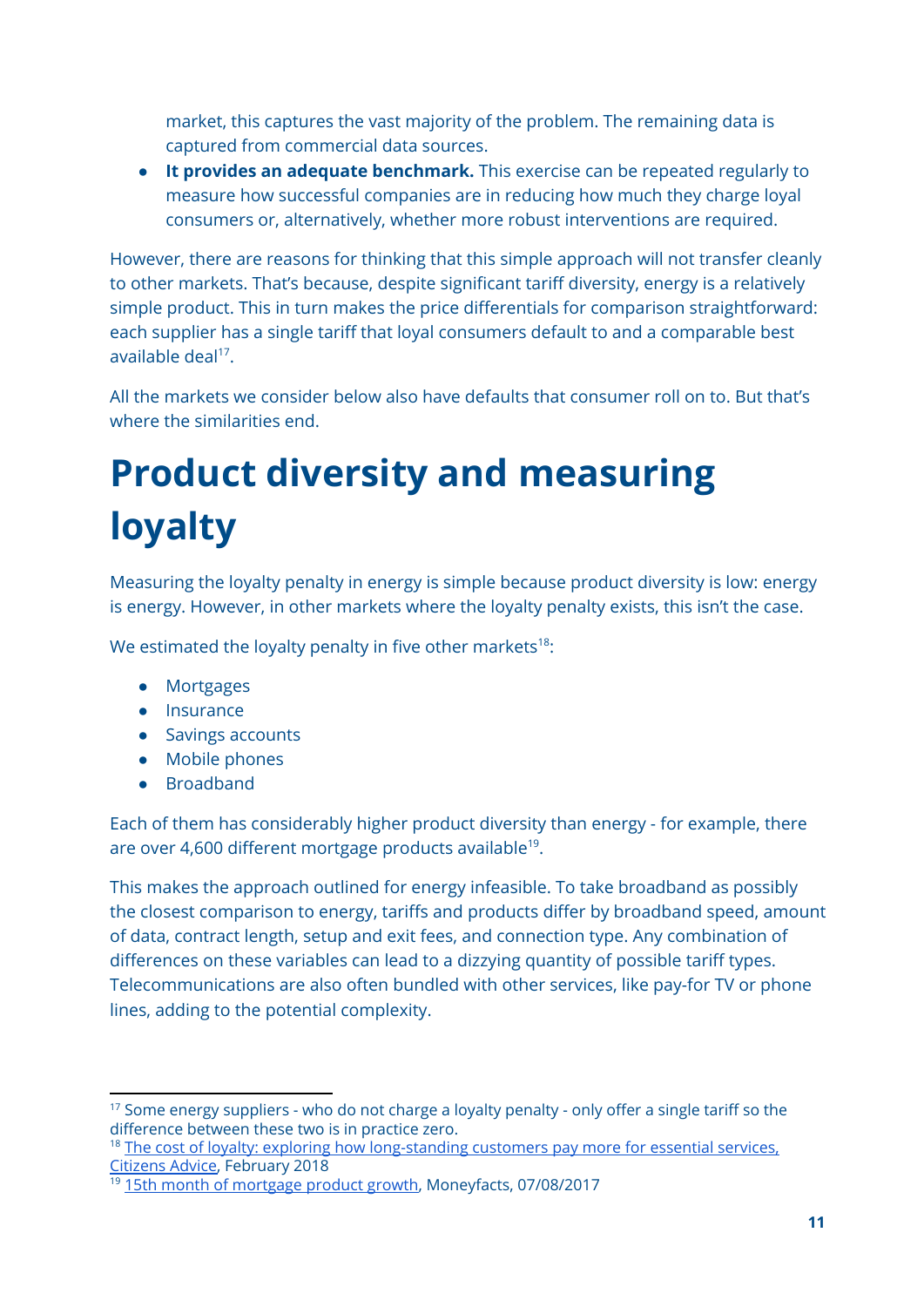Products only get more complex from there. In financial services like mortgages and insurance, one way to think about what consumers are purchasing is a bespoke tariff: based on the amount that people wish to borrow/insure and a wide variety of information about their personal circumstances to assess risk.

However, this complexity shouldn't dissuade from attempts to measure the loyalty penalty. In fact, the greater difficulty for consumers in **knowing** they are paying a loyalty penalty in these markets makes it all the more urgent a problem to understand and fix. The basic prerequisite of a well functioning market is information: if consumers can't work out whether they're getting a fair deal from their provider, markets won't work in their favour.

We propose three ways in which this problem can be measured by regulators in different contexts. In brief these are:

- 1) **Measuring the loyalty penalty for a sub-set of products in these markets.** This would not necessarily be a representative sample of products, but might be the products that we know vulnerable or low-income consumers are particularly likely to purchase.
- 2) **Measuring the loyalty penalty for a representative sample of products in these markets.** Some markets will have great tariff diversity, but it will be possible to choose a selection of products which provide sufficient coverage to be indicative of the cost of loyalty for the whole market.
- 3) **Measuring the total loyalty penalty for each firm in each market.** This is the strongest version of the the scorecards, and would require businesses to estimate the costs of loyalty themselves. It is feasible in every market.

This response explains each option in turn and how it could be implemented for each market we have considered. It is not intended as the final word on measuring the loyalty penalty and we look forward to further conversations with regulators about how best it should be implemented.

# **Measuring the loyalty penalty for basic products**

One of the reasons we care about the loyalty penalty is because of its impacts on low income and vulnerable consumers. As multiple studies have concluded, $^{2021}$  the loyalty penalty is a significant driver of 'a poverty premium' - the additional amount that lower income consumers pay for essential goods and services. One therefore might wish to identify the loyalty penalty for the cheapest available products.

<sup>&</sup>lt;sup>20</sup> [Measuring](http://www.smf.co.uk/publications/measuring-poverty-premium/) the Poverty Premium, Social Market Foundation

<sup>&</sup>lt;sup>21</sup> The Poverty Premium - When [low-incomes](http://www.bristol.ac.uk/geography/research/pfrc/themes/finexc/poverty-premium/) households pay more for essential goods and [services](http://www.bristol.ac.uk/geography/research/pfrc/themes/finexc/poverty-premium/), University of Bristol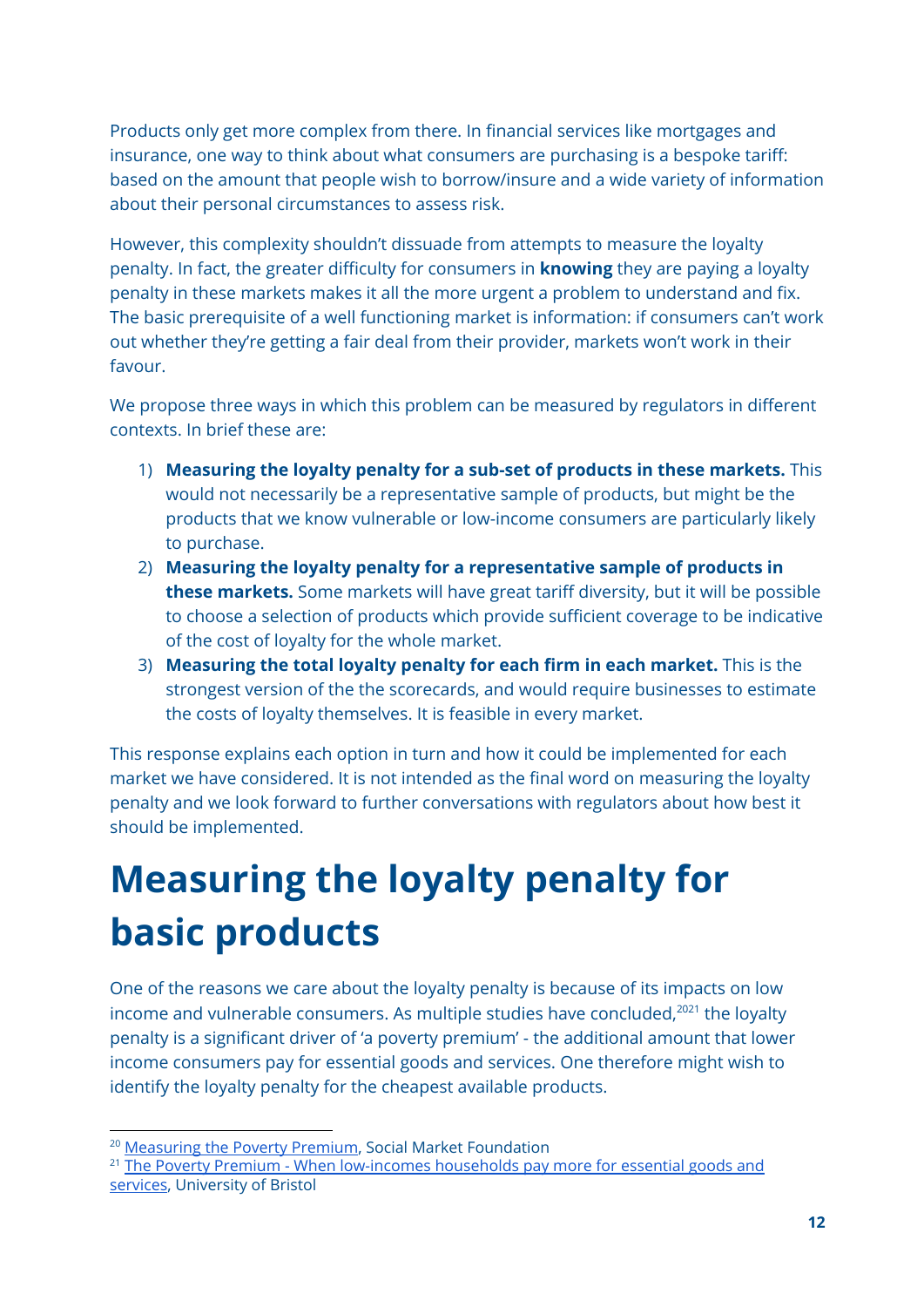We used a similar approach to measure the loyalty penalty in the broadband market, $^{22}$  by looking at:

- The cheapest basic broadband contracts offered by providers online for BT, Sky, EE Virgin Media & TalkTalk
- The out-of-contract price for each provider

This revealed the costs summarised in Figure 3 below.

| Figure 3: Price differentials for cheapest basic broadband contracts <sup>23</sup> |
|------------------------------------------------------------------------------------|
|------------------------------------------------------------------------------------|

| Provider &<br>cheapest<br>basic<br>broadband<br>deal | <b>Monthly</b><br>tariff<br>during fixed<br>contract<br>period | <b>Monthly</b><br>tariff after<br>fixed<br>contract<br>period | % increase | <b>Monthly</b><br>difference | <b>The annual</b><br>loyalty | <b>The loyalty</b><br>penalty<br>penalty <sup>29</sup> over 4 years |
|------------------------------------------------------|----------------------------------------------------------------|---------------------------------------------------------------|------------|------------------------------|------------------------------|---------------------------------------------------------------------|
| BT 12 month                                          | £24,4930                                                       | £40.99                                                        | 67%        | £16.50                       | £198.00                      | £594                                                                |
| Virgin Media<br>12 month                             | £32.25                                                         | £32.25                                                        | 0%         | £0.00                        | £0.00                        | £0.00                                                               |
| Talk Talk 24<br>month                                | £20.00                                                         | £25.50                                                        | 28%        | £5.50                        | £66.00                       | £132                                                                |
| Sky 12<br>month                                      | £18.99                                                         | £28.99                                                        | 53%        | £10.00                       | £120.00                      | £360                                                                |
| EE 18 month                                          | £21.00                                                         | £28.50                                                        | 36%        | £7.50                        | £90.00                       | £225                                                                |

This shows the majority of information provided by the Ofgem SVT comparison. We supplemented this information with polling on the number of people paying this penalty (by asking people about contract length) by provider (by asking people who provided their broadband) to estimate the market-wide scale of this problem. However, regulators can and should simply request this information directly from companies, getting the *actual* market wide data. In the example of broadband, this request would be for every company to provide information on the number and proportion of their customers on out-of-contract basic broadband deals. It should also be supplemented with information about the market's cheapest offer.

This is the simplest implementation and would provide illuminating information regarding the broadband market. It may also provide indicative inferences regarding the size of the loyalty penalty for other broadband products (e.g. higher speed products or bundled products). Given the growing number of consumers using triple play bundles (landline, broadband + pay-for TV), this model could indicate the size of the loyalty penalty for this bundle as well.

<sup>&</sup>lt;sup>22</sup> Exploring the loyalty penalty in the [broadband](https://www.citizensadvice.org.uk/Global/CitizensAdvice/Consumer%20publications/CitizensAdvice-Exploringtheloyaltypenaltyinthebroadbandmarket.pdf) market, Citizens Advice, April 2017

<sup>&</sup>lt;sup>23</sup> Used here for illustrative purposes; figures are from 2017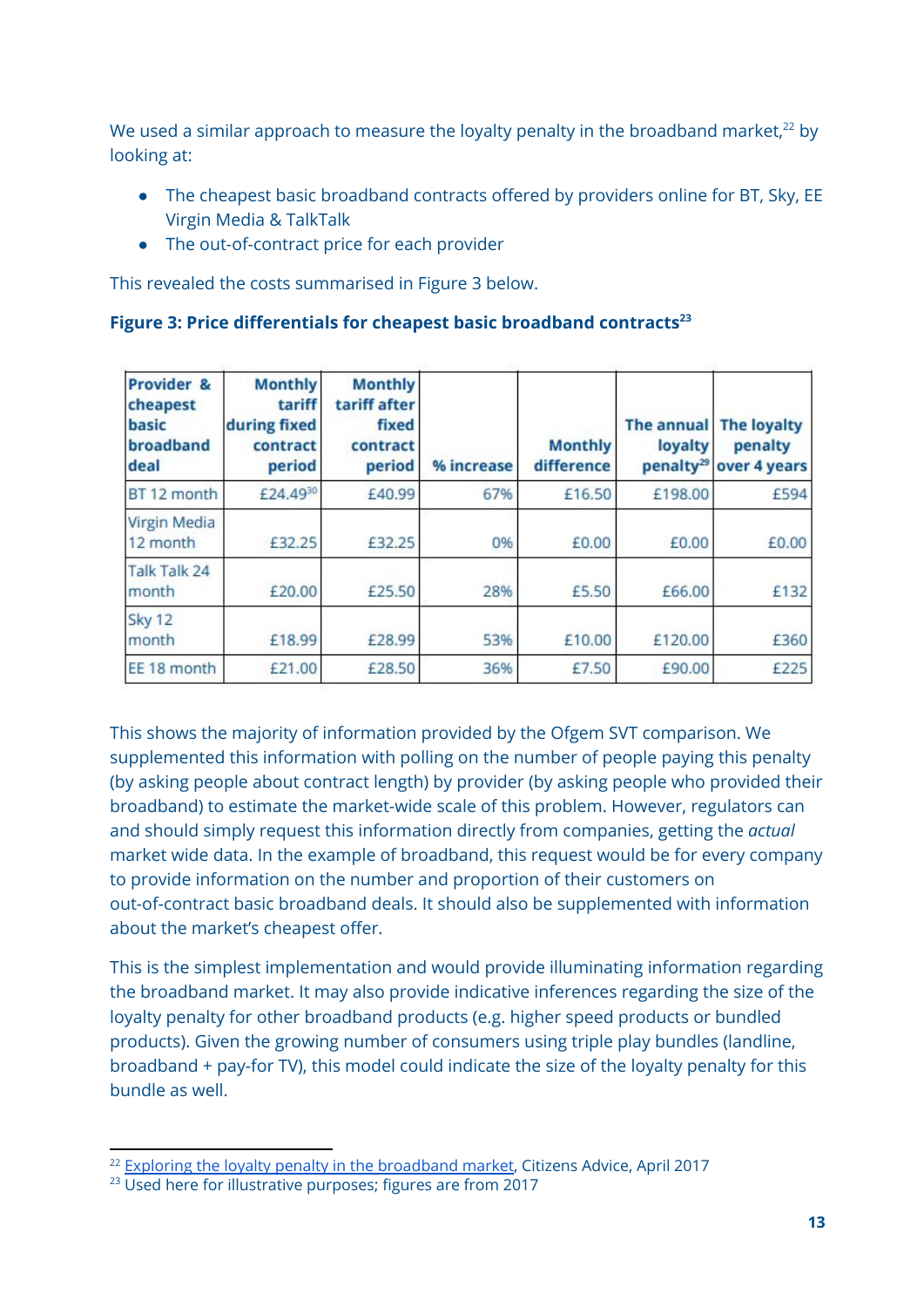However, it does not provide a full picture of the problem. Relatively small proportions of the market are on these products $^{24}$ . If scorecards for price differentials formed a powerful reputational incentive, it could also encourage gaming from companies. We've seen this in the broadband market previously - Virgin Media already don't have an in-and-out of contract price for their basic broadband deal, but do for many other more initially attractive promotional deals. Whatever tariffs one selected for this type of measurement, it runs the risk that provider behaviour will adapt and offer different tariffs that escape the confines of what is being measured.

#### **Implementing this approach in other markets**

This approach is feasible for the broadband market. Figure 4 provides our high level analysis of whether it would be feasible in other markets.

| <b>Market</b>           | <b>Are there</b><br>'basic'<br>products?                                                                                                                                                   | <b>How would it be measured?</b>                                                                                                                                                                                                                      | <b>Limitations</b>                                                                                                                                                                                                      |
|-------------------------|--------------------------------------------------------------------------------------------------------------------------------------------------------------------------------------------|-------------------------------------------------------------------------------------------------------------------------------------------------------------------------------------------------------------------------------------------------------|-------------------------------------------------------------------------------------------------------------------------------------------------------------------------------------------------------------------------|
| <b>Mobile</b><br>phones | In principle -<br>but difficult to<br>estimate<br>because there<br>are different<br>combinations of<br>handset &<br>tariffs. In<br>practice,<br>therefore,<br>unlikely to be<br>tractable. | If tractable, select the most<br>common low-cost handsets<br>and tariffs and compare the in<br>and out of contract price for<br>each provider. Data request of<br>companies for number of<br>customers on each deal.                                  | The most common low-cost<br>handsets changes over time so<br>longitudinal comparisons<br>would be limited. Only three<br>suppliers offer full bundled<br>contracts anymore.                                             |
| <b>Savings</b>          | The most<br>common<br>product is the<br>easy access<br>savings product<br>$25 \overline{\phantom{0}}$                                                                                      | Calculate the difference in<br>interest earned on an easy<br>access savings product in in<br>year 1 and the interest earned<br>when moved to a variable rate<br>in year 2.<br>Data requests of companies<br>with number of customers on<br>each deal. | Does not provide whole of<br>market data - otherwise<br>tractable.                                                                                                                                                      |
| <b>Mortgages</b>        | No - but<br>archetypical<br>fixed rate prices<br>for below<br>median income<br>consumers<br>could be                                                                                       | Regulators could work with<br>companies directly to identify<br>quotes for fixed rate prices.<br>This would be compared with<br>a) typical SVR rate for transfer<br>customers and b) their actual<br>SVR rate.                                        | Isolating the price differential<br>for lower income families could<br>be difficult (if, for example and<br>as would be expected, they<br>have systematically different<br>interest rates to other income<br>profiles). |

#### **Figure 4: Measuring loyalty for 'basic' products in other markets**

<sup>25</sup> Worth roughly £354bn, or 50%, of the personal savings market: Cash [Savings](https://www.fca.org.uk/publication/market-studies/cash-savings-market-study-final-findings.pdf) Market Study, FCA 2016

<sup>&</sup>lt;sup>24</sup> Ofcom, Pricing trends for [communications](https://www.ofcom.org.uk/__data/assets/pdf_file/0030/113898/pricing-report-2018.pdf) services in the UK, May 2018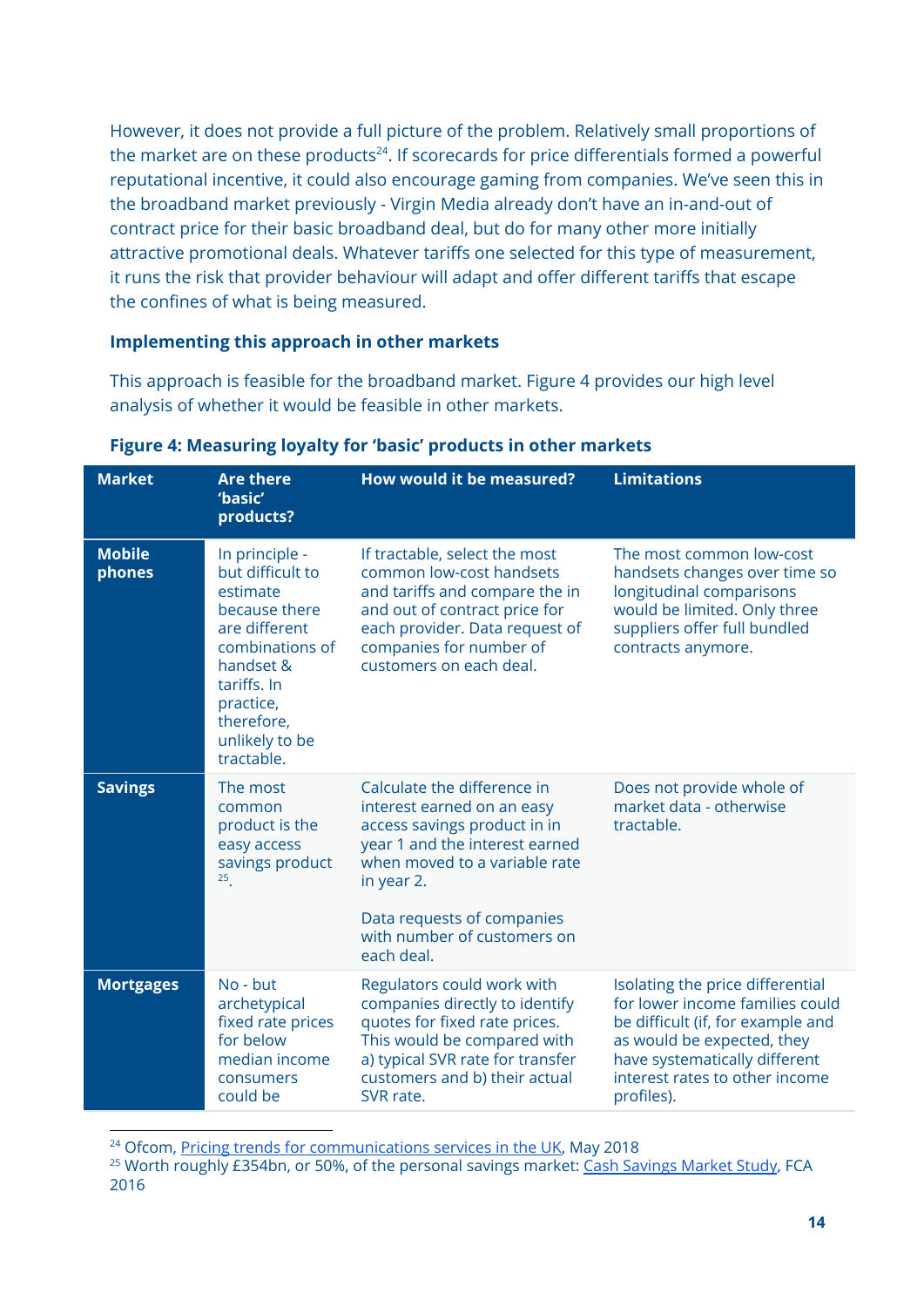|                  | calculated from<br>providers'<br>online<br>mortgage<br>calculators.           | Data requests to companies<br>would estimate the number of<br>customers on each deal. |     |
|------------------|-------------------------------------------------------------------------------|---------------------------------------------------------------------------------------|-----|
| <b>Insurance</b> | No. It seems<br>unlikely that<br>this method is<br>possible for<br>insurance. | N/A                                                                                   | N/A |

# **Measuring the loyalty penalty for representative products**

The loyalty penalty is unfair for all consumers, so regulators should also try to estimate the loyalty penalty for the average consumer. We've calculated that it costs loyal consumers almost  $£1,000$  across 6 markets<sup>26</sup>. Regulators should therefore identify the loyalty penalty for the average product, or a subset of products that make up the majority of that market.

This requires judgement about what a representative product or set of products is in each market. We used this approach to measure the loyalty penalty in the mortgages market<sup>27</sup>, by looking at the standard variable rate & first-time buyer 2-year and 5-year fixes, treating the latter fixed products as representative of the whole market. We identified the best prices for the six leading mortgage companies which represent 69% of the market.

We supplemented this with data from the Bank of England survey of mortgage users to estimate the size of the loyalty penalty. In practice, regulators would be able supplement this with market-wide data by making requests of companies directly.

Similarly, one could make assumptions about the representative products in broadband. For example, Ofcom could base their analysis on median broadband speed, or selected a weighted average of different speed broadband products to identify the right bundle to estimate a firm's loyalty penalty<sup>28</sup>.

This leaves open the question of whether it is appropriate to treat these products as representative for the market as whole. We are not in a position to answer these questions definitively, but regulators should be able to. In any case, measures for some products that are likely to be representative of the wider market would be a better position than we find ourselves in now.

<sup>&</sup>lt;sup>26</sup> The cost of [loyalty](https://www.citizensadvice.org.uk/Global/CitizensAdvice/Consumer%20publications/Citizens%20Advice%20-%20The%20cost%20of%20loyalty.pdf), Citizens Advice, January 2018

<sup>&</sup>lt;sup>27</sup> Exploring the loyalty penalty in the [mortgages](https://www.citizensadvice.org.uk/Global/CitizensAdvice/Consumer%20publications/Exploring%20the%20loyalty%20penalty%20in%20the%20mortgage%20market.pdf) market, Citizens Advice, July 2017

<sup>&</sup>lt;sup>28</sup> Perhaps drawing on survey data in the [Communications](https://www.ofcom.org.uk/__data/assets/pdf_file/0015/105441/uk-telecoms-networks.pdf) Market Report 2017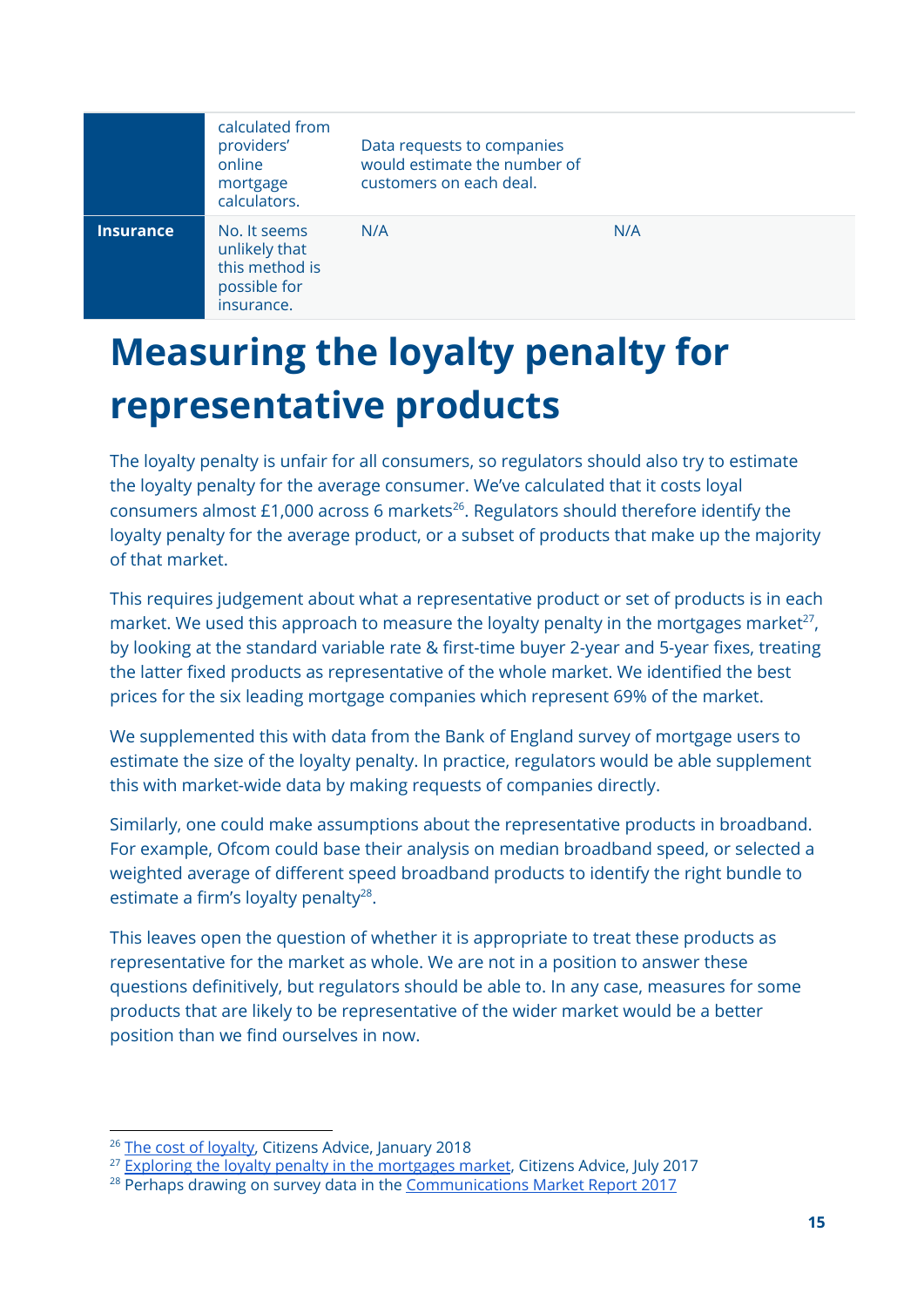#### **Measuring the loyalty penalty for representative products in other markets**

This approach is feasible for the broadband market. Figure 4 provides our high level analysis of whether it would be feasible in other markets.

| <b>Market</b>           | <b>Are there</b><br>representative<br>products?                                                                                                                                                                                                                                                        | <b>How would it be</b><br>measured?                                                                                                                                                                                                                                                                           | <b>Limitations</b>                                                                                                                                                      |
|-------------------------|--------------------------------------------------------------------------------------------------------------------------------------------------------------------------------------------------------------------------------------------------------------------------------------------------------|---------------------------------------------------------------------------------------------------------------------------------------------------------------------------------------------------------------------------------------------------------------------------------------------------------------|-------------------------------------------------------------------------------------------------------------------------------------------------------------------------|
| <b>Mobile</b><br>phones | For similar reasons as<br>above, it is difficult for<br>this to be tractable.<br>A limited method would<br>be to look at the most<br>common handsets and<br>tariffs in each mobile<br>price tier (as we have in<br>the past, separating<br>between under £300,<br>£300-£600 and over<br>$£600^{29}$ ). | Select the most common<br>handsets in each bracket<br>and compare the in- and<br>out-of-contract price for<br>each provider.<br>Data request of<br>companies for number<br>of customers on each<br>deal.                                                                                                      | The most common<br>handsets change over<br>time so longitudinal<br>comparisons would be<br>limited.<br>Only three suppliers offer<br>full bundled contracts<br>anymore. |
| <b>Savings</b>          | A weighted average of<br>deposits in easy access,<br>fixed term bonds and<br>fixed term cash ISAs.                                                                                                                                                                                                     | Calculate the difference<br>in interest earned on<br>these products in year 1<br>and the interest earned<br>when moved to a<br>variable rate in year 2.<br>Data requests of<br>companies for number<br>of customers on each<br>deal.                                                                          | Does not provide whole<br>of market data.<br>Otherwise tractable.                                                                                                       |
| <b>Mortgages</b>        | Yes - 2 year & 5 year<br>fixes are archetypical<br>mortgage products.                                                                                                                                                                                                                                  | Regulators could work<br>with companies directly<br>to identify quotes for<br>fixed rate prices. This<br>would be compared with<br>a) typical SVR rate for<br>transfer customers and<br>b) their actual SVR rate.<br>Data requests to<br>companies would<br>estimate the number of<br>customers on each deal. | <b>Calculations for individual</b><br>products may not be<br>generalisable to the<br>whole market.                                                                      |
| <b>Broadband</b>        | Yes - either the most<br>common tariffs or by<br>some critical variable<br>(e.g. speed).                                                                                                                                                                                                               | Identify in- and out-of-<br>contract pricing<br>information for chosen                                                                                                                                                                                                                                        | <b>Calculations for individual</b><br>products may not be<br>generalisable to the<br>whole market.                                                                      |

#### **Figure 4: Measuring loyalty for 'basic' products in other markets**

<sup>29</sup> Mobile phone networks [overcharging](https://www.citizensadvice.org.uk/about-us/how-citizens-advice-works/media/press-releases/mobile-phone-networks-overcharging-loyal-customers-by-up-to-38-a-month/) loyal customers by up to £38 a month, Citizens Advice, October 2017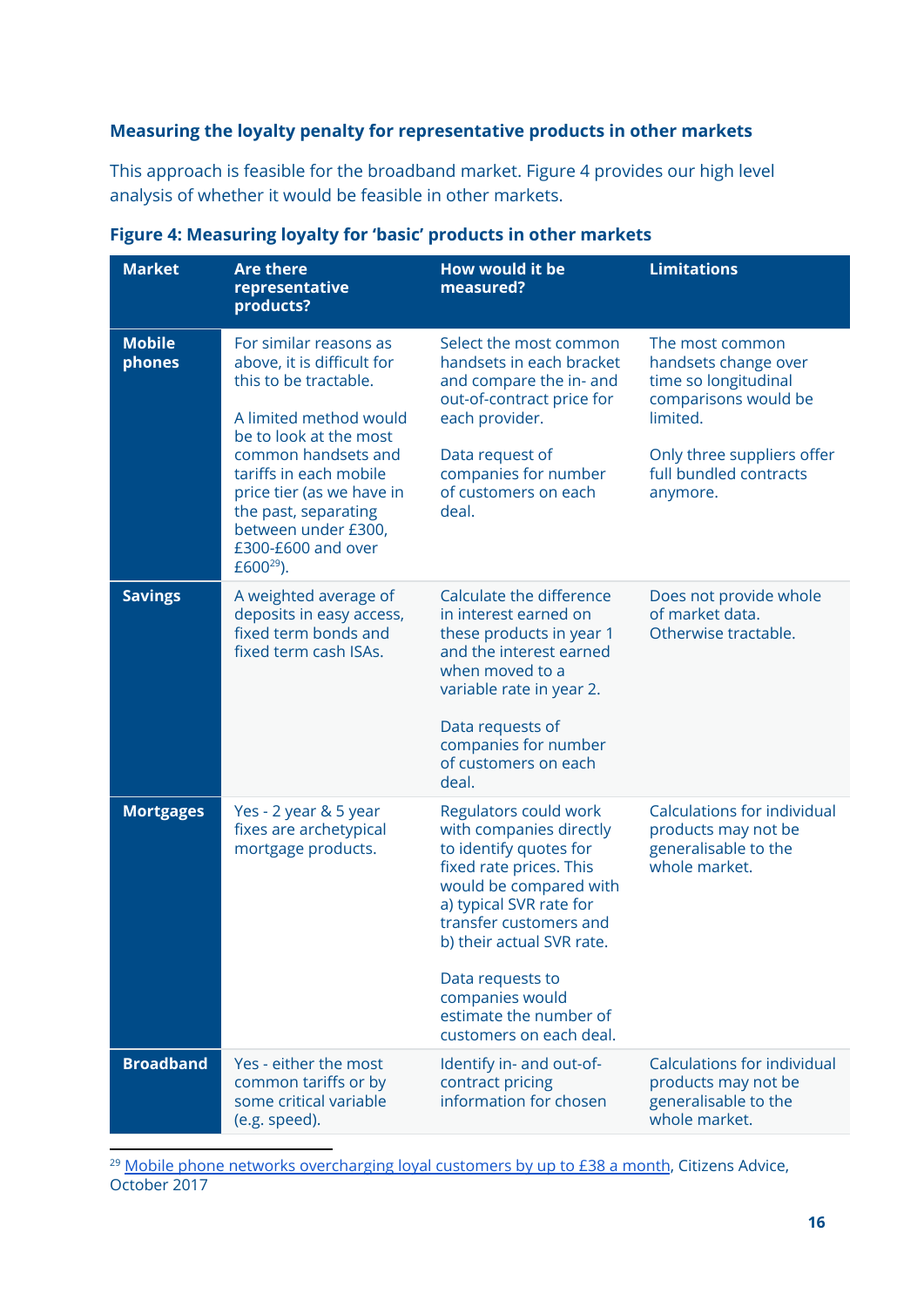|           |                                                                         | representative tariffs for<br>each firm.                             |     |
|-----------|-------------------------------------------------------------------------|----------------------------------------------------------------------|-----|
|           |                                                                         | Request data from firms<br>on number of customers<br>on each tariff. |     |
| Insurance | No. It seems unlikely<br>that this method is<br>possible for insurance. | N/A                                                                  | N/A |

# **Measuring the loyalty penalty at the firm level**

For the markets in which they're feasible, the preceding proposals are implementable with relative ease. They will provide valuable information about the extent of the problem for regulators, Government and consumers. Yet they have certain drawbacks:

- 1) Neither option provides a total answer to the questions: how much are companies overcharging loyal consumers? And for how long? Each provides a snapshot for certain consumers which does not provide a full analysis of the problem.
- 2) For some markets namely insurance, though we imagine smaller difficulties in other markets - the approaches proposed will not be tractable at all.

A third approach is needed if these questions are to be answered. It's instructive to consider how the Financial Conduct Authority estimated the increase in costs for loyal consumers in the insurance industry $30$ .

#### **Insurance case study**

There are reasons you would expect the loyalty penalty to be difficult to estimate in the insurance industry. The first is that there are so many risk variables for each individual consumer that change over time, that it is difficult to meaningfully compare costs across consumers and for consumers at one time and then at a later time. The second is that the cost of insurance is only ever determined *ex post*: insurers themselves only ever know the cost to serve a consumer when the claim comes in. Both these factors make it difficult to analyse the cost of loyalty from outside the industry.

However, it remains possible in aggregate. The FCA worked with three home insurance providers to compare the cost of insurance premiums in each renewal period - comparing the total revenue for each of these customers groups identifies a raw figure for how much more loyal customers are being charged. You can then divide the difference between each customer cohort by the number of customers in each year to arrive at a per-policy loyalty penalty.

<sup>&</sup>lt;sup>30</sup> Occasional Paper No.12: [Encouraging](https://www.fca.org.uk/publication/occasional-papers/occasional-paper-12.pdf) consumers to act at renewal, Financial Conduct Authority, December 2015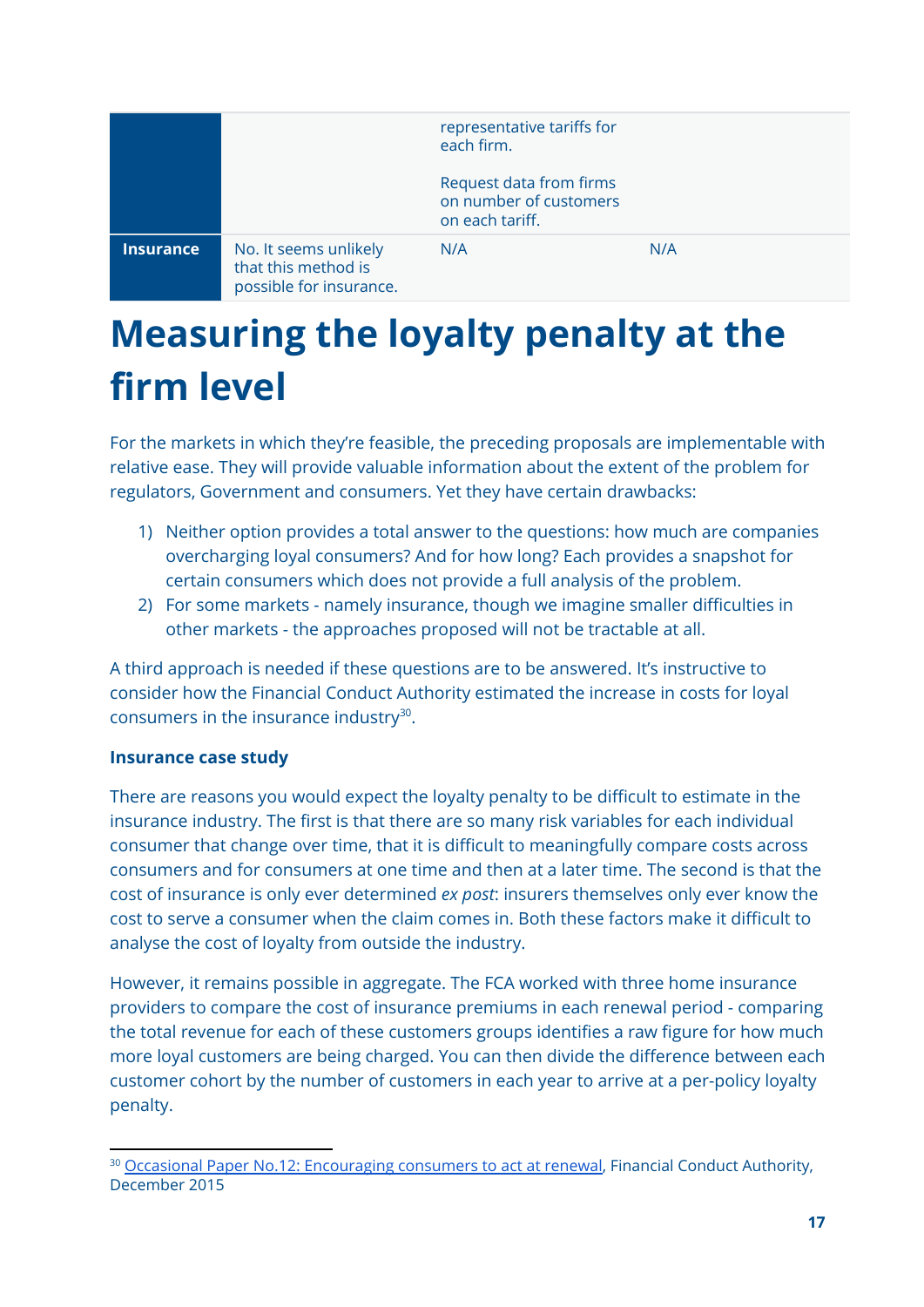To determine whether loyal customers had a higher claim cost than new consumers, the FCA also checked average claim costs for each cohort with one firm, and concluded there was no difference. For the three firms, they concluded an average annual percentage loyalty penalty.

#### **Putting the onus on companies**

This is somewhat of a burden for regulators to do themselves, but one would expect that companies themselves would be able to do it with relatively trivial ease. They will know how long each customer has been with them. They will know how much they are charging them. Subtracting one from the other gives a raw figure for the loyalty penalty in each annual cohort of customers.

Market or firm specific adjustments may well be necessary - some tariffs or products may only have been available in certain years, for example. Certain controls on the data may need to be put in place. But overall, this approach has merit: companies are the ones charging consumers the loyalty penalty, so the onus should be on them to measure and to fix it. If companies wish to make arguments about systematic differences in cost-to-serve for loyal customers (as has been common in the energy market) they are free to do so. Regulators should have responsibility for ensuring this happens and making sure companies measure it in an appropriate way.

This provides the best answer to how much companies are overcharging loyal customers, though it doesn't offer a hugely granular answer. It won't answer an individual's question about how much they themselves are being overcharged for loyalty, for example. But such questions are difficult to answer except in the aggregate. It is therefore the most useful way of both identifying the companies that overcharge their loyal customers the most and avoiding longitudinal comparison problems that will be present in both of the preceding methods.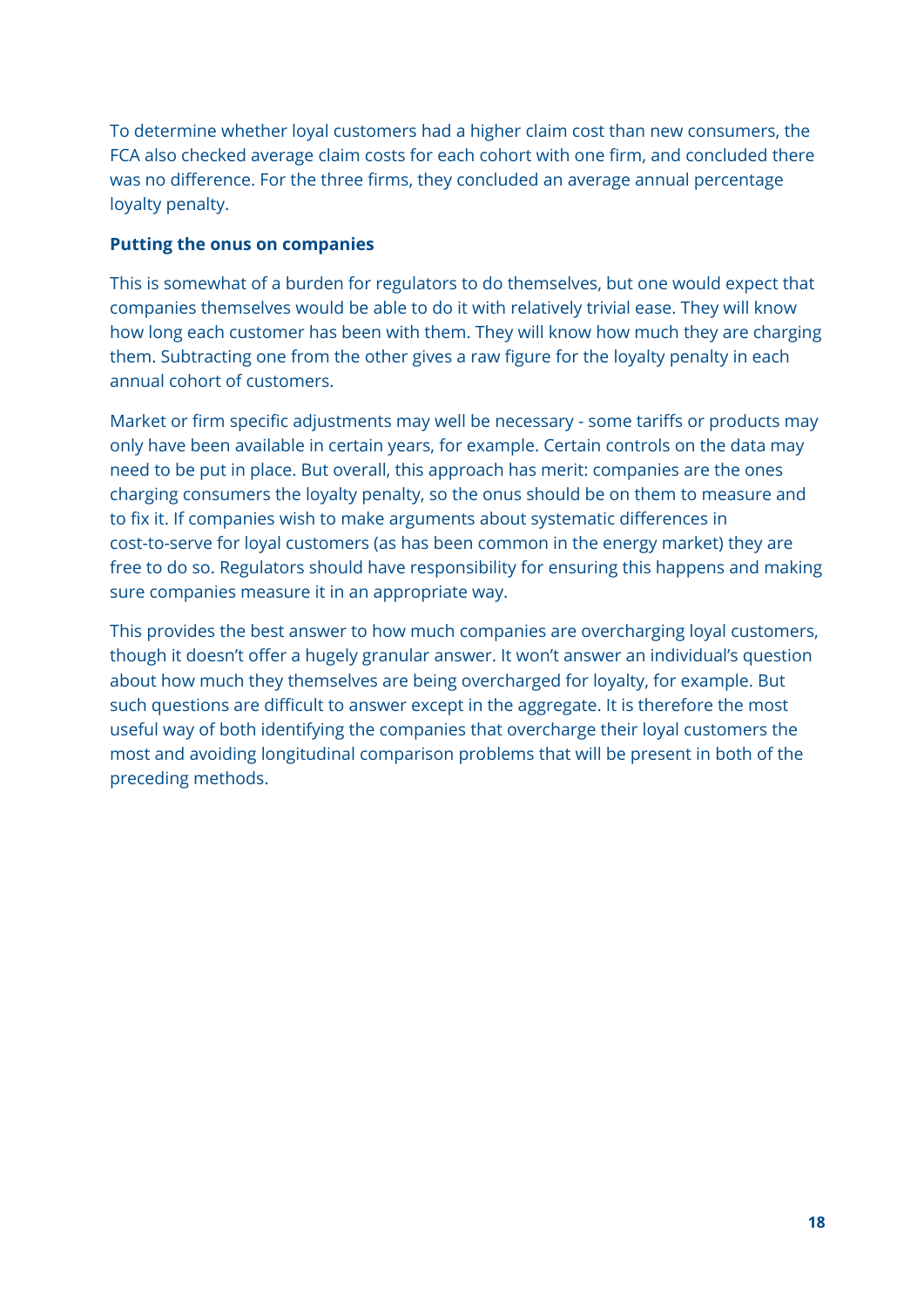# **Response to Question 5**

**Is there a need to change the current consumer advocacy arrangements in the telecommunications sector? If so, what arrangements would be most effective in delivering consumer benefits, including for those who are most vulnerable?**

# **Summary**

Consumer advocacy arrangements in the telecoms sector need to be updated and strengthened. Telecoms has evolved rapidly since our current regulatory arrangements were first set up in 2003 and have now become an essential service.

Consumers face more problems with telecoms services than any other essential service. And these impact on their ability to communicate, work, study, bank or shop. Small businesses and self employed people also rely heavily on telecoms services to run their businesses, so when they experience unreliable service this has a negative impact on productivity.

These issues are only likely to grow as the telecoms market rapidly evolves and more services move online. There are a large number of current and upcoming policy debates that will significantly impact the structure of the telecoms market and consumers' experience of it. Up to now, the main voice in these debates has been a well resourced industry lobby. Unlike other essential service sectors, such as energy, post, water and transport, telecoms consumers do not have a fully independent, statutory consumer advocate to represent them in key decisions that affect the service they receive.

Organisations such as Which?, uSwitch and Citizens Advice are doing a good job, with limited resources, of highlighting some telecoms consumer issues. But we cannot engage consistently across all of the largest and most complex questions facing the sector. So, as it stands, Ofcom has to act both as the judge and the advocate. We, therefore, believe the most effective way to strengthen consumer advocacy and improve outcomes for the millions of consumers in the telecoms market is to establish a statutory consumer advocate.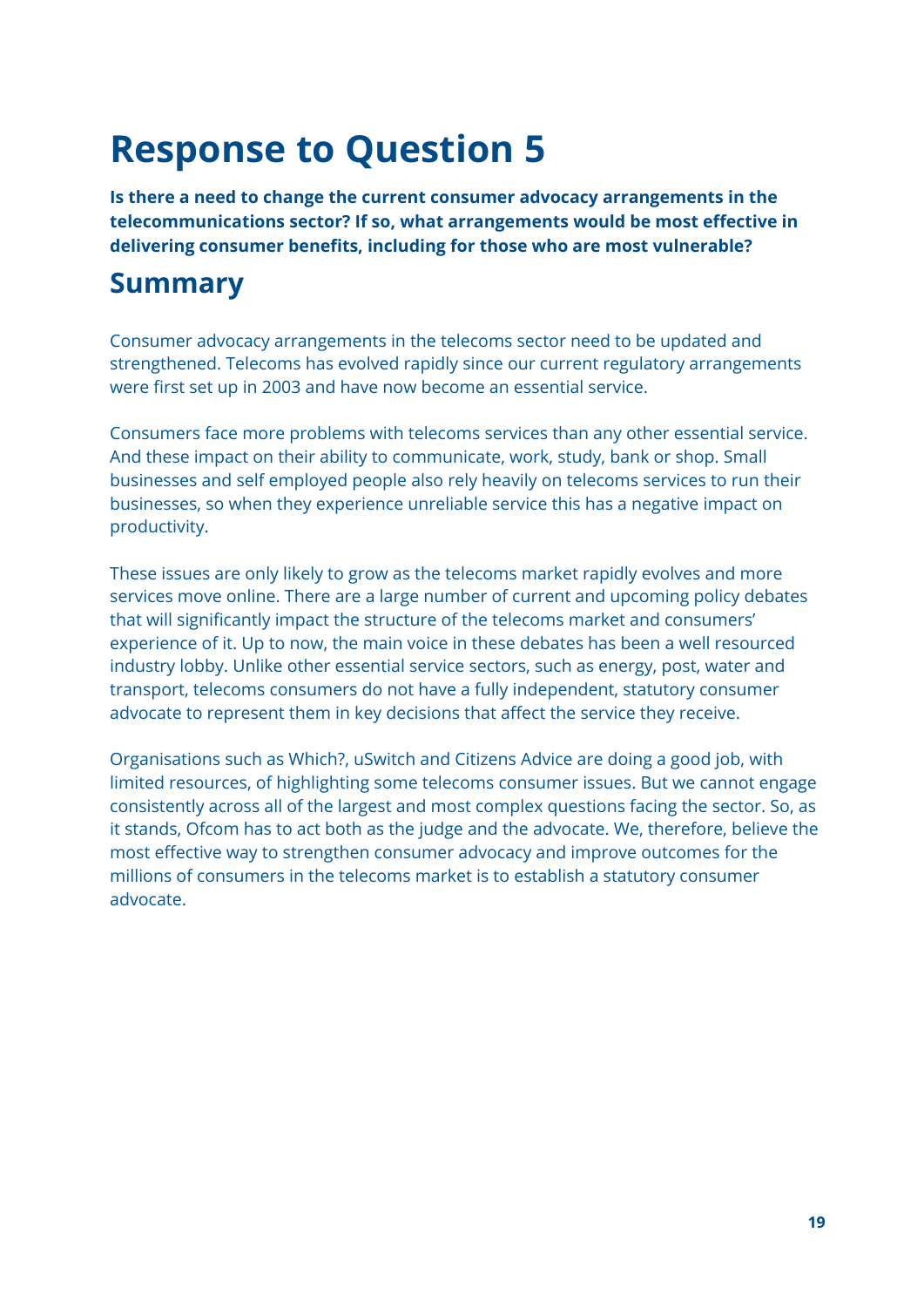# **Is there a need to change the current consumer advocacy arrangements in the telecommunications sector?**

#### **Telecoms is an essential service**

Broadband and mobile phone services are essential for today's consumers, sitting alongside established services like energy and water. Nearly all of us (96% of UK adults) have a mobile phone, and more than 8 in 10 (82% of UK adults) have access to broadband services.<sup>31</sup>

The current regulatory and consumer landscape for telecoms was created in 2003, when the use of communications technology was very different. Today 88% of adults own a smartphone<sup>32</sup> - a product that didn't exist in 2003.

The way we interact with Government services, utilities and retail has also changed significantly. The migration of these services online, and the dominance of mobile and broadband as our primary form of communications technology, contributes to telecoms becoming an essential service. For example:

- Almost 2 in 3 people (64% of UK adults) now use online banking services, and this is likely to increase as major banks continue closing branches $^{33}$ .
- By the time Universal Credit is fully rolled out, over 7 million households will be applying for and maintaining their claim online.<sup>34</sup>
- UK shoppers spent an average of £1.2 billion online each week in 2017, an increase of 10% on the previous year $35$ .

Mobile and broadband services are also vital to the success of the digital economy. New technology allows us to work more flexibly than ever before. Many people now just need a smart phone, laptop or tablet and an internet connection to work wherever they want.

#### **Telecoms problems affect more people than any other essential service**

There is widespread evidence that consumers have more problems than most other sectors. The Institute for Customer Service, for example, ranks customer service in telecoms and media as second worst of out 13 sectors.<sup>36</sup> And the European Commission's

<sup>&</sup>lt;sup>31</sup> Citizens Advice, 'Access denied: The case for stronger action to protect telecoms [consumers'](https://www.citizensadvice.org.uk/Global/CitizensAdvice/Consumer%20publications/Access%20denied.%20FINAL%20January%202018(1).pdf) (2018)

<sup>&</sup>lt;sup>32</sup> Polling commissioned by Citizens Advice for Access Denied: The case for stronger action to protect telecoms consumers

 $^{33}$  Ofcom, 'Internet uses and [attitudes',](https://www.ofcom.org.uk/__data/assets/pdf_file/0018/105507/internet-use-attitudes-bulletin-2017.pdf) 2017; The number of branches provided by the big six banks. has fallen by over 30% since 2000. See House of Commons Library, 'Bank Branch closures', 2017 <sup>34</sup> Citizens Advice, ['Delivering](https://www.citizensadvice.org.uk/Global/CitizensAdvice/welfare%20publications/Delivering%20on%20Universal%20Credit%20-%20report.pdf) on Universal Credit', 2017

<sup>&</sup>lt;sup>35</sup> Office for National Statistics, 'Retail sales, Great [Britain'](https://www.ons.gov.uk/businessindustryandtrade/retailindustry/bulletins/retailsales/november2017), November 2017

<sup>&</sup>lt;sup>36</sup> Institute for Customer Service, UKCSI: The state of customer [satisfaction](https://www.instituteofcustomerservice.com/research-insight/research-library/ukcsi-the-state-of-customer-satisfaction-in-the-uk-january-2018) in the UK - January 2018.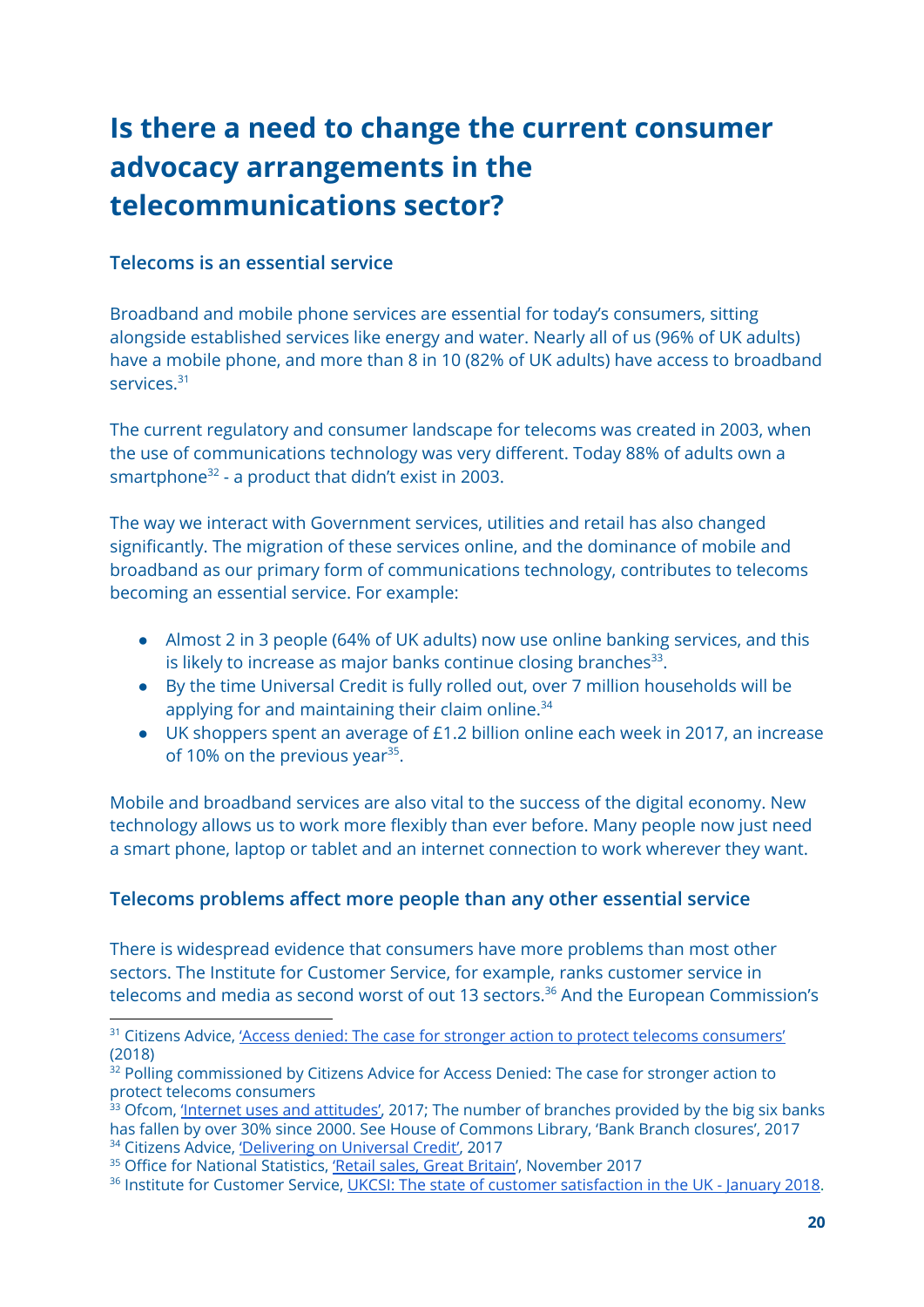Consumer Markets Scoreboard ranked consumer detriment (defined as financial loss, time wasted or stress) in telecoms markets higher than any other market surveyed. $37$ 

Citizens Advice research shows that UK consumers have more issues with telecoms services (mobile, broadband, landline and TV) than any other essential service - 27.6 million problems per year. 38

Among the many issues we see across the sector are:

- Broadband customers paying an average 'loyalty penalty' of £113 per year for not switching, with low-income households and older people disproportionately affected. 39
- Millions of mobile customers being charged unnecessary excess amounts of up to £38 per month for phones they already own if they don't switch or upgrade at the end of their contract. 40
- Disproportionate and unreasonable exit fees for broadband customers who receive poor service or move to an area where the same service is not offered.<sup>41</sup>
- Poor speeds and persistent connection failures in broadband services, where 6 in 10 customers have experienced an issue in the last year. 1 in 5 suffered very slow speeds, and 17% had frequent connection drop outs.<sup>42</sup>

#### **Telecoms problems impact on small businesses and productivity**

Problems with telecoms services can have a significant impact on individuals and the wider economy. 1 in 4 people who had a problem with their broadband service reported a fair or great amount of impact on their work or study, rising to 1 in 3 for 25-34 year olds<sup>43</sup>.

Research by the Federation of Small Businesses found that nearly all (94%) of small business owners rate a reliable broadband connection as critical to the success of their business<sup>44</sup>.

The vast majority of small businesses and self employed people use the internet for a range of activities such as to access the web, send and receive emails, order goods and

 $\frac{39}{39}$  Citizens Advice, <u>'Exploring the loyalty penalty in the [broadband](https://www.citizensadvice.org.uk/about-us/policy/policy-research-topics/consumer-policy-research/consumer-policy-research/exploring-the-loyalty-penalty-in-the-broadband-market/) market'</u>, 18 April 2017.

<sup>&</sup>lt;sup>37</sup> European Commission, 'Consumer Markets [Scoreboard:](https://ec.europa.eu/info/sites/info/files/consumer_markets_scoreboard_2016_-_final_lr_en_0.pdf) Making markets work for consumers. 2016 [edition'](https://ec.europa.eu/info/sites/info/files/consumer_markets_scoreboard_2016_-_final_lr_en_0.pdf)

<sup>&</sup>lt;sup>38</sup> Citizens Advice/Oxford Economics, 'Consumer [detriment:](https://www.citizensadvice.org.uk/about-us/policy/policy-research-topics/consumer-policy-research/consumer-policy-research/consumer-detriment-counting-the-cost-of-consumer-problems/) counting the cost of consumer [problems'](https://www.citizensadvice.org.uk/about-us/policy/policy-research-topics/consumer-policy-research/consumer-policy-research/consumer-detriment-counting-the-cost-of-consumer-problems/) (2016).

<sup>&</sup>lt;sup>40</sup> Citizens Advice, 'Mobile phone networks [overcharging](https://www.citizensadvice.org.uk/about-us/how-citizens-advice-works/media/press-releases/mobile-phone-networks-overcharging-loyal-customers-by-up-to-38-a-month/) loyal customers by up to £38 a month', 20 October 2017.

<sup>&</sup>lt;sup>41</sup> Citizens Advice, 'Exit [Fees',](https://www.citizensadvice.org.uk/Global/CitizensAdvice/Consumer%20publications/Exit%20Fees%20-%20Final%20Edits.pdf) 2018.

<sup>42</sup> Which?, 'Best and worst [broadband](https://www.which.co.uk/news/2017/04/best-and-worst-broadband-providers-of-2017-revealed-by-which-survey/) providers of 2017', 20 April 2017; Which?, '[Update:](https://conversation.which.co.uk/technology/fix-bad-broadband-speed-test/) bad [broadband?](https://conversation.which.co.uk/technology/fix-bad-broadband-speed-test/) You're not alone…', 3 July 2017.

<sup>&</sup>lt;sup>43</sup> Citizens Advice, 'Access denied: The case for stronger action to protect telecoms [consumers'](https://www.citizensadvice.org.uk/Global/CitizensAdvice/Consumer%20publications/Access%20denied.%20FINAL%20January%202018(1).pdf) (2018)

<sup>&</sup>lt;sup>44</sup> Federation of Small Businesses, The fourth utility: Delivering universal broadband [connectivity](https://www.fsb.org.uk/docs/default-source/Publications/reports/fsb-the-fourth-utility.pdf?sfvrsn=1) for small [businesses](https://www.fsb.org.uk/docs/default-source/Publications/reports/fsb-the-fourth-utility.pdf?sfvrsn=1) across the UK, July 2014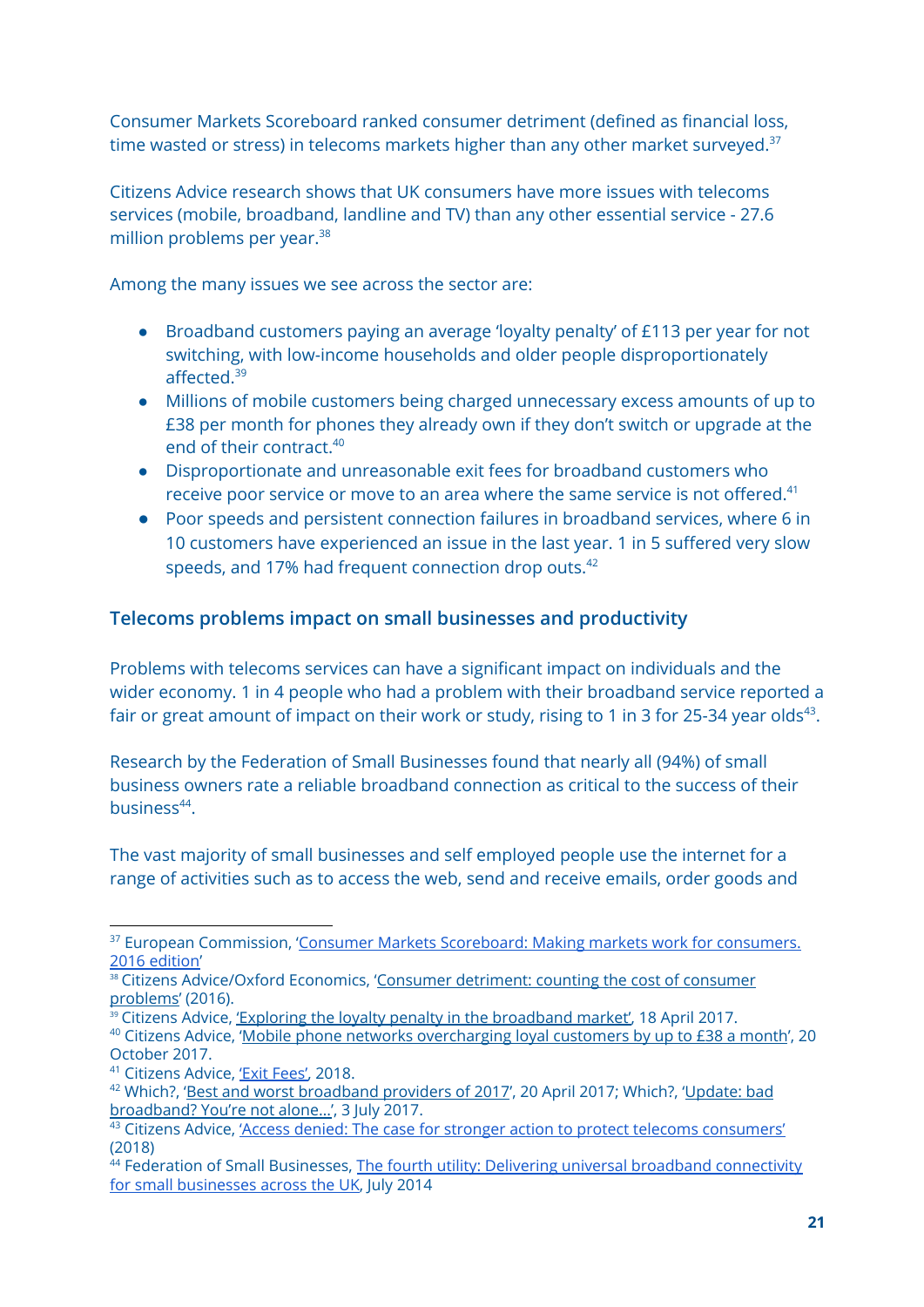services, bank and access HMRC services<sup>45</sup>. So when small businesses and self employed people experience problems with telecoms services it impacts on productivity.

Almost half of small businesses experienced a problem (e.g. poor service reliability, total loss of service, slow download speeds) with their fixed internet over a 12 month period in 2016. Of those, 84% said it had an impact on their business<sup>12</sup>.

#### **A quarter of people are regularly unable to send emails due to the speed or reliability of their broadband<sup>46</sup>**

*Fig 2: Consumers 'always'/'regularly' unable to perform tasks due to quality of broadband connection*



#### **International evidence of detriment in telecoms markets**

The European Commission's Consumer Markets Scoreboard compares 29 services markets across the EU. In 2016 it found 'persistent issues' in telecoms markets. Total consumer detriment (defined as financial loss, time wasted or stress) in telecoms markets was higher than any other market surveyed.<sup>47</sup> Overall, telecoms has lagged

<sup>&</sup>lt;sup>45</sup> Ofcom SME experience of [communications](https://www.ofcom.org.uk/research-and-data/multi-sector-research/general-communications/sme-research) services - 2016 - data for businesses with fewer than 10 employees

 $46$  Citizens Advice, 'Access denied: The case for stronger action to protect telecoms [consumers'](https://www.citizensadvice.org.uk/Global/CitizensAdvice/Consumer%20publications/Access%20denied.%20FINAL%20January%202018(1).pdf) (2018)

<sup>&</sup>lt;sup>47</sup> European Commission, 'Consumer Markets [Scoreboard:](https://ec.europa.eu/info/sites/info/files/consumer_markets_scoreboard_2016_-_final_lr_en_0.pdf) Making markets work for consumers. 2016 [edition'](https://ec.europa.eu/info/sites/info/files/consumer_markets_scoreboard_2016_-_final_lr_en_0.pdf)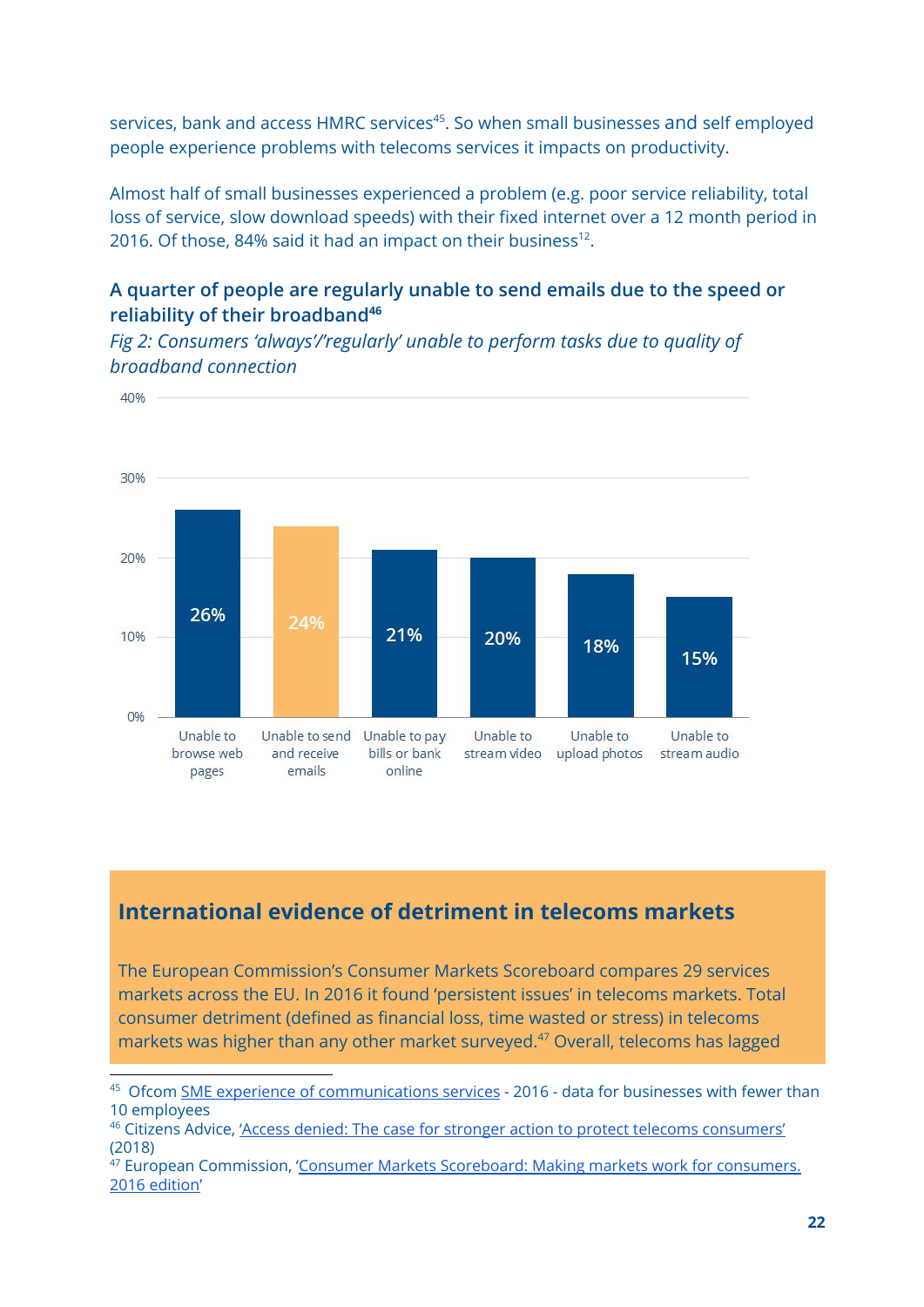behind the improvements seen in other markets since 2013. The UK score for mobile and landline services was in line with the EU28 average, but internet services scored 2 points lower. 48

The research shows telecoms consumers are the most likely to have experienced a problem, and in mobile and landline services the proportion of consumers who have experienced problems has increased since 2013.

The European Commission also found that, across the EU28, consumers who have problems with mobile telephone services recover only 14% of their losses on average.<sup>49</sup> This is the lowest amount recovered through redress across all markets surveyed.<sup>50</sup> The total post-redress financial detriment of telecoms consumers estimated to be between €2-6.8 billion per year. It also takes telecoms consumers between 5.7 and 6.6 hours to resolve each problem. This is twice as long as it takes to resolve problems with train services.

BEUC, the European Consumer Organisation, state that "the current regulatory rules of the telecoms sector have not delivered a vibrant broadband market across the EU. Consumers still face limited choice, barriers to switching, restrictions and unfair conditions in their contracts. Roaming charges remain high and competition does not deliver in consumers' interests." 51

#### **Telecoms consumers should have an independent voice in decisions that affect their future.**

The issues above are simply a snapshot of those facing consumers and small businesses today. Telecoms is unique in being subject to rapid technological change while performing an essential service - which means consumers are likely to face new challenges over time.

Innovation brings benefits for consumers in the form of new products, faster speeds, and often relatively lower prices. However, it also presents challenges. Rising consumer expectations may not always be met. There is a risk that some people will be left behind if they cannot access new services. And because we increasingly rely on telecoms for work, study and keeping in touch, the potential detriment when things go wrong is growing.

New services can also create new consumer problems, such as complex pricing or an increased risk of consumers being misled when they buy unfamiliar products. Research by Doteveryone also highlights the increasing security and privacy issues that have emerged

- <sup>49</sup> European Commission, 'Study on [measuring](https://publications.europa.eu/en/publication-detail/-/publication/7d93acf8-943f-11e7-b92d-01aa75ed71a1/language-en) consumer detriment in the European Union. Executive [Summary](https://publications.europa.eu/en/publication-detail/-/publication/7d93acf8-943f-11e7-b92d-01aa75ed71a1/language-en)', February 2017
- <sup>50</sup> *Markets surveyed: Household appliances; Loans, credit and credit card; Mobile telephone services; Electricity services; Train services; Clothing, footwear and bags.*

<sup>48</sup> Ibid., page 185

<sup>51</sup> BEUC, Digital Rights: [Telecoms](http://www.beuc.eu/digital-rights/telecoms-single-market) Single Market.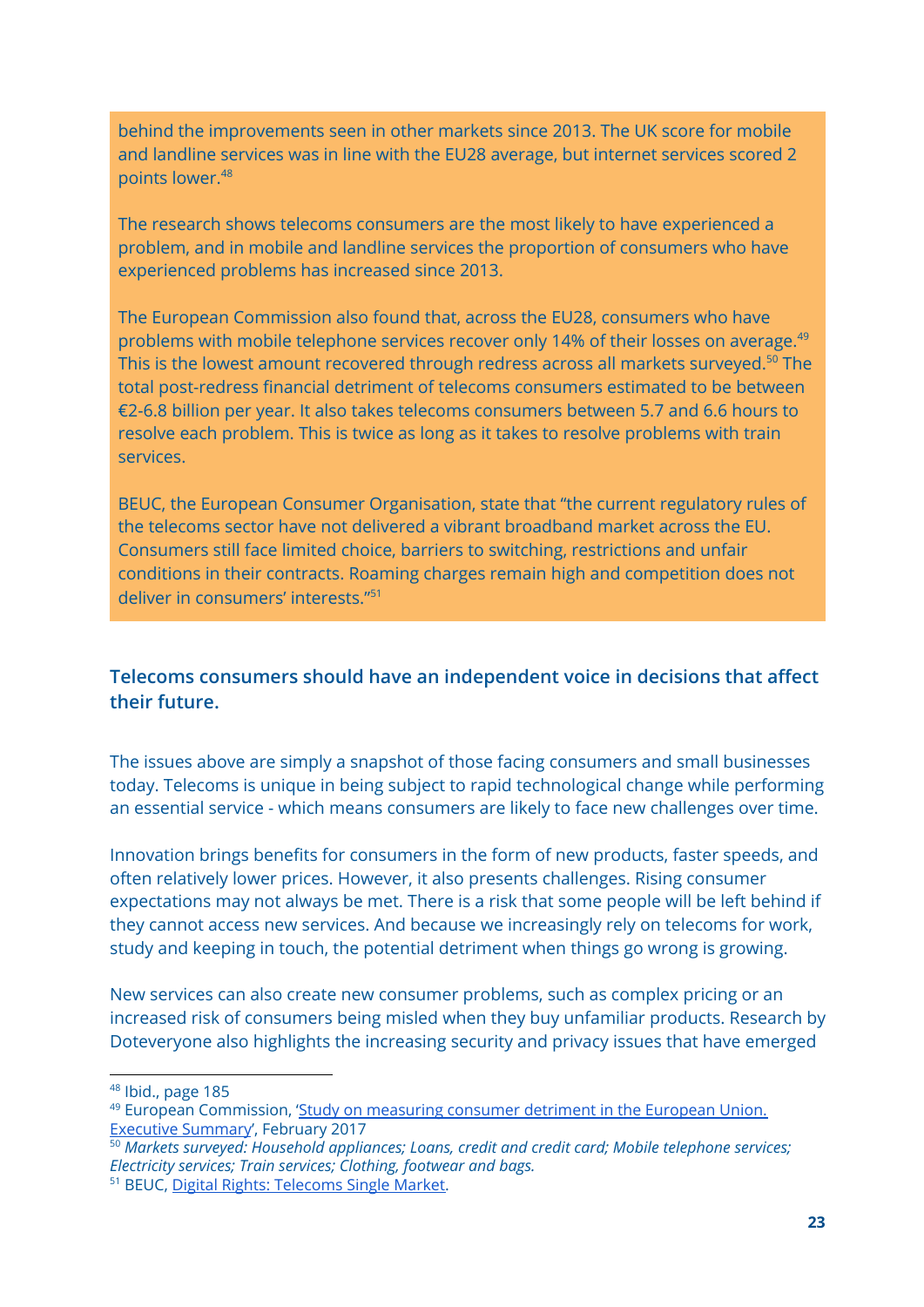from developing technology - these questions are generally likely to be beyond the scope of this consultation but highlight the importance of consumer protections keeping up with technological change.<sup>52</sup> Policymakers face a difficult challenge in promoting innovation and competition, whilst also ensuring consumers are adequately protected.

There are already a large number of technical debates about issues that will significantly impact the telecoms market for years to come. These include:

- The rollout of full-fibre broadband
- The design of the broadband Universal Service Obligation
- The relationship between BT and Openreach
- Wholesale broadband pricing
- Retirement of BT's public switched telephone network
- Mobile spectrum allocation and 5G infrastructure

These technical debates will have an enormous impact on the services consumers receive and the prices they pay. To be constructive, participants in these debates require a deep and technical understanding of the sector, and the resources to remain engaged over the long-term. Currently, industry has a strong presence in these discussions, and it is sufficiently resourced to continue contributing. However, there is no independent, dedicated and well-resourced voice for consumers and small businesses to provide a balance to the strong industry lobby. This means that the regulator is often the only body providing robust consumer evidence and advocacy on the largest questions. However, it is having to do this whilst also adjudicating on the relative merits of the industry's case.

By representing the needs of consumers and small businesses, an advocacy body could deliver dual benefits of both reducing the detriment and contributing overall to a better functioning telecoms market.

#### **Advocacy reduces detriment and empowers consumers**

Consumer issues can go unaddressed in part because of a lack of policy and regulatory focus, or because of structural power imbalances that enable well-resourced industry participants to shape debates and outcomes in a way that advantage firms over consumers.

A well-resourced consumer advocate could shine a spotlight on established and emerging problems and ensure the consumer interest is taken into account as decisions are made. Creating a dedicated telecoms consumer advocate, independent from but working alongside the regulator, could deliver benefits for consumers:

● A strong, independent voice on telecoms policy, providing balance to a well-resourced industry.

<sup>&</sup>lt;sup>52</sup> Doteveryone: [Accountability](https://medium.com/doteveryone/accountability-in-the-digital-age-imagining-an-internet-regulator-2390e30c5853) in the digital age: Imagining an internet regulator, 2018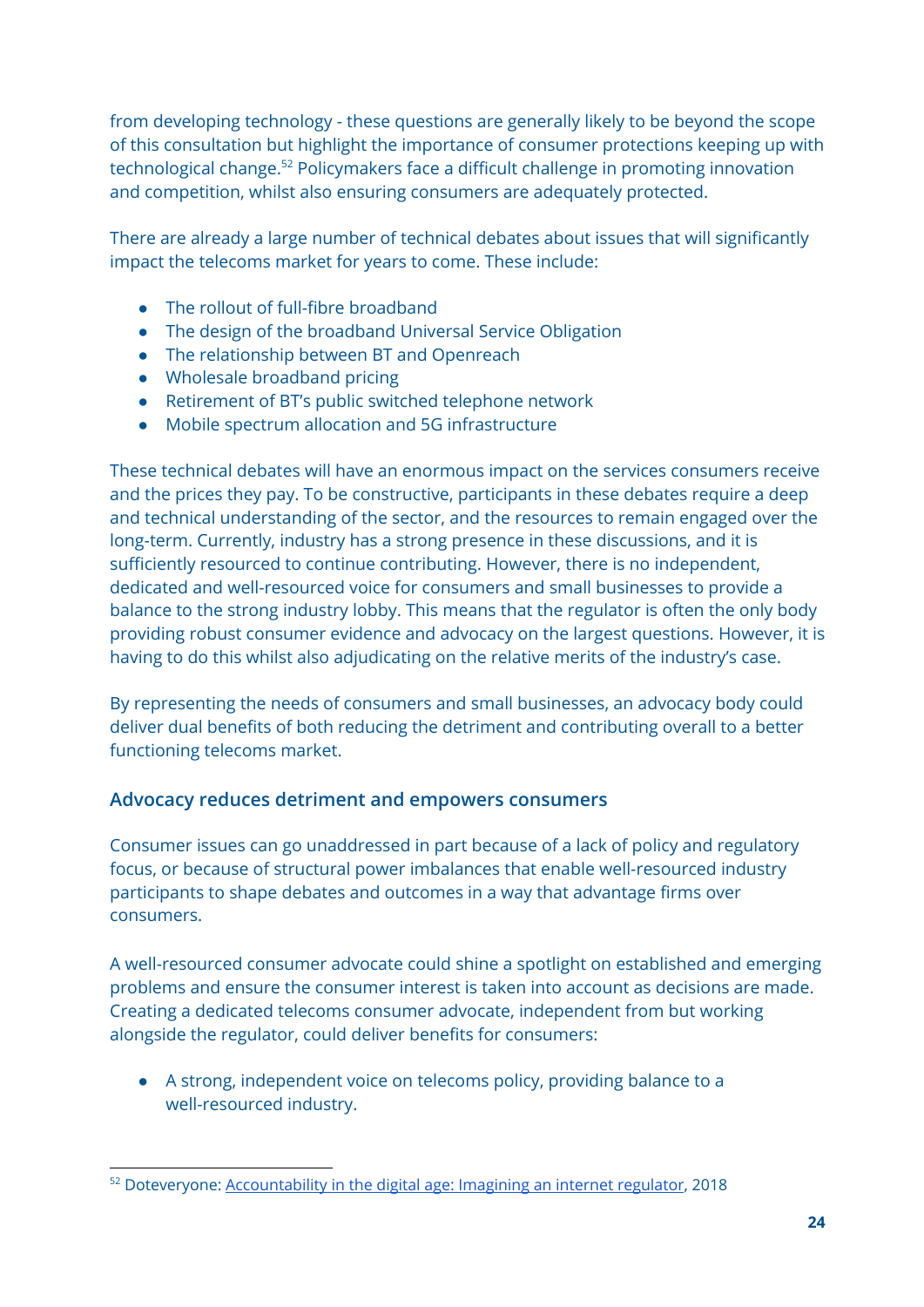- Advocacy on pro-consumer issues unencumbered by the institutional constraints that are inherent in any regulator's mandate. An independent advocate can be a catalyst for changes in industry practice, avoiding the need for regulation; can spotlight issues for policy-makers' attention; or can create space for the regulator to act.
- Front-line, trusted and specialised advice for consumers experiencing issues, backed up by a more in-depth case-handling service for people in need of extra help (akin to the Extra Help Unit for energy consumers).
- Effective, targeted consumer education and awareness campaigns.
- A dedicated voice for vulnerable consumers (such as rural, low-income, older, linguistically diverse and disabled people).

#### **Case study: Advocacy results in millions being returned to energy consumers 53**

Network costs account for a quarter of UK domestic energy bills - £280 a year on average. They have grown as a proportion of bills over time.

Energy networks costs are decided, not by competition with other companies, but through complex regulatory price controls. Given the amount of consumer money at stake, around £71bn across all price controls, it is vital that these are scrutinised carefully.

We found that consumers are overpaying for energy infrastructure by £7.5 billion over the course of the current 8-year price control. As a direct result of our advocacy, so far SSEN has agreed to return £65 million and SGN has agreed to return £145 million to consumers. Ofgem has also committed publicly to make the next price control much tougher. 54

See appendix 1 for further case studies of successful consumer advocacy across sectors and internationally.

#### **There is an advocacy gap in the telecoms market**

A powerful, well resourced industry lobby is not unique to telecoms. Indeed, there is nothing inherently wrong with a powerful industry lobby: businesses can provide expertise to promote investment and competition. However, unlike in other essential markets, the voice of industry is not counterbalanced by a strong, independent consumer

<sup>53</sup> Citizens Advice, Energy [Consumers'](https://www.citizensadvice.org.uk/Global/CitizensAdvice/Energy/EnergyConsumersMissingBillions.pdf) Missing Billions, 2017

<sup>54</sup>Ofgem, 'Tougher price controls for energy [networks',](https://www.ofgem.gov.uk/news-blog/our-blog/tougher-price-controls-energy-networks) March 2018.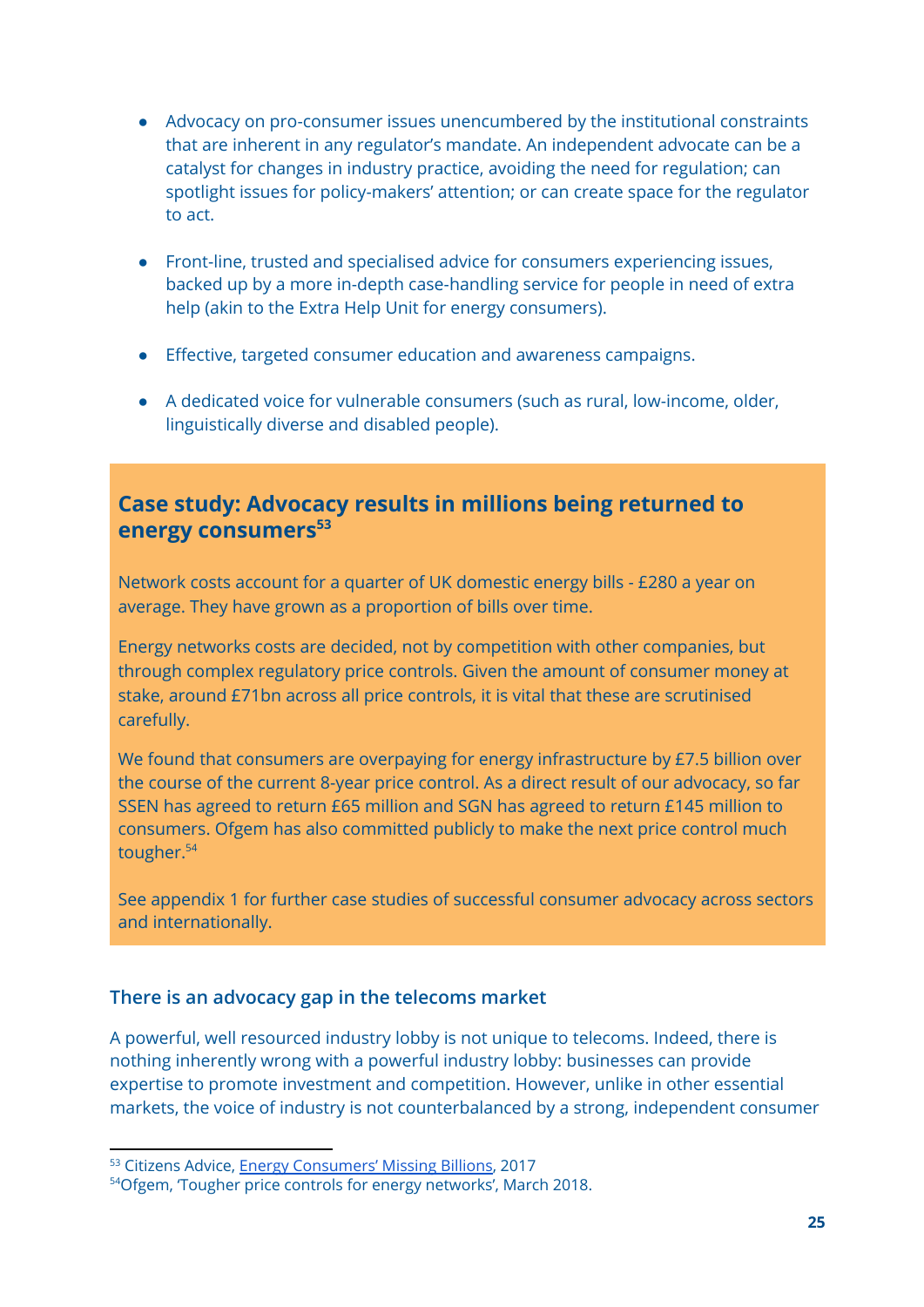advocate.

In energy, water, post and transport, the interests of consumers are represented by dedicated, independent consumer advocates funded by a levy or Government grant. As the chart below shows, consumer advocacy in the telecoms market receives considerably less funding than in other essential markets.





Source: Figures for telecoms and transport are from publicly available reports for 2015-16. Figures for water are from publicly available reports for 2016-17. Figures for energy and post are from 2017-18 Citizens Advice grant agreement, including, an estimate (based on 2016-17 figures) for the costs of Citizens Advice Scotland to ensure geographic comparability. Household spend from ONS: Components of household expenditure, UK (2015/16)

Both the scale of funding and function is different in telecoms. Water, for example, receives over 14 times more funding than telecoms. The role of consumer representation in telecoms is fulfilled partially by the Communications Consumer Panel (CCP), a panel of 8 part time experts that is charged with giving advice to Ofcom and others on the interests of domestic and small business consumers.<sup>55</sup> The Panel can provide input early in the regulatory process, offering strategic advice on how to represent consumer interests in decision making. It was established and is maintained by Ofcom.

<sup>55</sup> Section 16, Communications Act 2007.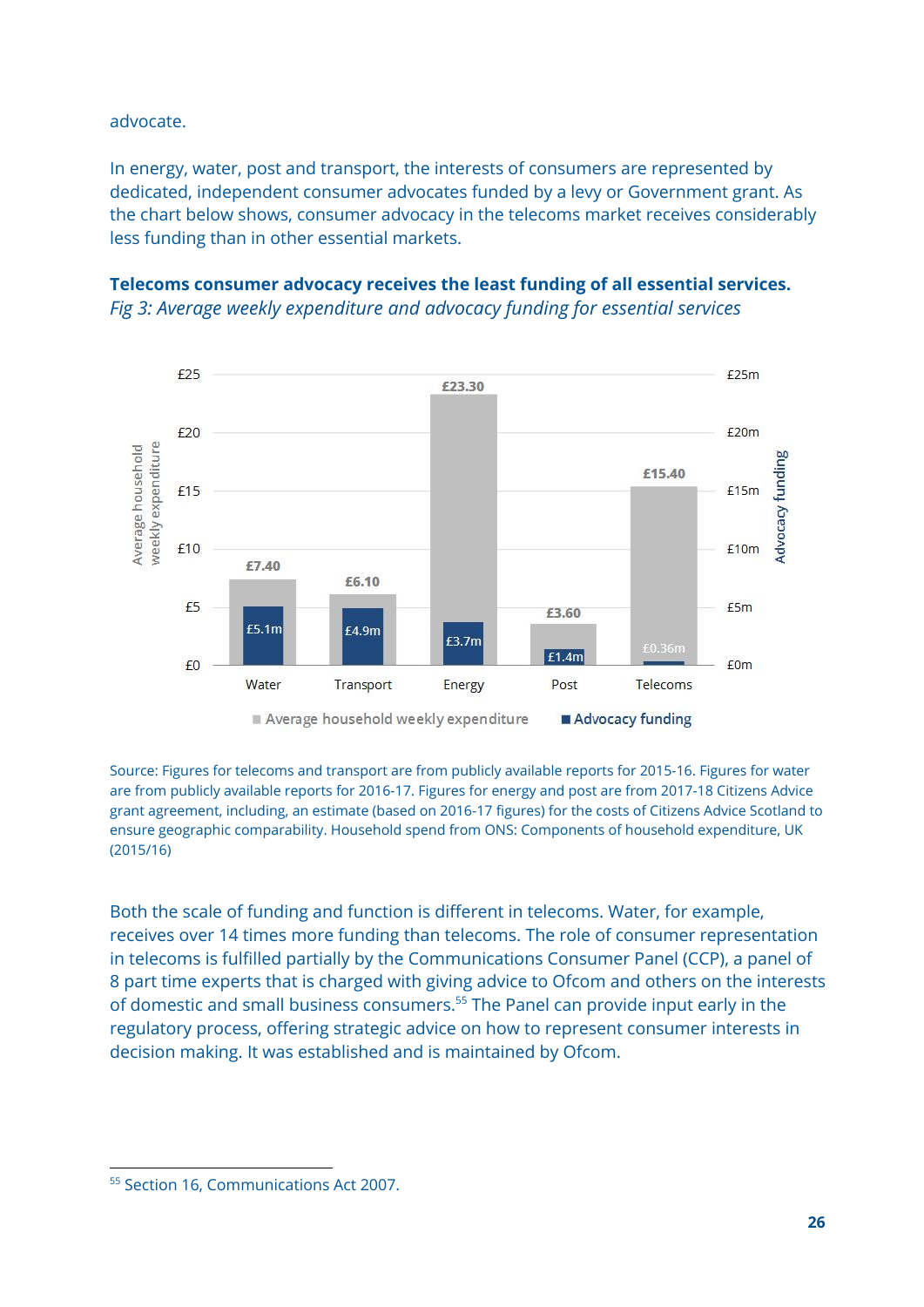There are also other organisations such as Which?, uSwitch and Citizens Advice highlighting areas of consumer detriment and making valuable contributions to debates.<sup>56</sup> However, up to now, these organisations have not had the resources to engage on the full range of issues that affect consumers in the telecoms market.

Consumer advocacy must be sufficiently well resourced to allow for thorough, evidence-based representation and engagement in the most important debates. However, as the table below highlights, with limited resources Citizens Advice has only been able to engage with smaller scale issues.

| <b>Citizens Advice</b><br>policy<br>engagement                    | <b>Issue</b>                                           | <b>Scale of</b><br>consumer<br>impact |
|-------------------------------------------------------------------|--------------------------------------------------------|---------------------------------------|
| Live issues we                                                    | <b>Auto-compensation</b>                               | M                                     |
| have been<br>actively                                             | Loyalty penalty - broadband, mobile handset separation | M                                     |
| engaged with                                                      | <b>Mobile debt collection</b>                          | $\mathsf{S}$                          |
|                                                                   | <b>Exit fees</b>                                       | $\overline{\mathsf{S}}$               |
|                                                                   | Unregulated aspects of mobile handsets                 | $\mathsf{S}$                          |
|                                                                   | <b>Misselling in mobiles</b>                           | $\overline{\mathsf{S}}$               |
|                                                                   | <b>Vulnerable consumers</b>                            | M                                     |
| <b>Live issues we</b><br>have been<br>re-actively<br>engaged with | <b>Mobile switching</b>                                | M                                     |
|                                                                   | <b>Voice-line price regulation</b>                     | S                                     |
| Live issues we<br>are not engaged<br>with                         | <b>Small businesses</b>                                | M                                     |
|                                                                   | Universal broadband and rural access                   | L                                     |
|                                                                   | <b>BT/Openreach, industry structure</b>                | <b>XL</b>                             |
|                                                                   | <b>Wholesale access and pricing</b>                    | <b>XL</b>                             |
|                                                                   | Mobile spectrum, coverage, rural access, and roaming   | L                                     |
|                                                                   | Consumer engagement, bundling, quadplay                | M                                     |
|                                                                   | Broadband fibre infrastructure, speeds, reliability    | <b>XL</b>                             |

<sup>&</sup>lt;sup>56</sup> See, for example, Which?, **Best and Worst [Broadband](https://www.which.co.uk/reviews/broadband-deals/article/best-broadband-providers) Providers 2018**, and uSwitch, [Connectivity](https://www.uswitch.com/campaigns/connectivity/) without [complexity.](https://www.uswitch.com/campaigns/connectivity/)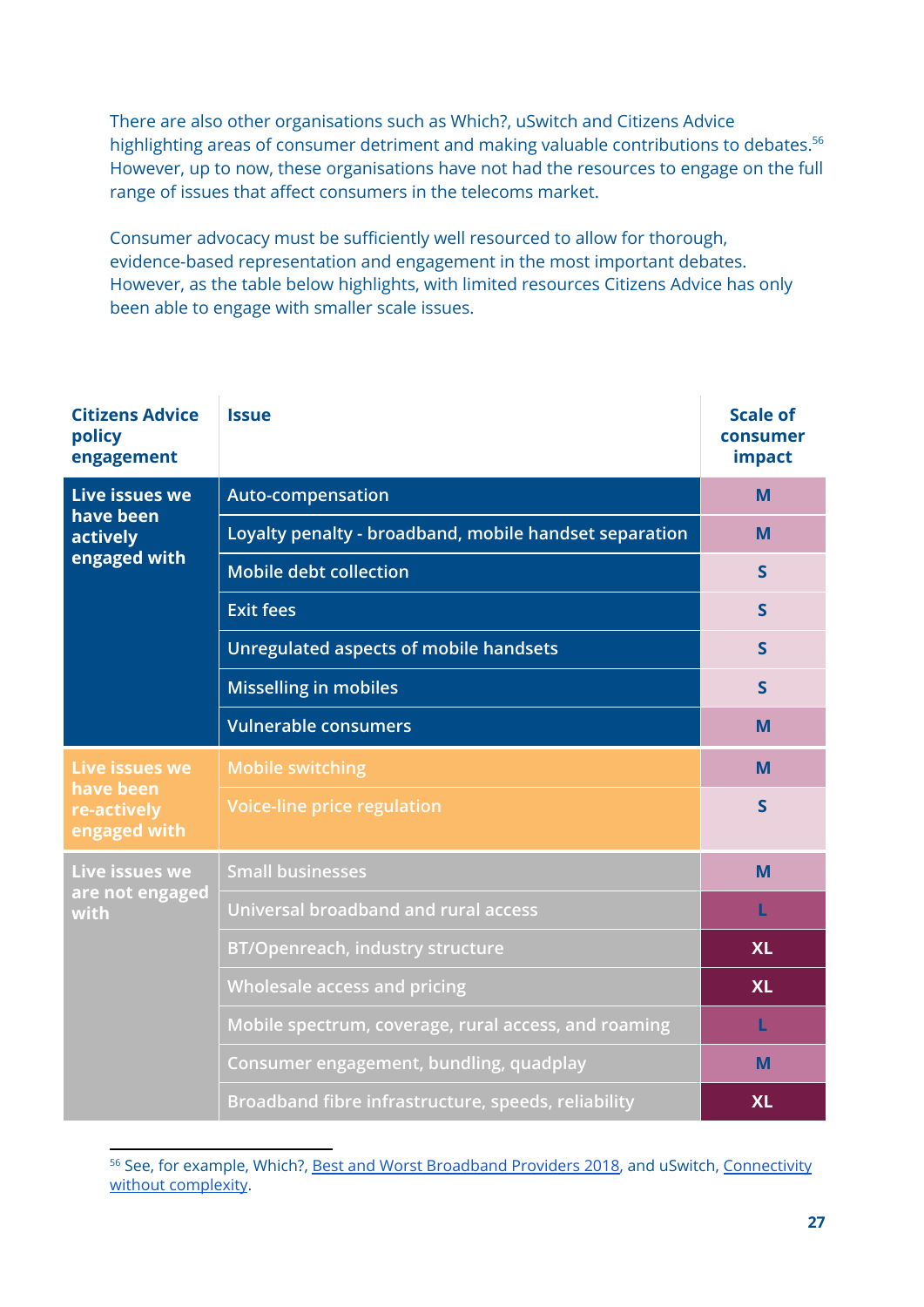| Advertising fibre and broadband speeds   |  |
|------------------------------------------|--|
| PSTN to VoIP (copper network switch-off) |  |
| EU telecoms regulation                   |  |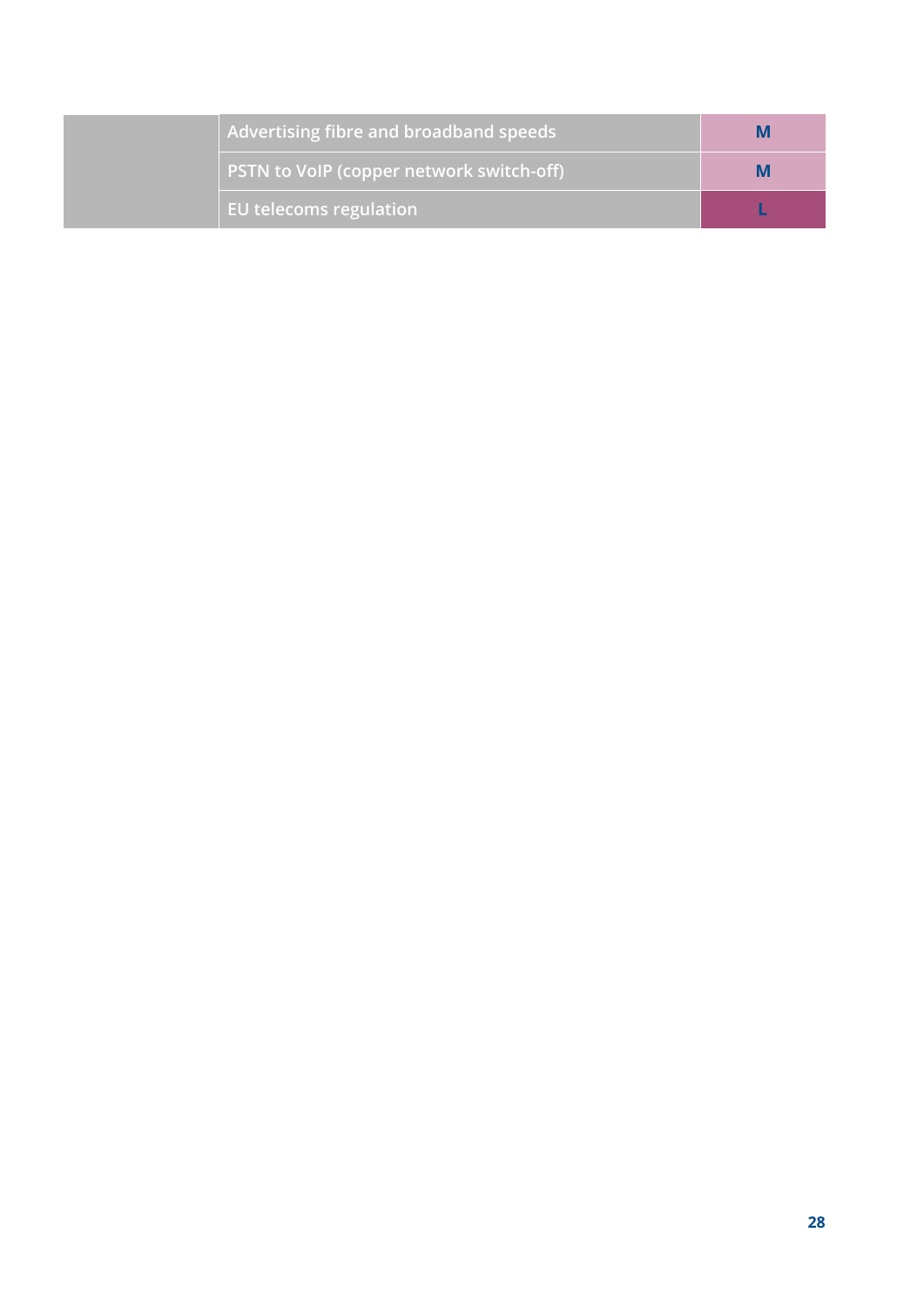# **What arrangements would be most effective in delivering consumer benefits, including for those who are most vulnerable?**

#### **Options for extending telecoms consumer advocacy include:**

#### **1. An independent consumer advocate with a statutory mandate**

This arrangement could closely resemble the overall setup of the statutory consumer advocates for energy, water, post and transport. The consumer advocate would be run by an organisation separate to, and independent of, the regulator.

#### **Benefits of this model:**

- Improve outcomes for consumers by providing independent advocacy on the policy debates, including expert input into large, technical issues
- Could provide direct consumer advice, individual casehandling support for vulnerable consumers, and consumer education
- Independence would allow it to both work collaboratively with industry to improve practice without need for regulation but also encourage regulator to act when it identifies detriment

#### **Limitations of this model:**

- Could cost up to 4p per broadband/mobile connection per year
- May be unable to draw on confidential regulator information at early stages, but this could be addressed through formalised arrangements between the regulator and the advocate
- Could require some form of legislation dependent on funding mechanism

#### **2. Increased funding for the Communications Consumer Panel**

An alternative option is to increase the funding for the Communications Consumer Panel. The panel has experience and expertise in the telecoms sector and provides valuable advice to Ofcom.

#### **Benefits of this model:**

- Advisory body receives early sight and exclusive access to regulator
- Panel could increase research capacity for new exploratory work and leverage its existing industry expertise
- No new infrastructure or legislation necessary simply increase funding

#### **Limitations of this model:**

● The CCP describes itself as 'a "critical friend" to Ofcom, rather than a campaigning organisation'. The lack of a public facing profile potentially constrains the panel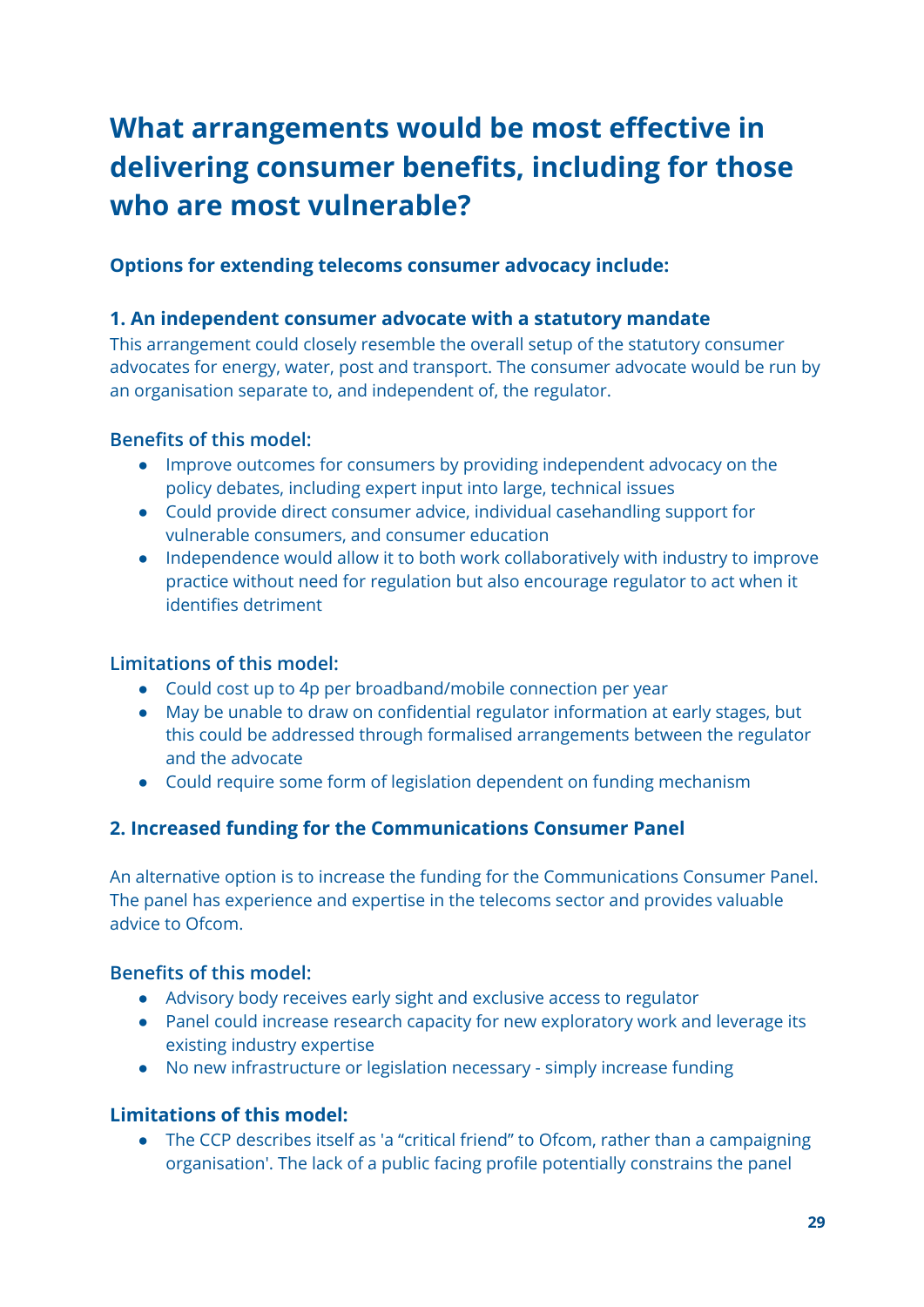model's capacity to lead or influence wider debates and act as a catalyst for change where appropriate.

- An institutional link to Ofcom potentially makes it more challenging to raise shortcomings in the regulator's own performance - publicly, with other stakeholders such as Government, or in private with the regulator itself - if necessary
- Consumer panels are not set up to engage directly with consumers or provide advice, and do not have a widely recognised brand.

We believe if an independent consumer advocacy body were set up, the CCP could continue to perform a valuable role for the regulator.

#### **3. Increasing funding for Ofcom**

Another option for addressing the consumer advocacy gap could be to increase funding for Ofcom.

#### **Benefits of this model:**

- Regulator acts as consumer champion with legal powers and expertise to to change industry behaviour
- Regulator could increase size of consumer team working on telecoms
- No new infrastructure or legislation necessary simply increase funding

#### **Limitations of this model:**

- The burden and inherent conflict of acting as judge and advocate in complex policy decisions with a mandate to represent consumers *and* competition
- Regulators can lack brand resonance with consumers and rich direct engagement with them
- Would still leave the regulator as the only authoritative consumer voice in most policy debates

**Our view is that an independent consumer advocate with a statutory mandate would be the most effective way of delivering consumer benefits. It could perform 3 key functions:**

**1. A core policy advocacy function**, resourced to effectively represent consumers in important debates and to undertake independent research into key consumer issues.

An effective advocate would work in private, feeding insights into policy debates and consultations to balance the voice of industry. It would also operate in public, working to highlight issues with consumers and decision-makers, generate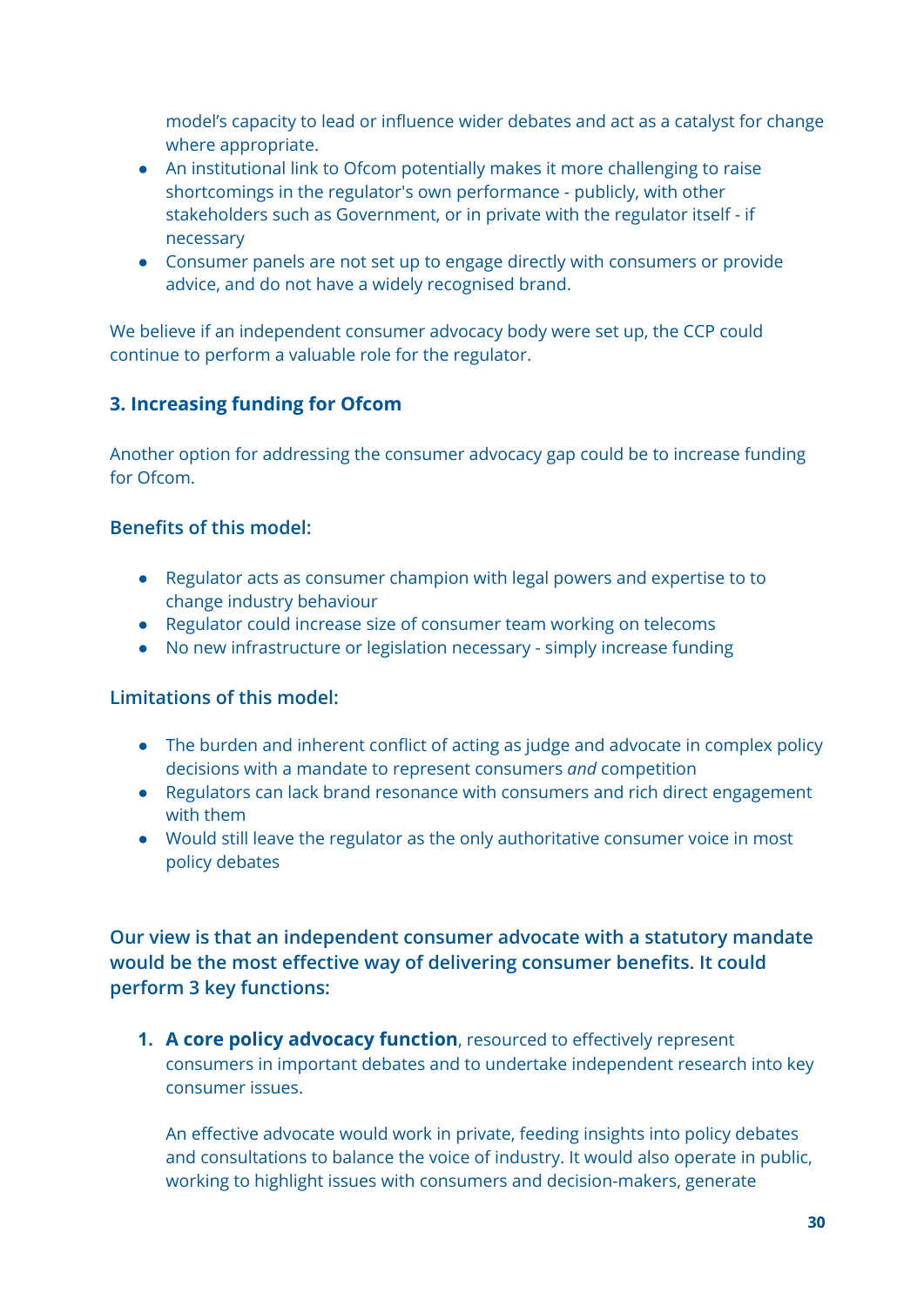consumer awareness of their rights and issues in the sector, apply public scrutiny on industry where appropriate, and create space for the regulator to act.

With greater resource, an advocate could move beyond the existing limited focus of independent advocacy to work on large technical issues set out above such as the rollout of full-fibre broadband. It would also be able to input into the design of technical codes and guidelines.

While industry can, and must, be part of these debates, consumers should also have robust representation beyond the regulator. As in energy, a statutory consumer advocate could shed light on the problems consumers experience and work closely with the regulator to secure better outcomes (and like in energy this could involve a tripartite agreement with the regulator and ombudsmen<sup>57</sup>). It would particularly focus on issues which disproportionately impact on vulnerable consumers. An advocate could also engage with other authorities in its work, such as The Body of European Regulators for Electronic Communications (BEREC), BEUC, the Advertising Standards Authority, and the Information Commissioner's Office.

#### **2. A consumer advice function**

This could comprise of two parts: a consumer helpline and a specialist casehandling function for assisting vulnerable consumers, similar to the Extra Help Unit that exists for energy consumers, currently run by Citizens Advice Scotland. A well resourced consumer helpline could serve telecoms consumers directly with problems that can be solved over the phone. A specialist casehandling function would help solve more complex individual consumer issues, particularly where they affect more vulnerable consumers.

Both services would generate more data for Ofcom and provide valuable insights into how telecoms problems interact with other problems in people's lives.

#### **3. A consumer education function**

Consumer education campaigns highlight how consumers can save money and get a better service. They are becoming increasingly important as the industry evolves. For example, with the rollout of superfast broadband, consumers need to better understand what the term 'superfast' means, the service they can expect, and the advantages it can deliver for them. An independent consumer advocate could run awareness campaigns, create price comparison tools and provide ratings on telecoms companies' customer service performance.

<sup>&</sup>lt;sup>57</sup> In the energy sector, Ofgem, The Ombudsman Services and Citizens Advice have an formalised relationship that allows effective data sharing and identification of consumer detriment.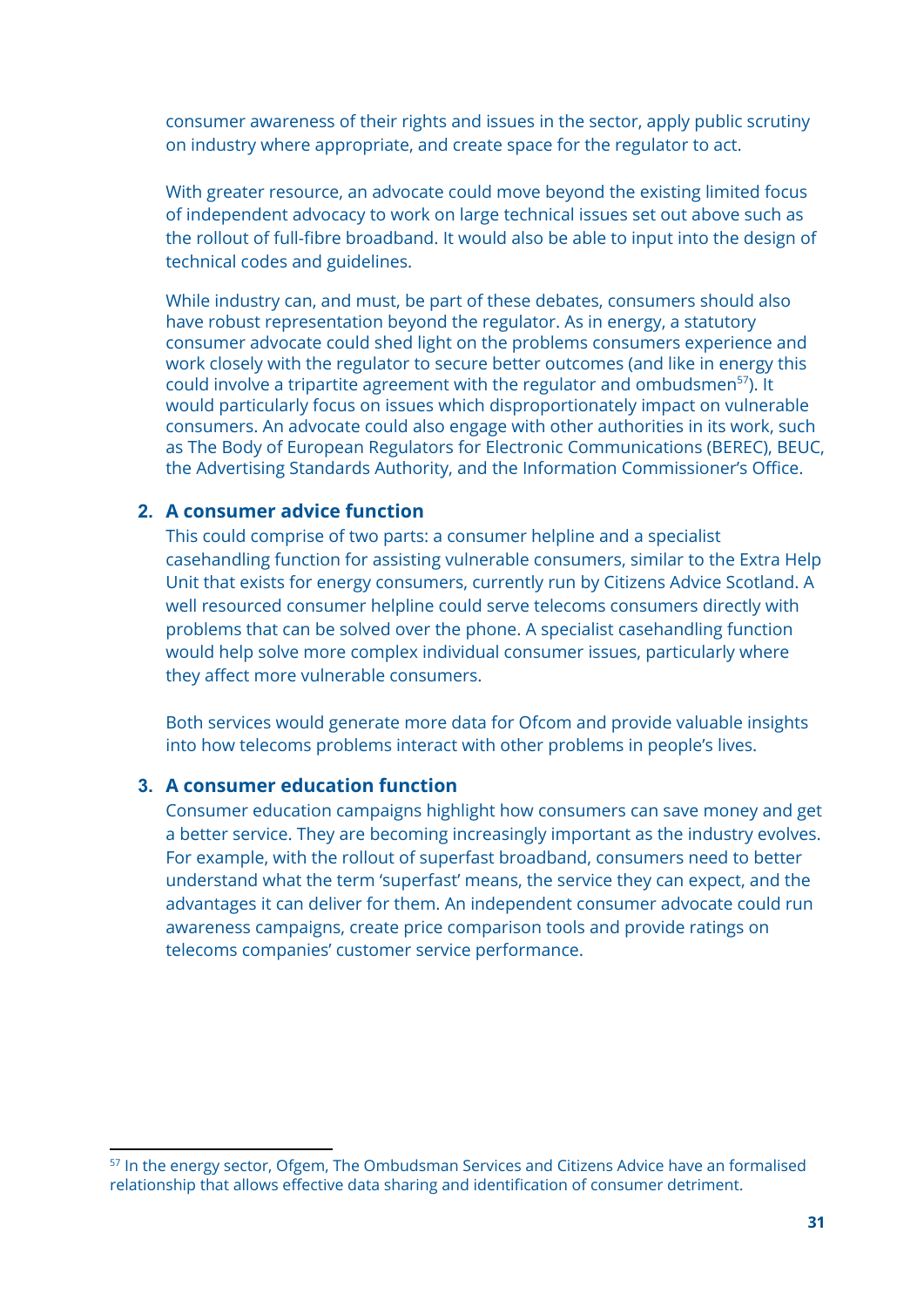Telecoms consumer advocacy could exist solely in the form of an advocacy and education body, or as a stand alone casehandling body. Both would provide significant benefits to consumers and go beyond what is currently provided. However, the most effective arrangement would be to combine these two elements in one statutory consumer advocacy organisation. Performing these functions side by side allows an organisation to base its advocacy work on the issues it identifies from providing advice and casehandling support directly to consumers.

#### **An independent consumer advocate would work alongside Ofcom and the Government, adding value and avoiding duplication.**

It is vital that a consumer advocate adds value and does not duplicate the work of the Government, regulator or ombudsmen. Regular and ongoing engagement between these groups would help ensure this is the case. The work planning arrangement for the energy and postal consumer advocates - where advocacy bodies speak to core stakeholders before publishing a draft work plan for the year ahead, followed by a formal public consultation period - works well and effectively identifies any potential duplication before approval of the final plan by the Secretary of State.

Data sharing between organisations is another way of working more effectively towards the same goal whilst avoiding duplication. Under any model of increased telecoms consumer advocacy, the consumer advocate would cooperate and collaborate closely with Ofcom and, where appropriate, other regulators, Government and consumer bodies. In particular, we envisage an independent consumer advocate would endorse:

- Constructive sharing of telecoms consumer data from all channels of the advocate's consumer helpline, given its immense value in uncovering problems 'at the coal face'. As a result, this model would significantly *expand* the data available to the regulator.
- A full bipartite agreement (and ideally extended to a tripartite agreement including relevant ombudsmen) between the independent advocate and Ofcom, to ensure continued use of ongoing consumer research and to avoid risks of duplication. The goal would be a pro-consumer regulator complemented by an independent consumer advocate, each using their respective strengths.

Both the level of funding for a telecoms consumer advocate and the mechanism for retrieving it would need to be carefully considered by Government. However, even if funding were to match that of the water advocate (the body with the greatest funding) this would amount to just 4p per mobile and broadband connection per year.

# **Conclusion**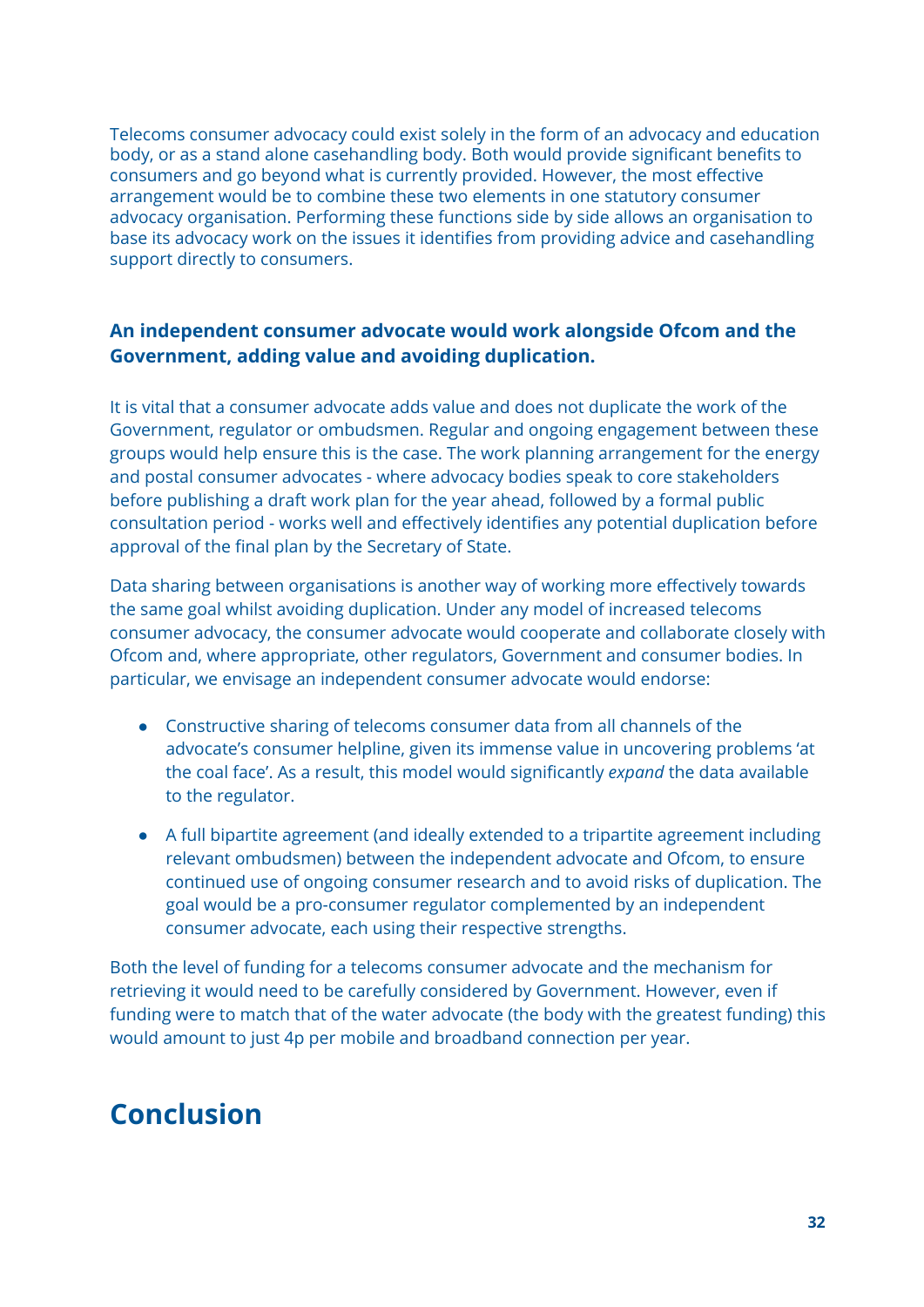Telecoms is a rapidly evolving market and consumers need a voice in the decisions that affect the service they receive in the future. Unlike in other essential service markets, telecoms consumers do not have a dedicated, well resourced independent advocate. This gap in advocacy needs to be addressed and can be done most effectively by establishing a statutory independent consumer advocacy body like those that exist in energy, post, water and transport.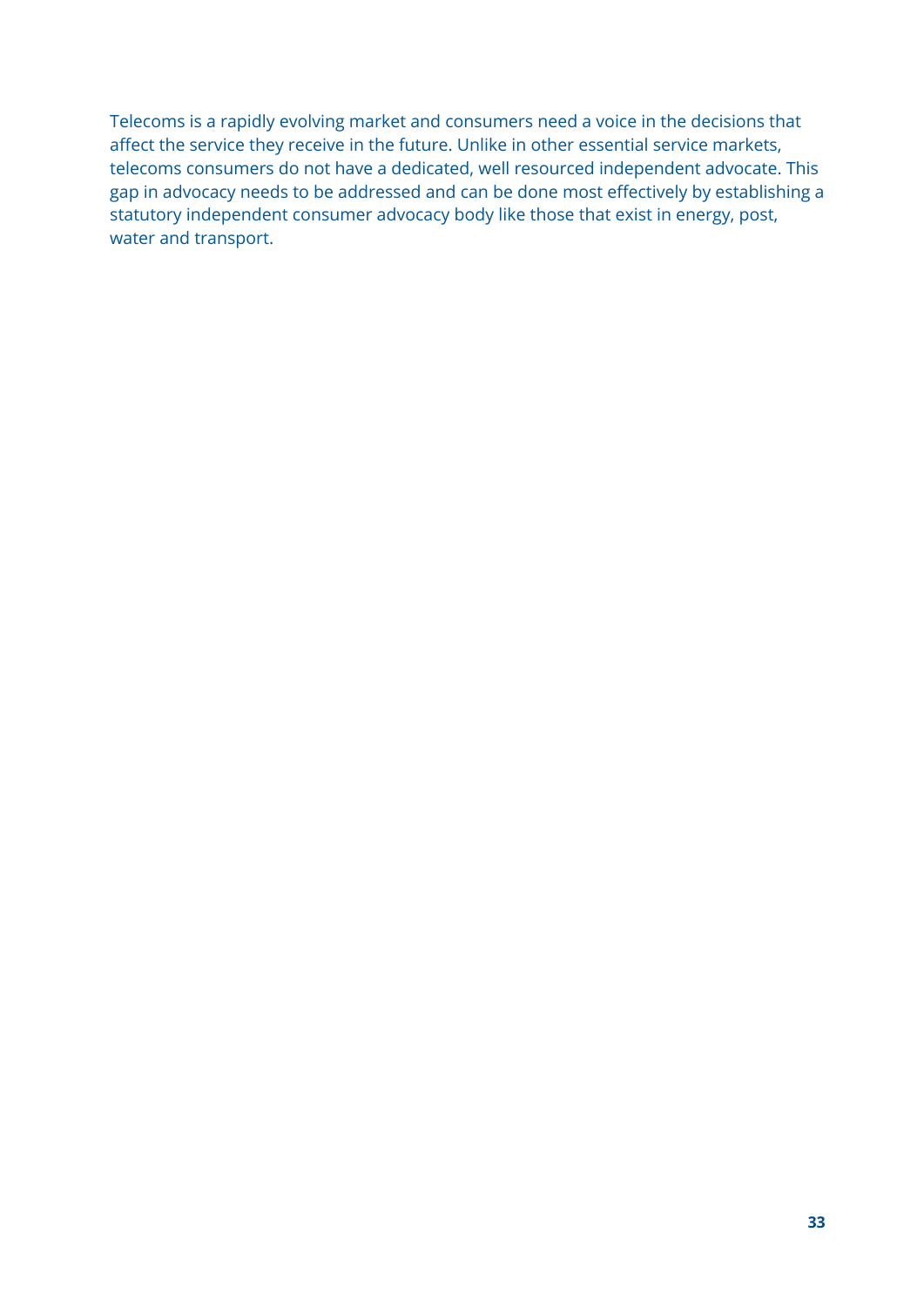#### **Appendix 1: Case studies of successful consumer advocacy across sectors and internationally**

#### **Case study: Australian Government decides telecoms consumer advocacy is more relevant now than ever.**

The Australian Communications Consumer Action Network (ACCAN) is Australia's communications consumer organisation representing individuals, small businesses and not-for-profit groups. ACCAN is funded by the Commonwealth of Australia under section 593 of the Telecommunications Act 1997<sup>58</sup>. This funding is recovered from charges on telecommunications carriers.

When first enacted, section 593 of the Telco Act intended to ensure the interests of consumers were effectively represented to Government, regulators and industry. Since then, telecoms services in Australia have changed significantly and they continue to evolve rapidly.

The Australian Government conducted a review of ACCAN in 2016 to assess the need to continue allocating funding. It received consultation responses from a large number of key stakeholders, including regulators, consumer groups and industry. There was consensus among respondents that telecommunications is an essential service and all consumers should be effectively represented by a single consumer body. The review concluded that the ACCAN's funding should be continued $59$ .

The Australian Government concluded that there was an ongoing need for consumer participation in policy and regulation. Given the complexity of the evolving sector the Government decided that a telecoms consumer advocacy body remained the necessary model to ensure effective consumer representation<sup>26</sup>.

### **Case study: 250,000 low income water users have their bill reduced by up to 80% thanks to consumer advocacy**

The Consumer Council for Water (CCWater) is the statutory advocate representing all water users in England and Wales. Their research found that many consumers struggle

<sup>58</sup> Australian Communications Consumer Action Network

<sup>59</sup> Australian Government, Consumer representation: Review of section 593 of the Telecommunications Act 1997, 2016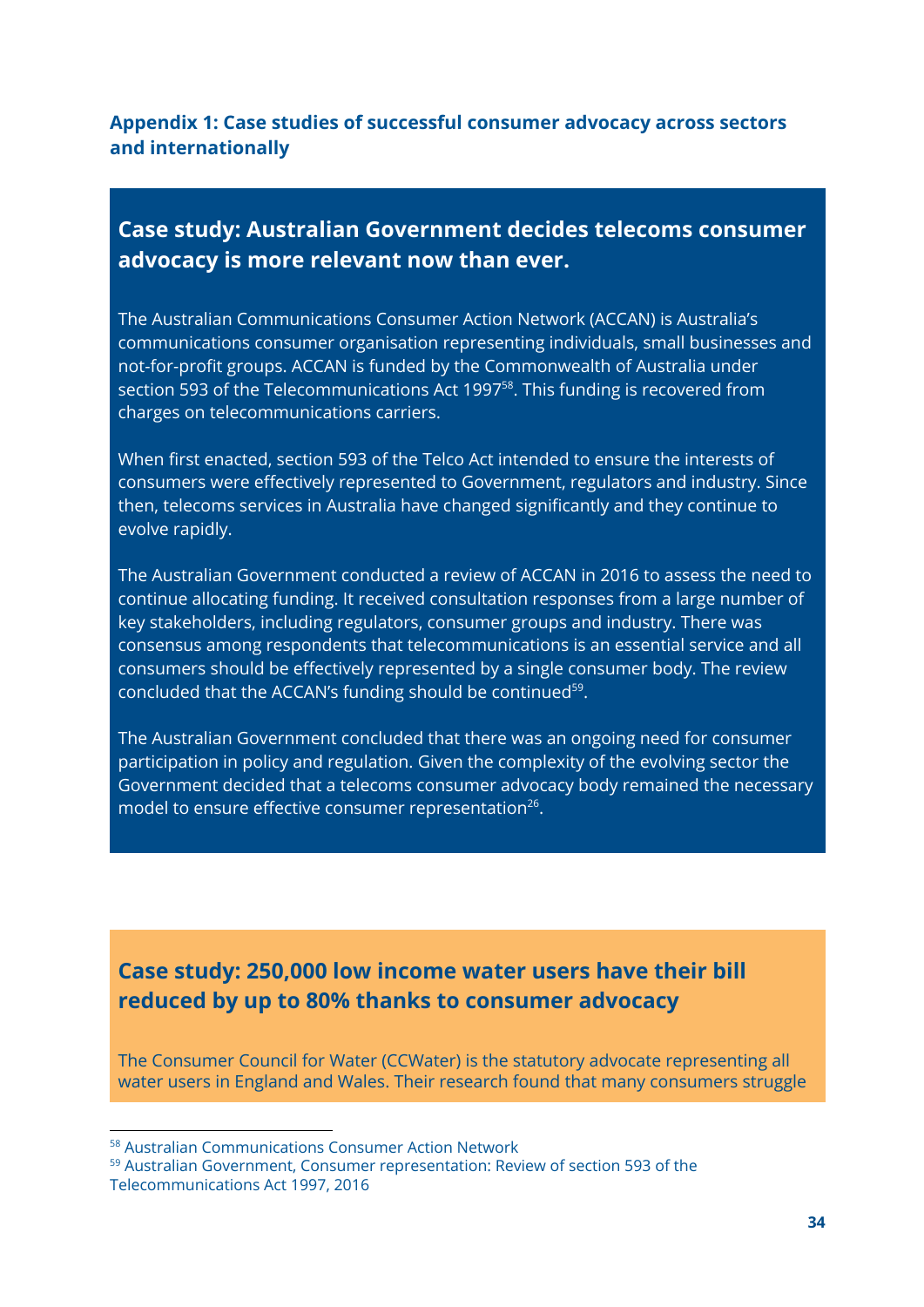to pay their bill, with 1 in 8 water users they surveyed in 2013 saying that their bill was unaffordable.

The 2010 Floods and Water Management Act introduced the option for water companies to offer 'social tariffs'. Social tariffs provide companies with an opportunity to address the problem of water affordability by offering discounted bills subject to certain eligibility criteria. However, it is up to water companies to decide whether to introduce social tariffs, and what form - subject to consultation - they should take.

As of April 2013, only 3 water companies had introduced social tariffs.

CC Water worked with industry to develop, test, introduce and promote social tariffs and other financial assistance schemes. By April 2017, all 21 water companies had introduced a social tariff, some of which can reduce bills by more than 80% for eligible, low income consumers.

As part of their work to promote social tariffs and financial assistance, CCWater held a workshop in February 2017 showcasing their research on affordability. A range of third sector organisations and utility companies attended to discuss how to best promote the financial assistance available.

By April 2017, 262,000 consumers had signed up to a social tariff, twice as many as in 2016. 60

#### **Case study: Advocacy leads to triple the number of consumers claiming compensation for delayed trains**

Transport Focus (formerly Passenger Focus) is the independent transport watchdog, representing all passengers and road users.

Research they conducted in 2013 found that a majority of consumers were not claiming compensation when they were entitled to it. They found that awareness of compensation and how to claim were low. 61

The Office of Road and Rail subsequently published a report about passenger compensation for delays in 2014. Informed by Transport Focus' evidence, they recommended that a 'code of practice' be developed to provide guidance to train companies, ensuring they meet consumer law and industry standards in the information that they provide to consumers. $^{62}$ 

Transport Focus worked with industry and ORR to oversee the development of this code of practice, which was implemented in 2014.

<sup>60</sup> CC Water, Annual Report and Accounts 2016-17

<sup>61</sup> Transport Focus, Annual Report and Accounts 2016-17

<sup>&</sup>lt;sup>62</sup> Office of Road and Rail, Passenger compensation and refund rights for delays and compensations, February 2014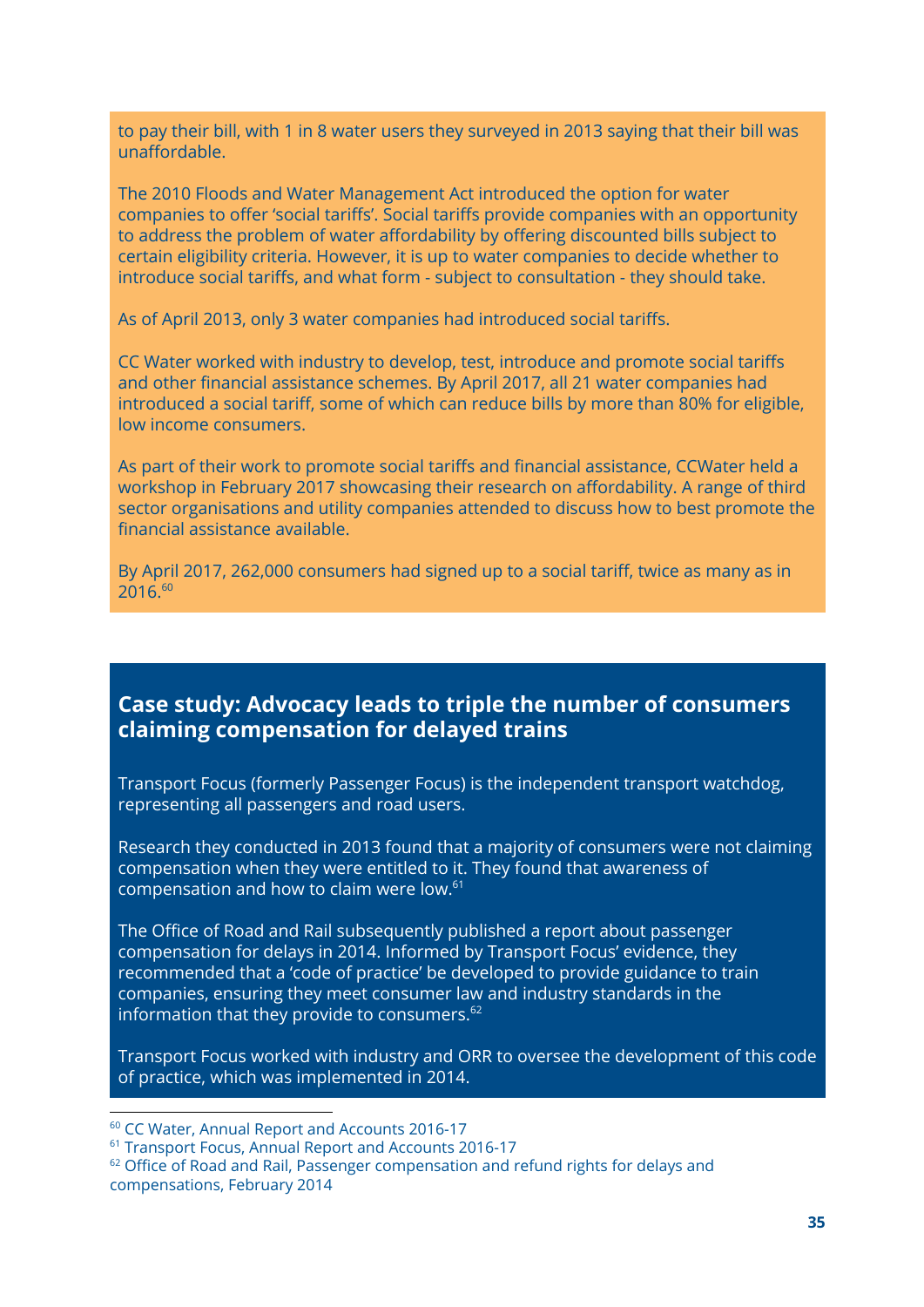In 2016 Transport Focus repeated their research. They found that 35% of consumers were now claiming for compensation, compared to just 12% in 2013. $^{\rm 63}$ 

<sup>63</sup> Transport Focus, Rail Delays and Compensation - what passengers want, November 2016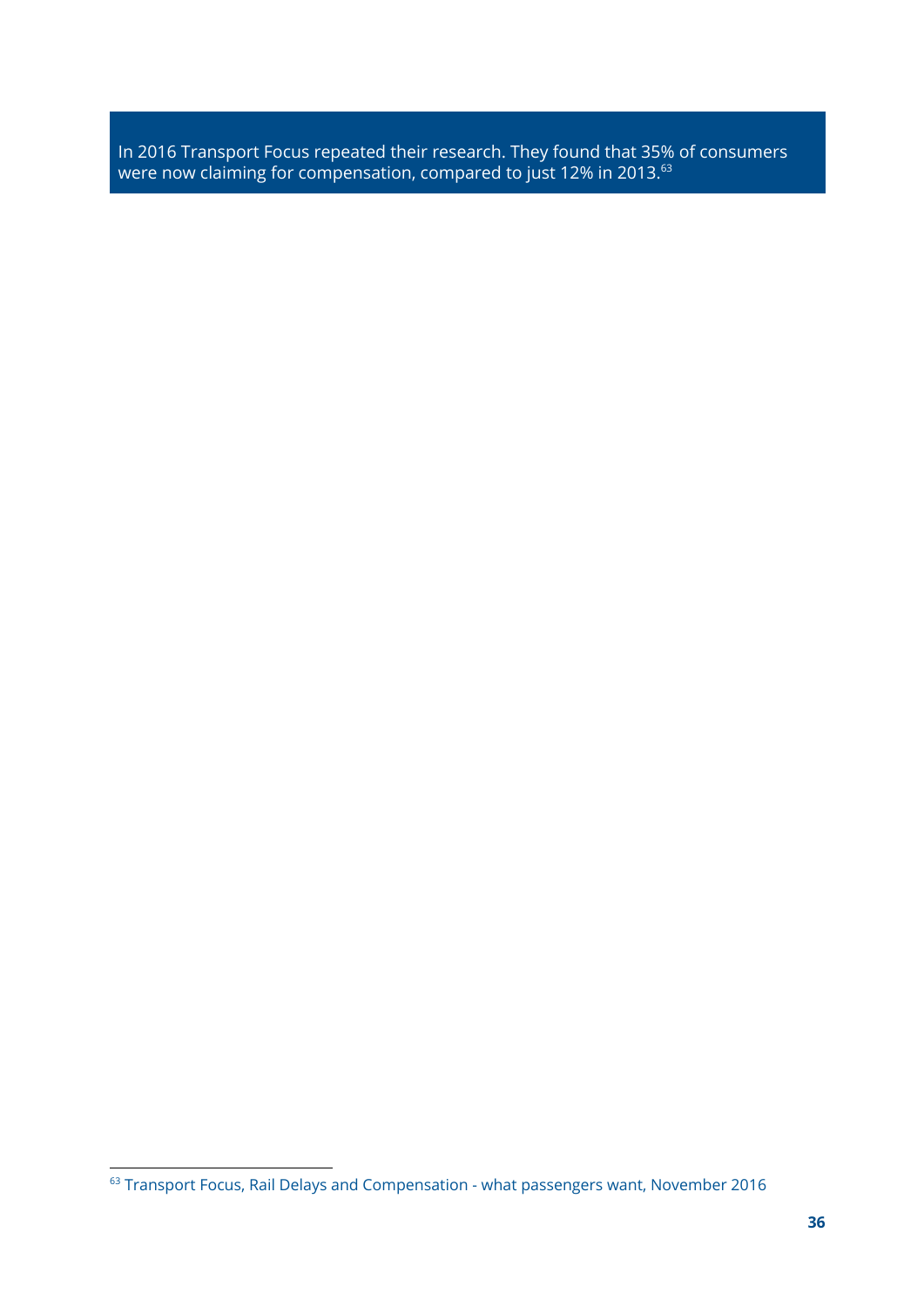# **Response to Questions 12-15**

# **Summary**

There is a wide ranging consensus that the Alternative Dispute Resolution (ADR) system is incoherent and confusing. There has been a proliferation of ADR schemes, with few clear points of entry for the aggrieved consumer.

Below, we quantify the problem in specific, high value markets: second hand cars and home improvements. We also recommend extending mandatory ADR across all consumer sectors.

But we remain of the view that wider, more fundamental reform is needed. In particular **Mandatory ADR should be extended across all consumer sectors.** Significant gaps continue to exist where businesses choose not to sign up to an ADR scheme. The Government should adopt the principle that participation in ADR should be mandatory across all consumer sectors, regardless of the sector involved or the value of the claims consumers are making. This should be monitored and reviewed if credible evidence emerges that the system is being abused. There are certain areas that may require special attention in relation to this recommendation including the private rented sector and consumer-to-consumer transactions.

### **In focus: used cars and home improvements**

The Government has pointed to two markets - used cars and home improvements - with high volume of consumer detriment. Here we set out our evidence of consumer problems in these markets and remedies that could help resolve them.

### **High levels of detriment in the used cars and home improvements markets**

Complaints about home improvements and used cars are high volume and high value. They are the first and second highest ranked topics (by number of contacts) to our Citizens Advice consumer service. Since they typically account for about 9% and 10% of all calls to the service (53,076 on home improvements and 53,455 cases on used cars), they are high incidence problems.

#### Our data

All data in this report is taken from the Citizens Advice consumer service, unless specified otherwise, and is taken from cases recorded in 2017/18 for home improvements and 2017 for used cars.

The Citizens Advice consumer service helps half a million consumers solve their problems each year.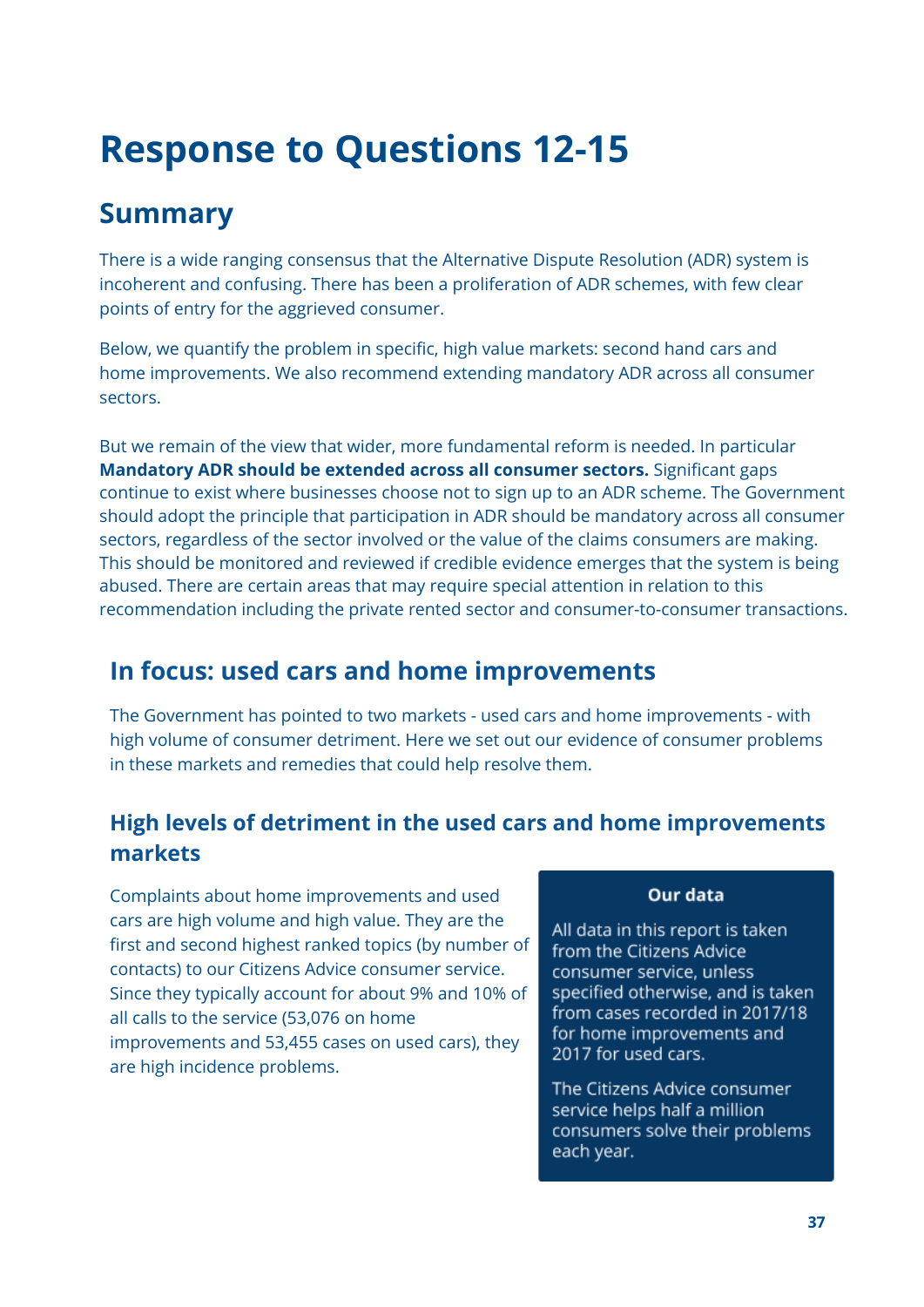

#### **Figure 1: calls on home improvements and used cars as a proportion of all calls received**

They are also high value problems. Our Consumer Detriment report in 2016 found that the total cost of home improvement issues amounted to  $£2.6$  billion. $64$  This is borne out by data from our consumer service, which reflects these relatively high sums:

| <b>Market</b>               | <b>Average cost</b> |
|-----------------------------|---------------------|
| <b>Used cars</b>            | £9,546              |
| Home improvements   £10,000 |                     |

The most common specific problem that people came to the consumer service for home improvements with is problems with window & door fittings and, for used cars, defective goods. A summary of the types and volume of cases reported to the consumer service for home improvements is shown in Appendix 1.

<sup>64</sup> Citizens Advice, [Consumer](https://www.citizensadvice.org.uk/Global/CitizensAdvice/Consumer%20publications/Final_ConsumerDetriment_OE.pdf) Detriment, 2016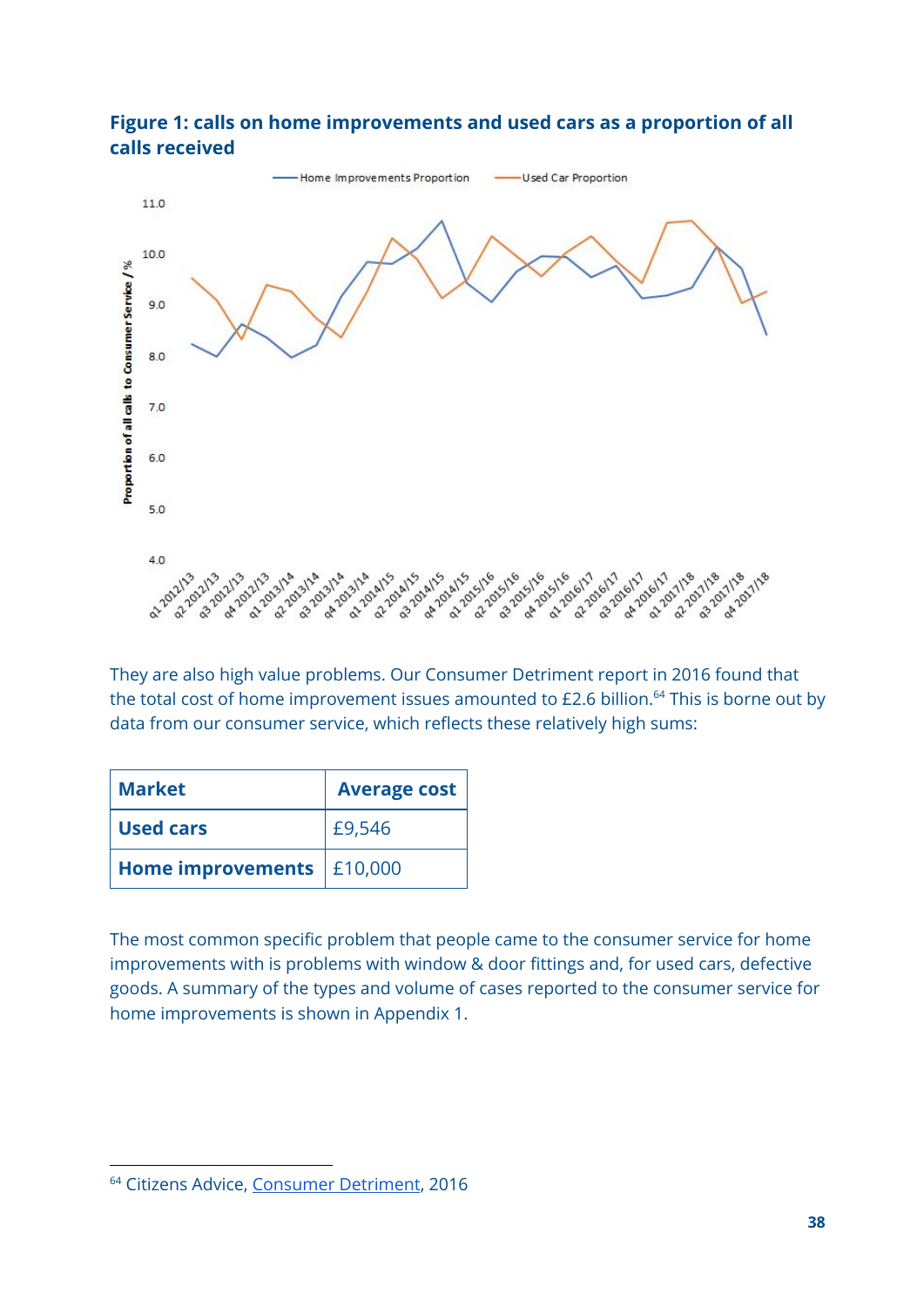#### **Market characteristics**

In each of these markets, complaints to our consumer service are linked to over 40,000 traders. This makes consumers more vulnerable, because they make transactions in fragmented or non-traditional environments.

In the home improvements market, just 14% of sales in 2017/18 took place in a shop setting, whereas 50% took place at the consumer's doorstep and 19% over the phone or internet. Doorstep selling can render consumers particularly vulnerable to detriment, because of high-pressure sales techniques and the potential for deception.

Similarly, 77% of used car cases were from typically smaller, independent traders, which can leave consumers vulnerable to unscrupulous trader practices. 57% and 64% of cases in home improvements and used cars respectively involved a suspected breach of civil law, which suggests that the lack of other dispute resolution mechanisms can make going to court the only option.

The methods by which consumers pay these traders also open them up to inadequate redress if things go wrong. When paying by credit cards, consumers are afforded some automatic protection, such as the protection given by section 75 of the Consumer Credit Act guaranteeing joint liability of consumers' credit provider.

However, for home improvements, the largest numbers of sales seen by our consumer service were paid for by bank transfer (23%) or by cash (21%). Only 16% of cases were paid for by credit or debit card. A similar picture emerges in the used car market, in which the biggest proportion of payment method (26%) was cash.

The message from our data is clear: the level of detriment is high, existing consumer protections do not offer guarantees, and courts are often the only option they can pursue.

# **Alternative dispute resolution**

What solutions would help consumers achieve remedy reliably? We know that consumer problems in every market are common, costly and disruptive. People spend more than 1.2 billion hours dealing with consumer problems a

#### **What is Alternative Dispute Resolution (ADR)?**

ADR refers to the alternatives to litigation available to resolve a consumer dispute - non court-based solutions. It can cover both adjudicative decisions, where parties agree to be bound by the independent arbiter, conciliation and mediation, where the aim is to reach agreement. Ombudsman schemes are a type of ADR that often combine these features.

year<sup>65</sup>. Our prior research has identified significant knock on effects: of people who have a

<sup>&</sup>lt;sup>65</sup> Citizens Advice, Citizens Advice Consumer [detriment:](https://www.citizensadvice.org.uk/Global/CitizensAdvice/Consumer%20publications/Final_ConsumerDetriment_OE.pdf) Counting the cost of consumer problems, 2016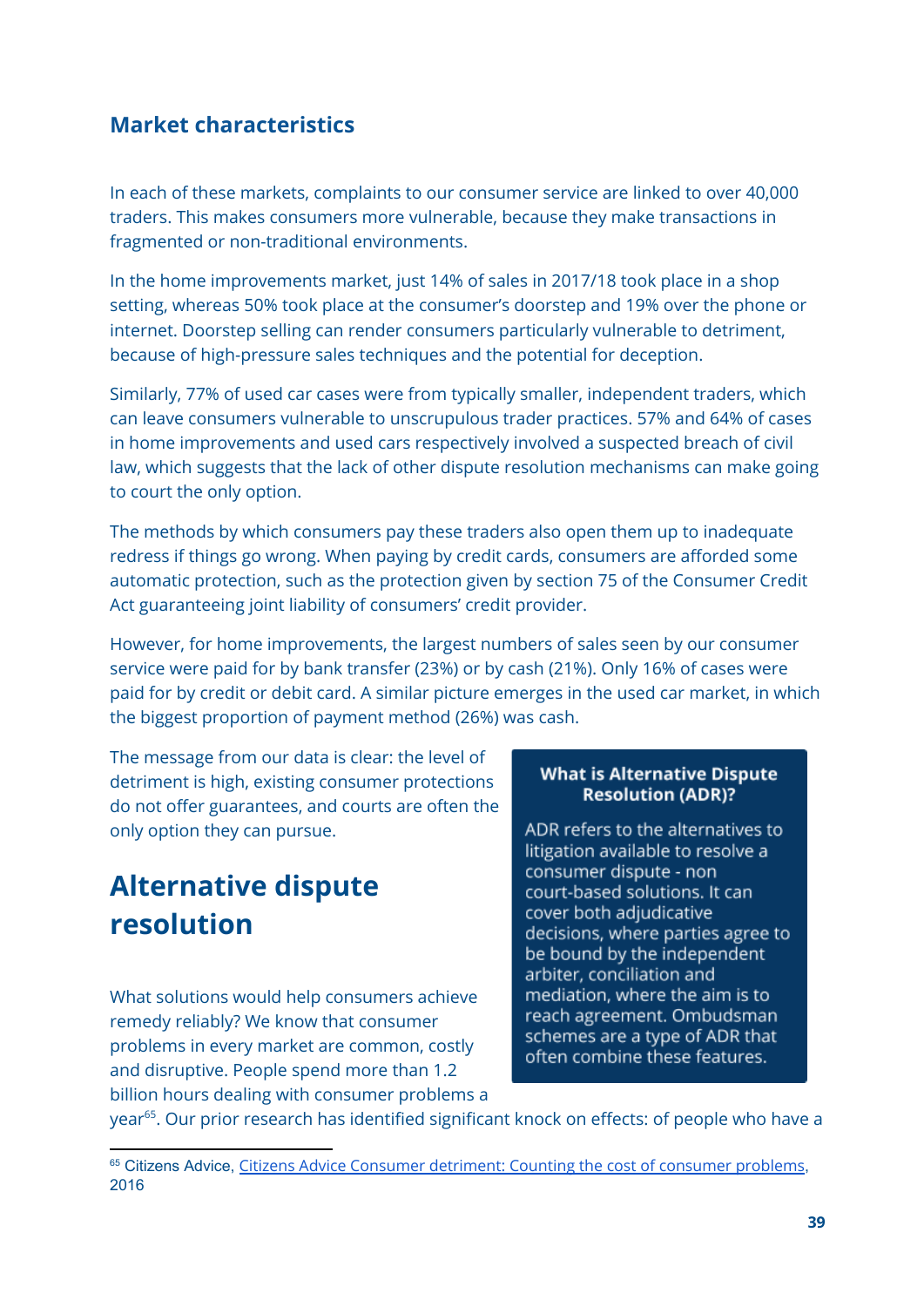consumer problem each year, one in seven face a severe financial impact as a consequence $^{66}$ . Given the level of detriment present, this is likely to be particularly true in the two markets above.

In many markets, good alternative dispute resolutions can make a real difference: they offer easy ways to resolve problems with an independent body. They're also much cheaper than resolving the problem with the courts: consumers face direct costs up to 10 times lower with ADR than at court, where court fees alone can be up to  $E775<sup>67</sup>$ . Consumers regularly spend more than 40 hours resolving their issue in the courts, compared to typically less than 11 hours using ADR.<sup>68</sup>

ADR isn't always good and the consumer experience and access has a long way to go. The current ADR landscape between consumers and businesses is confused, lacking and overlapping. If people call the consumer service, we help them navigate the ADR landscape and have transfer routes in place with certified ADR providers<sup>69</sup>. But 72% of consumers aren't aware of free ADR services in regulated markets like energy and financial services. In non-regulated sectors, this lack of awareness stands at 84%. $^{70}$  It's therefore unsurprising that even fewer consumers end up using ADR services. In regulated and non-regulated sectors respectively, just 8% and 5% of surveyed complainants say that they have taken advantage of ADR services. $71$ 

However, extending ADR across used car & home improvement markets could make a big difference - currently, if things go wrong, there's no guarantee that you'll be able to get resolution outside the courts.

# **The current ADR landscape for used cars and home improvements**

Alternative dispute resolution in home improvements & used cars is voluntary. As with many markets, firms are required to signpost to schemes and indicate whether they are willing to take part - but there's no requirement to actually take part. That means that, when things do go wrong in these markets, consumers often lack accessible methods of redress.

Many firms do take part in alternative dispute resolution schemes. But the number of schemes available - particularly within the home improvement market - is complex and may provide a non-standardised service. Even for our trained advisors, identifying

71 Ibid

<sup>&</sup>lt;sup>66</sup> The domino effect: exposing the knock on effects of [consumer](https://www.citizensadvice.org.uk/about-us/policy/policy-research-topics/consumer-policy-research/consumer-policy-research/the-domino-effect/) problems, Citizens Advice

<sup>&</sup>lt;sup>67</sup> Small Claims Court: Settle [consumer](https://www.moneysavingexpert.com/reclaim/small-claims-court/) disputes legally, MoneySavingExpert

<sup>&</sup>lt;sup>68</sup> Resolving Consumer Disputes: Alternative Dispute [Resolution](https://assets.publishing.service.gov.uk/government/uploads/system/uploads/attachment_data/file/698442/Final_report_-_Resolving_consumer_disputes.pdf) and the Court System, BEIS, 2018

<sup>&</sup>lt;sup>69</sup> The 2015 ADR Regulations tasks the consumer service with performing the ADR helpdesk function <sup>70</sup> Citizens Advice, [Understanding](https://www.citizensadvice.org.uk/Global/CitizensAdvice/Consumer%20publications/Understanding%20consumer%20experiences%20of%20complaint%20handling_DJS%20report%20final_June2016%20(2)%20(1).pdf) Consumer Experiences of Complaint Handling, June 2016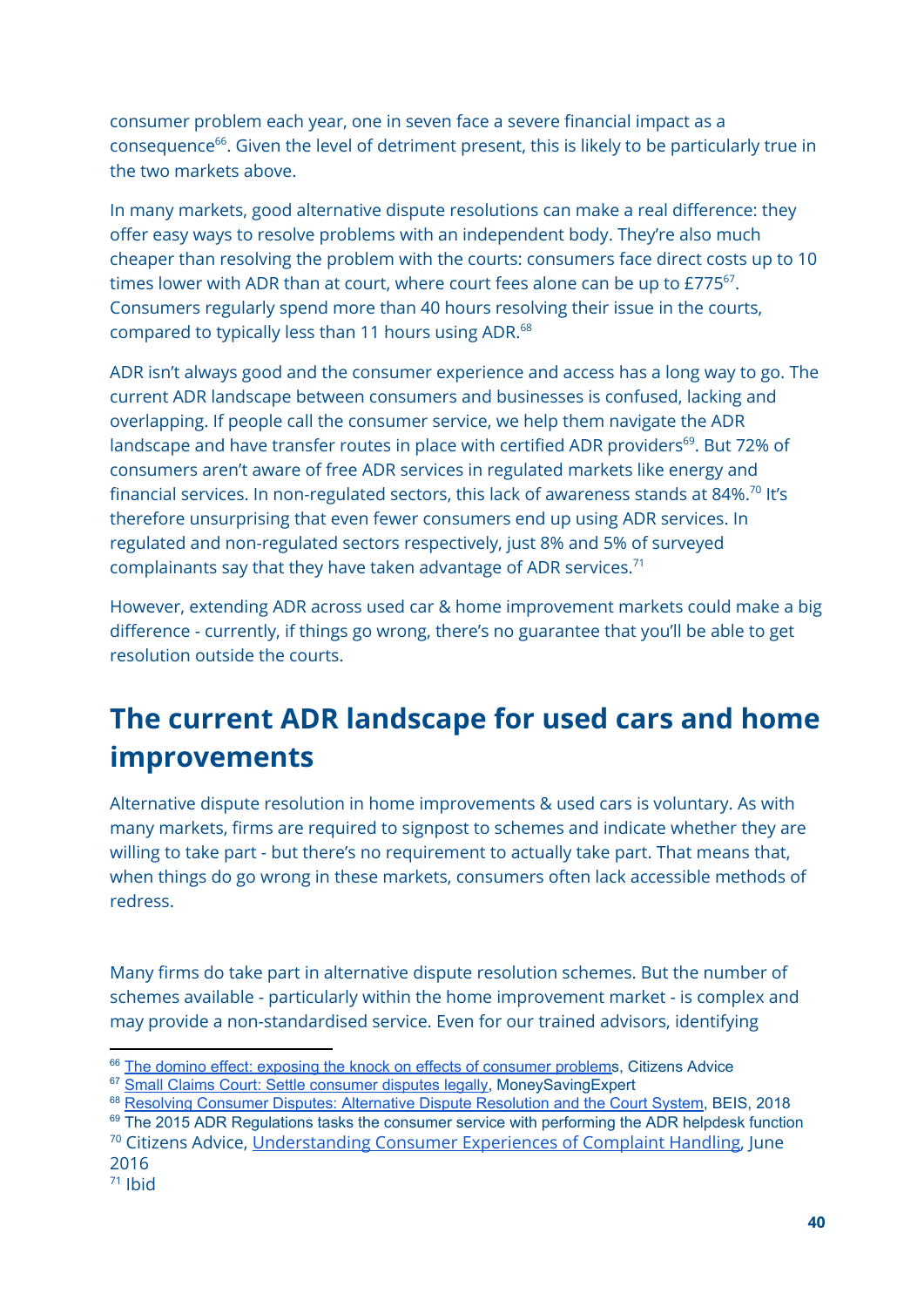relevant schemes can be difficult. And while this is to some extent justified in the home improvement market - which covers a lot of services and therefore a lot of expertise - it's hard to see the multitude of glazing arbitrators and plumbing resolvers as anything other than deeply confusing. Table 1 shows a non-exhaustive list of some of the current ADR schemes in used cars and home improvement markets. $72$ 

| <b>Used cars</b>                                  | <b>Home improvements</b>                                                                               |
|---------------------------------------------------|--------------------------------------------------------------------------------------------------------|
| <b>Motor Ombudsman</b>                            | <b>Association of Plumbing and Heating Contractors</b><br><b>Independent Dispute Resolution Scheme</b> |
| <b>Scottish Motor</b><br><b>Trade Association</b> | Cavity Insulation Guarantee Agency Independent<br><b>Arbitration Service for Customers</b>             |
| <b>National</b><br><b>Conciliation Service</b>    | <b>Chartered Institute of Plumbing and Heating Engineering</b><br><b>Investigation Committee</b>       |
|                                                   | <b>Confederation of Roofing Contractors</b>                                                            |
|                                                   | <b>Consumer Code for Home Builders Adjudication Scheme</b>                                             |
|                                                   | <b>Dispute Resolution Ombudsman</b>                                                                    |
|                                                   | Double Glazing and Conservatory Ombudsman Scheme                                                       |
|                                                   | <b>Federation of Master Builders (Conciliation)</b>                                                    |
|                                                   | The Glass and Glazing Federation Conciliation Scheme                                                   |
|                                                   | The Glazing Arbitration Scheme                                                                         |
|                                                   | Home Improvement Complaints Service (Ombudsman<br>Services)                                            |
|                                                   | Home Insulation and Energy Systems                                                                     |
|                                                   | Independent Consumer Adjudication Scheme: Build-Zone                                                   |
|                                                   | Kent County Council ADR Scheme                                                                         |
|                                                   | <b>National Federation of Roofing Contractors</b>                                                      |
|                                                   | <b>NHBC Resolutions Service</b>                                                                        |
|                                                   | <b>Painting and Decorating Association Clients' Advisory</b><br><b>Service</b>                         |
|                                                   | <b>Plumbing Industry Licensing Scheme</b>                                                              |

**Table 1: Current ADR schemes in used cars & home improvements markets**

<sup>72</sup> Citizens Advice, [Confusion,](https://www.citizensadvice.org.uk/Global/CitizensAdvice/Consumer%20publications/Gaps%20overlaps%20consumer%20confusion%20201704.pdf) gaps and overlaps, 2017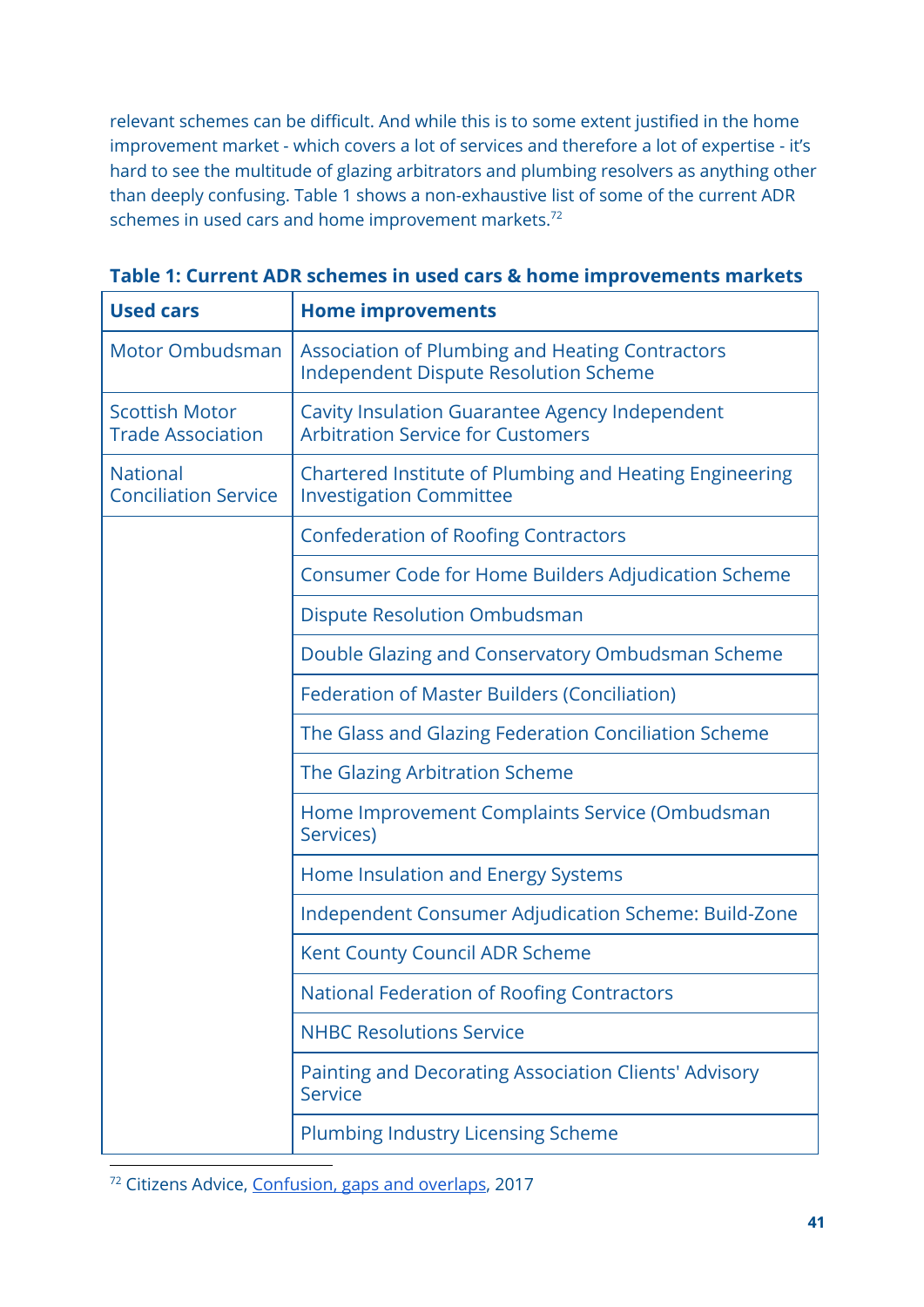| Scottish Decorators Federation               |
|----------------------------------------------|
| <b>Small Claims Mediation UK (Mediation)</b> |
| <b>Trust Mark</b>                            |

#### **How could ADR in these markets be made mandatory?**

As we argue below, ideally consumer ADR would not be addressed market-by-market. But it's in particular need of reform in these high detriment markets. We propose that - in the used car and home improvement markets - all traders be required to sign up to ADR through either a professional trade association or other ADR provider who meets the Chartered Trading Standards Institute's (CTSI) approval and accreditation standards, as is currently required. Unless the Government decides to go further and mandate single ADR schemes, we think it's appropriate that traders' freedom isn't limited beyond CTSI accreditation. For some traders, it will be more economical to enter a professional association; for others, direct ADR participation will suffice.

This would involve the Government (or an authorised regulator) enabling multiple ADR schemes to operate as they currently do. Traders would then be required to participate in the ADR scheme of their choosing, to which they would direct consumers after internal complaints procedures are exhausted. The CTSI would, as now, oversee all ADR schemes and provide a performance-monitoring function in order to achieve high standards of service, harmonised practices and impartiality.

The Government should also ensure there is a central consumer access portal for alternative dispute resolution in these and other markets, which assists consumers in identifying which schemes they are eligible for and can use to make their complaint. This could build on the ADR helpdesk function already provided by the Citizens Advice consumer service.

There is debate over the virtues of diversity in the alternative dispute resolution sector. However, this should not impinge on the consumer experience - knowing there is a single place to access ADR is crucial to reducing the confusion for consumers, encouraging them to use services when their detriment warrants it.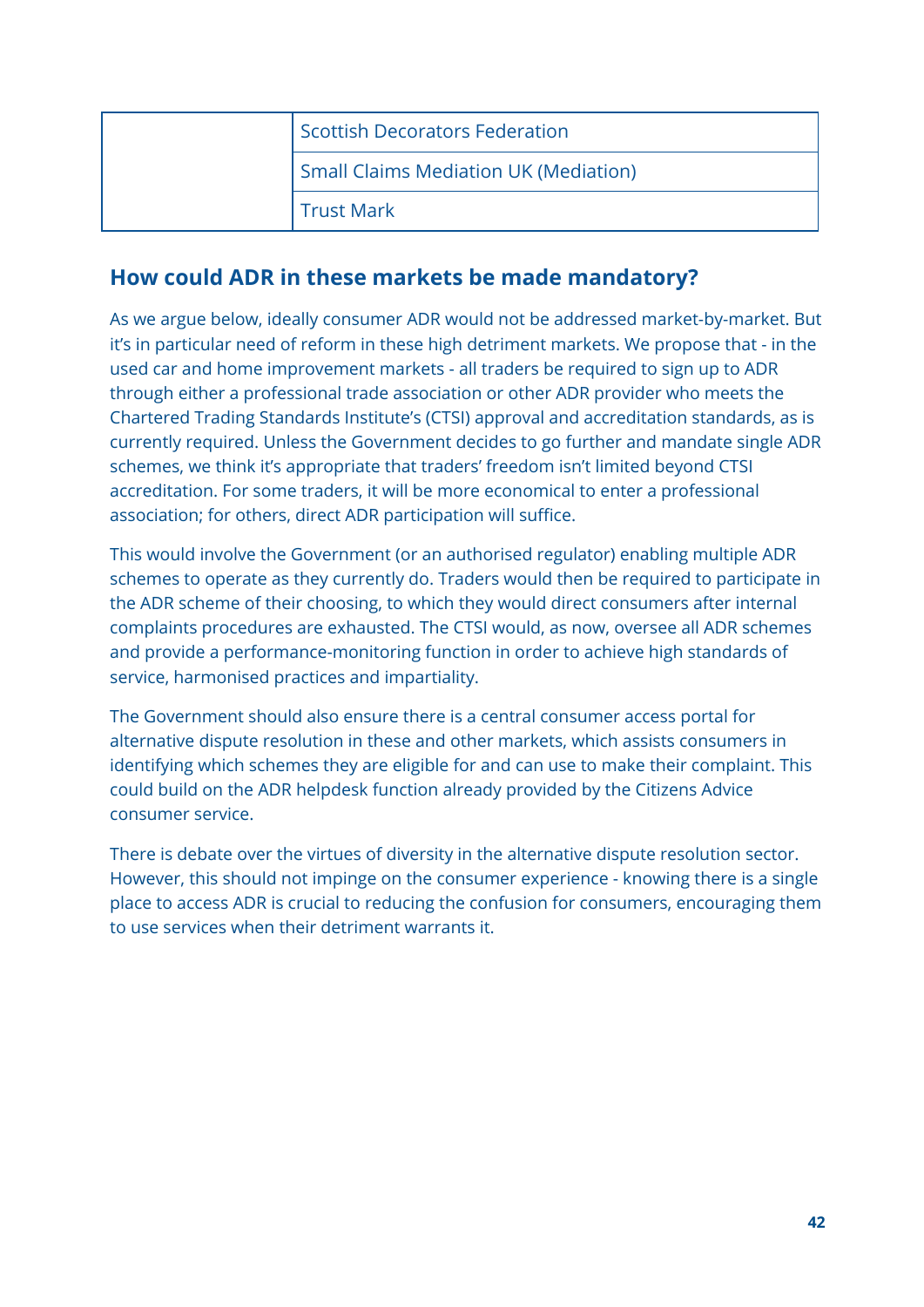# **Mandatory alternative dispute resolution need not be more costly for responsible traders**

The typical court case is a higher burden for traders than alternative dispute resolution. Cases awarded against them in the small claims court can leave traders paying court fees of up to £775, in addition to the cost of the claim and the (optional) instruction of solicitors. And some consumer cases are so complex or the claim so large that they must be heard by a higher court, with even higher expenses<sup>73</sup>.

In contrast, the cost of ADR for traders is widely recognised as lower<sup>74</sup>, whether through a professional trade body subscription or through one-off ADR case costs. Financial awards from alternative dispute resolution are also typically lower than would be awarded by the courts.

Table 2 substantiates this for ADR providers in these markets who make cost data publicly available on their website. The cost for small business ranges between £125 and £422 for trade association memberships that offer ADR. Most of these providers do not charge a per case cost, except in extreme circumstances - for example, if traders have made no attempt to resolve the dispute.

Per case costs are manageable, if traders choose not to go down the trade association route. For the average detriment specified above, costs are between £100 and £395 per case.

There may be additional hidden costs (for example, some providers did not indicate where there was an additional per-case cost) facing traders, but this indicates that the cost profile for traders need not be high and, in any case, always appears cheaper than going through the courts.

| <b>ADR</b>                                        | <b>Membership fee</b> | <b>Additional costs</b>                                                                                                                        |
|---------------------------------------------------|-----------------------|------------------------------------------------------------------------------------------------------------------------------------------------|
| <b>Motor Ombudsman</b>                            | £195+VAT              | E99+VAT if no attempt made to<br>resolve dispute                                                                                               |
| <b>Scottish Motor Trade</b><br><b>Association</b> | <b>Not listed</b>     | There is a small scale fee involved<br>in going to arbitration but this is<br>the only cost - all the other<br>expenses are borne by the SMTA. |

#### **Table 2: List of fees by ADR provider**

<sup>73</sup> Which. 2015. 'When should I use the small claims court?'. Available at:

https://www.which.co.uk/consumer-rights/advice/when-should-i-use-the-small-claims-court <sup>74</sup> Trading Standards, January 2016, The Alternative Dispute Resolution [Regulations](https://www.tradingstandards.uk/media/documents/commercial/adr/adr-business-guidance-inc-odr-jan-2016.pdf) - Guidance for **[Business](https://www.tradingstandards.uk/media/documents/commercial/adr/adr-business-guidance-inc-odr-jan-2016.pdf)**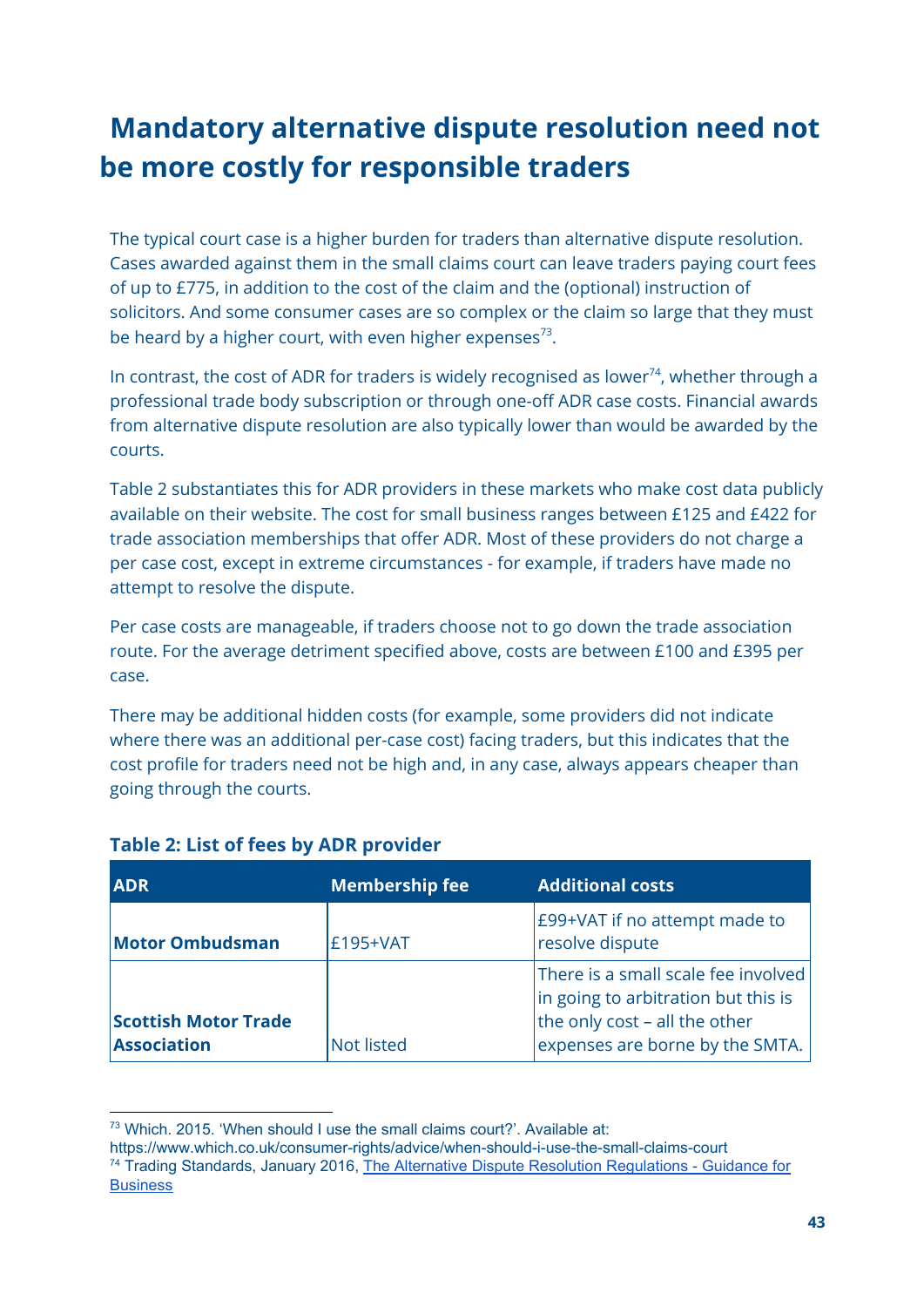| <b>National Conciliation</b><br><b>Service</b>                                                                          | N/A                                                                                                                                                                                                                                                       | Sum claimed Fee to pay (inc VAT)<br>Up to £1,000: £57.20<br>£1,001 - £5,000: £103.40<br>£5,000 - £15,000: £206.80<br>£15,000 upwards: £413.60                                                 |
|-------------------------------------------------------------------------------------------------------------------------|-----------------------------------------------------------------------------------------------------------------------------------------------------------------------------------------------------------------------------------------------------------|-----------------------------------------------------------------------------------------------------------------------------------------------------------------------------------------------|
| <b>Chartered Institute of</b><br><b>Plumbing and Heating</b><br><b>Engineering</b><br>Investigation<br><b>Committee</b> |                                                                                                                                                                                                                                                           |                                                                                                                                                                                               |
|                                                                                                                         | £201.50-£270                                                                                                                                                                                                                                              | N/A                                                                                                                                                                                           |
| <b>Confederation of</b><br><b>Roofing Contractors</b>                                                                   | £420.00                                                                                                                                                                                                                                                   |                                                                                                                                                                                               |
| <b>Dispute Resolution</b><br><b>Ombudsman</b>                                                                           | £125 + 8.5p per £1000 of<br>gross turnover                                                                                                                                                                                                                |                                                                                                                                                                                               |
| <b>The Glazing Arbitration</b><br><b>Scheme</b>                                                                         |                                                                                                                                                                                                                                                           | £395 plus VAT for documents<br>only arbitration                                                                                                                                               |
| <b>Plumbing Industry</b><br><b>Licensing Scheme</b>                                                                     | Turnover less than or<br>equal to £250,000 per<br>annum: £422<br>Turnover less than or<br>equal to £750,000 per<br>annum: £725<br>Turnover equal to or up<br>to £3,000,000 per<br>annum: £950<br>Turnover in excess of<br>£3,000,000 per annum:<br>£1,950 |                                                                                                                                                                                               |
| <b>Scottish Decorators</b><br><b>Federation</b>                                                                         | Starting at £227.37 p/a<br>for sole traders.                                                                                                                                                                                                              |                                                                                                                                                                                               |
| <b>Small Claims Mediation</b><br><b>UK (Mediation)</b>                                                                  |                                                                                                                                                                                                                                                           | Fees per party (excluding VAT)<br>Claiming £1000 or less - £50.00<br>Claiming £1000 to £5000 -<br>£100.00<br>Claiming £5000 to £15,000<br>£300.00<br>Claiming £15,000 to £50,000 -<br>£425.00 |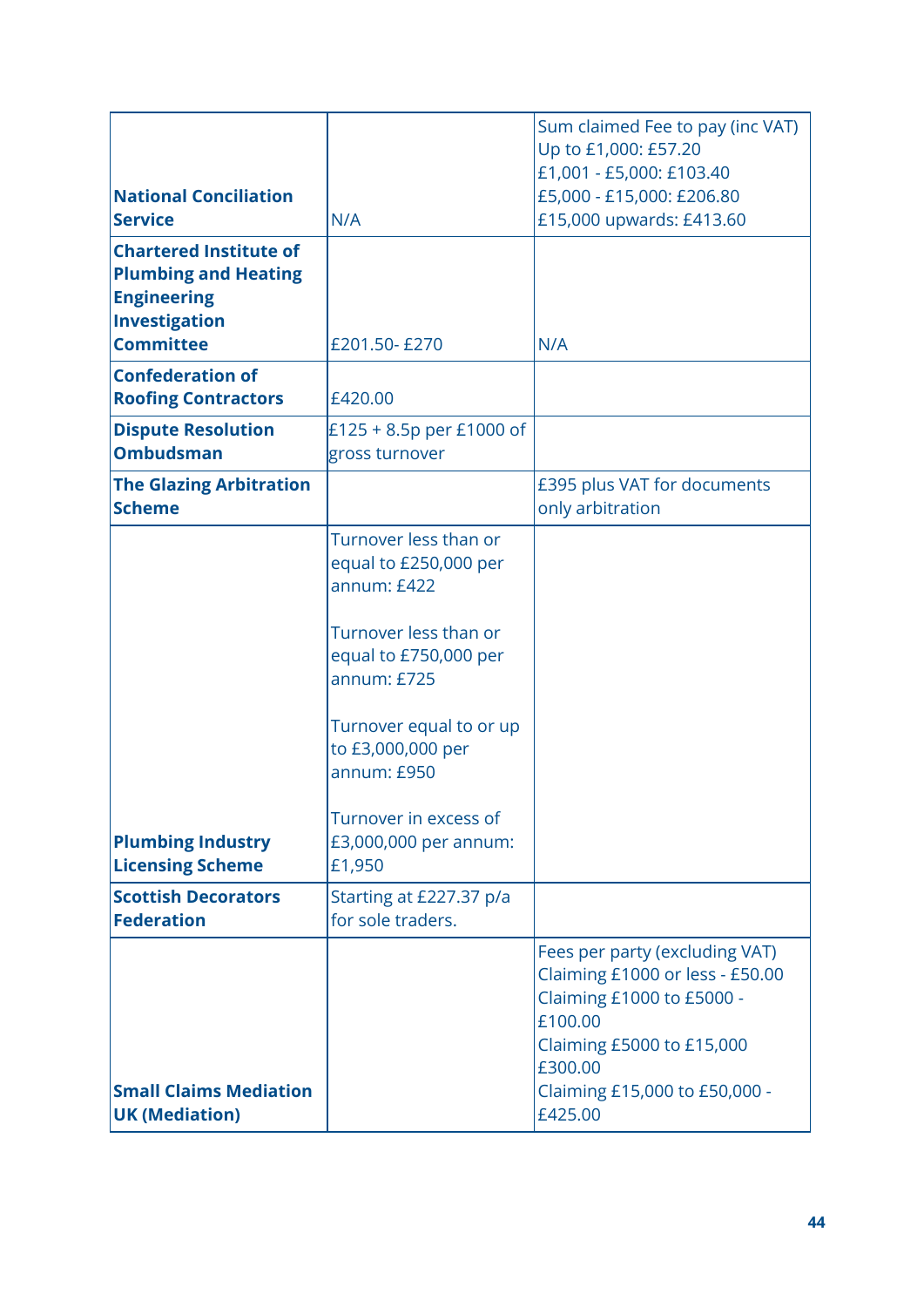In fact, we think that the cost evidence indicates a very different conclusion than believing mandatory ADR to be a cost burden on business. Responsible businesses know that they get things wrong from time to time. They know that the typical court costs risk being higher than the typical costs of ADR (which, for many schemes above, has a marginal cost of zero if the trader has done nothing wrong). Their incentives are already well aligned with using alternative dispute resolution - which, while not perfect, should be a less intensive process for all involved. These is demonstrated by the evidence of industry participation - at least 7,000 garages and car franchises are signed up to the Motor Ombudsman alone, for example. 75

But what are the incentives for irresponsible businesses, who are not attentive to making sure things go right for consumers first time? These businesses won't want to reduce the costs of problem resolution overall, because alternative dispute resolution reduces the costs for consumers as well. Better, they might reason, to bet on consumers not taking the time, energy and money to use an uncertain court process and refuse to offer any informal resolutions to consumers at all.

Participating in alternative dispute resolution probably is more expensive for these traders - but this should be the case. These are the rogue traders that the Government should want a consumer protection scheme to catch.

This is the strongest argument for making alternative dispute resolution mandatory in these markets: reduce the cost for consumers settling problems with rogue traders and make rogue traders pay the cost of alternative dispute resolution.

This in turn helps level the competitive playing field for responsible businesses who want to settle disputes in a fair way. While some responsible businesses may have sufficient confidence in their own complaints procedures to opt out of ADR, given the low costs for business and the increase in customer confidence extending ADR should deliver, it's reasonable to extend it to all businesses. And you give consumers the reassurance that no matter who they go to, there'll receive adequate compensation.

### **ADR should be mandatory across all markets**

We welcome the Government's focus on home improvement & used car markets, as our consumer service data does indicate that this is where some of the highest harms currently occur. But the Consumer Green Paper could be an opportunity to pursue far reaching ADR reforms. Indeed, we still believe that to meet the Government's aim to make ADR 'more accessible and simpler for consumers'<sup>76</sup>, further reform is needed to the entire ADR landscape. In this, we are in agreement with academic experts who believe that systemic change is required to realise these aspirations and that 'future institutional

<sup>&</sup>lt;sup>75</sup> The Motor [Ombudsman](https://www.themotorombudsman.org/wp-content/uploads/sites/9/2017/12/THE-2016-MOTOR-OMBUDSMAN-ANNUAL-REPORT.pdf) Annual Report 2016, The Motor Ombudsman

<sup>76</sup> BEIS, [Modernising](https://beisgovuk.citizenspace.com/ccp/consumer-green-paper/supporting_documents/Modernising%20Modern%20Consumer%20Green%20Paper.pdf) Consumer Markets: Consumer Green Paper, April 2018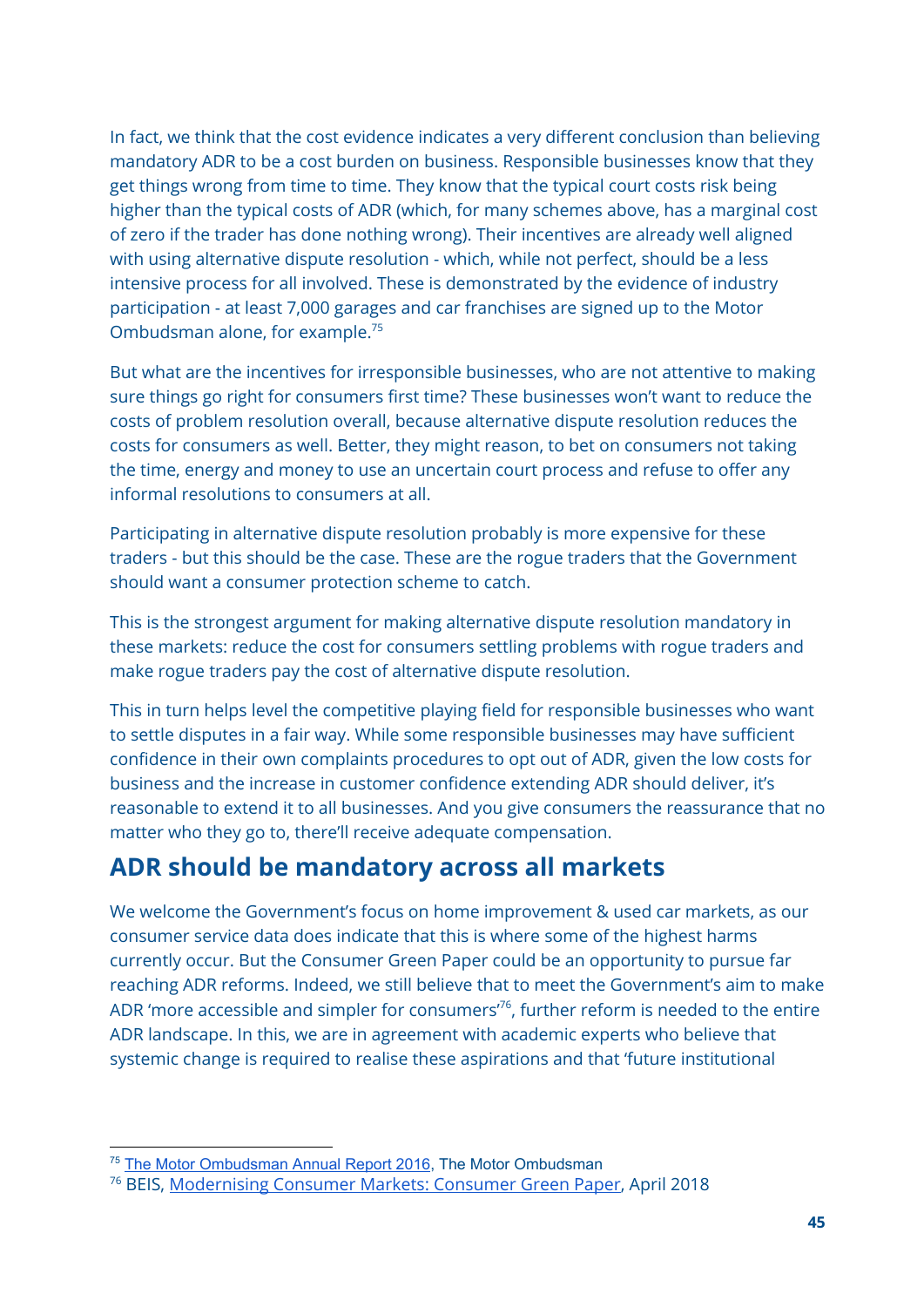design should be informed by principle...a holistic, not just single institution-specific, approach is needed".<sup>7778</sup>

To achieve this, mandatory ADR should be extended across all consumer sectors with one single entry point for consumers wishing to make a complaint.

Lack of consumer trust in the ADR landscape persists because of gaps in the market, overlaps between sectors and inconsistent terminology. Second, the current ADR landscape is not designed with consumers' needs in mind, with ADR schemes competing with each other at the expense of consumer usability.<sup>79</sup> And finally, the lack of good quality data, monitoring and standards-setting makes it difficult to examine the efficacy of our current system and improve it.

As the Government's Green Paper indicates, this can have consequences beyond accessibility and poor service. Gaps in the market can leave thousands of consumers with high-value complaints to fend for themselves against unscrupulous traders.<sup>80</sup> While the Citizens Advice consumer service and Trading Standards often help consumers fight their own corner and navigate complex landscapes, it should be much simpler in the first place. The priority should be fixing the markets with the highest level of detriment. But a further prize would be extending mandatory alternative dispute resolution across all markets.

Redress: Making Redress Accessible for [Consumer-Citizens,](http://www.fljs.org/sites/www.fljs.org/files/publications/Designing%20Consumer%20Redress.pdf) June 2015

 $79$  This is reflected in the Government's own research, which finds that nearly half of ADR users had problems with their service: BEIS, Resolving Consumer Disputes: [Alternative](https://assets.publishing.service.gov.uk/government/uploads/system/uploads/attachment_data/file/698442/Final_report_-_Resolving_consumer_disputes.pdf) Dispute [Resolution](https://assets.publishing.service.gov.uk/government/uploads/system/uploads/attachment_data/file/698442/Final_report_-_Resolving_consumer_disputes.pdf) and the Court System, April 2018

<sup>77</sup> Christopher Hodges, 'Consumer Redress: [Implementing](https://papers.ssrn.com/sol3/papers.cfm?abstract_id=2793603) the Vision' in Pablo Cortés, *The New Regulatory Framework for Consumer Dispute Resolution* (OUP 2016) <sup>78</sup> Carol Brennan, Naomi Creutzfeldt, Chris Gill and Carolyn Hirst, Designing [Consumer](http://www.fljs.org/sites/www.fljs.org/files/publications/Designing%20Consumer%20Redress.pdf)

<sup>80</sup> BEIS, [Modernising](https://beisgovuk.citizenspace.com/ccp/consumer-green-paper/supporting_documents/Modernising%20Modern%20Consumer%20Green%20Paper.pdf) Consumer Markets: Consumer Green Paper, April 2018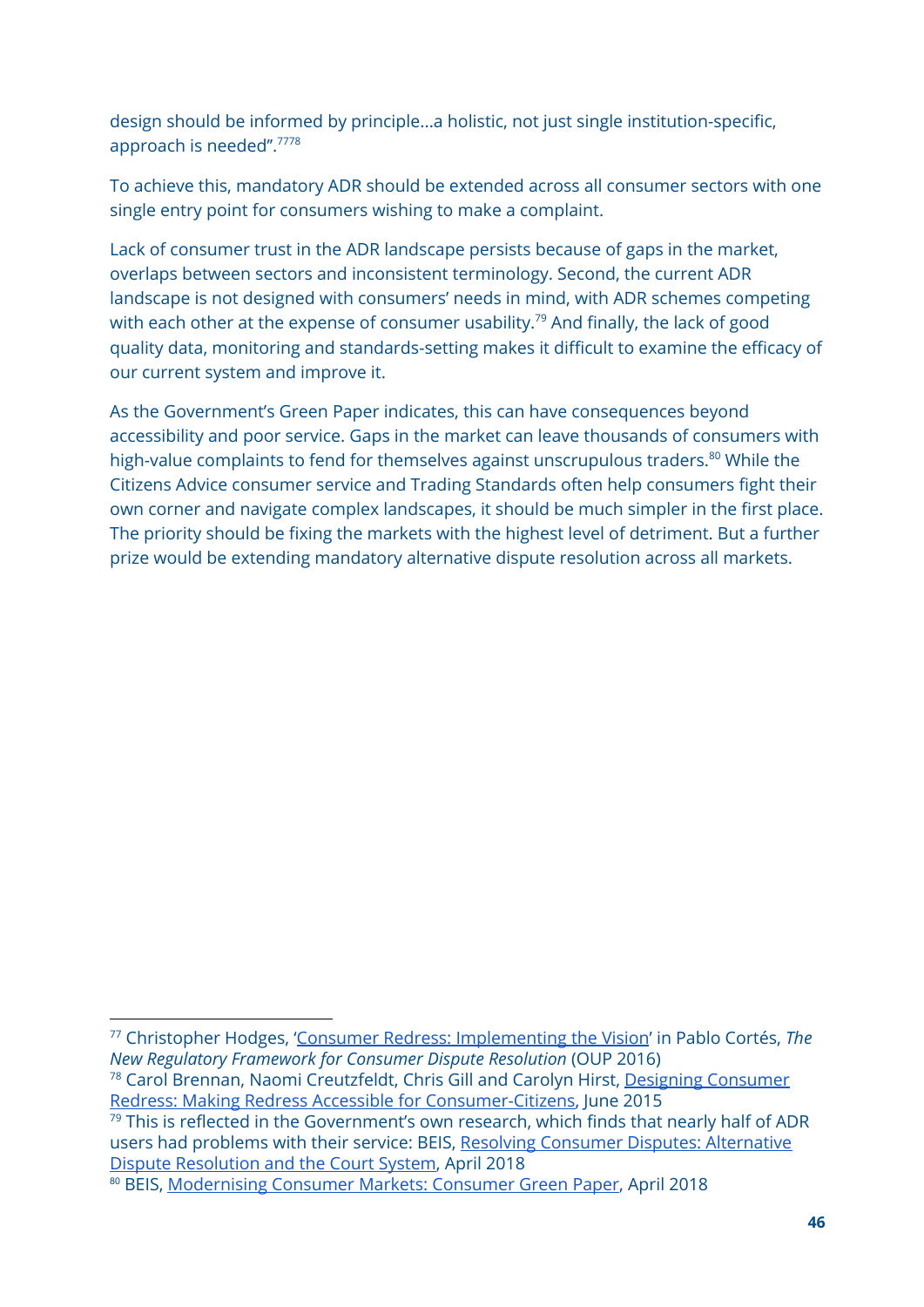### **Appendix 1: Type and volume of problems in the home improvement market**

Table 4 below shows the type and volume of problems reported to the consumer service in the home improvement market. As the majority of consumers' problems with used cars were regarding defective, unsafe or misrepresented goods, a similar list is not detailed here.

| <b>Goods/Service</b>                                                      | <b>Number of cases</b> |
|---------------------------------------------------------------------------|------------------------|
| (AB99) Other general building work                                        | 6332                   |
| (AB28) Window frames and doors                                            | 5808                   |
| (AB10) Fitted Kitchens                                                    | 5578                   |
| (AB25) Roofing, roof sealing and chimney<br>repairs                       | 5511                   |
| (AB24) Major renovations (including lofts,<br>conversions and extensions) | 4234                   |
| (AB03) Plumbers and plumbing                                              | 3661                   |
| (AB27) Paving, driveways, patios and decking                              | 3523                   |
| (AB19) Fitted Bathrooms                                                   | 3453                   |
| (AC04) Double/triple glazing                                              | 2852                   |
| (AB05) Electrical services and installations                              | 2063                   |
| (AC05) Conservatories/orangeries                                          | 1819                   |
| (AB02) Decorator services                                                 | 1445                   |
| (AB22) Guttering and drains                                               | 1206                   |
| (AB11) Insulation                                                         | 1074                   |
| (AB23) Home security systems                                              | 1074                   |
| (AC03) Glazing Services                                                   | 898                    |
| (AB20) Electric garage doors and electric gates                           | 726                    |
| (AB13) Wall coating and rendering                                         | 684                    |
| (AB14) Damp Proofing                                                      | 651                    |
| (AB26) Scaffolding and skips                                              | 494                    |

#### **Table 4: Type and volume of problems in the home improvement market**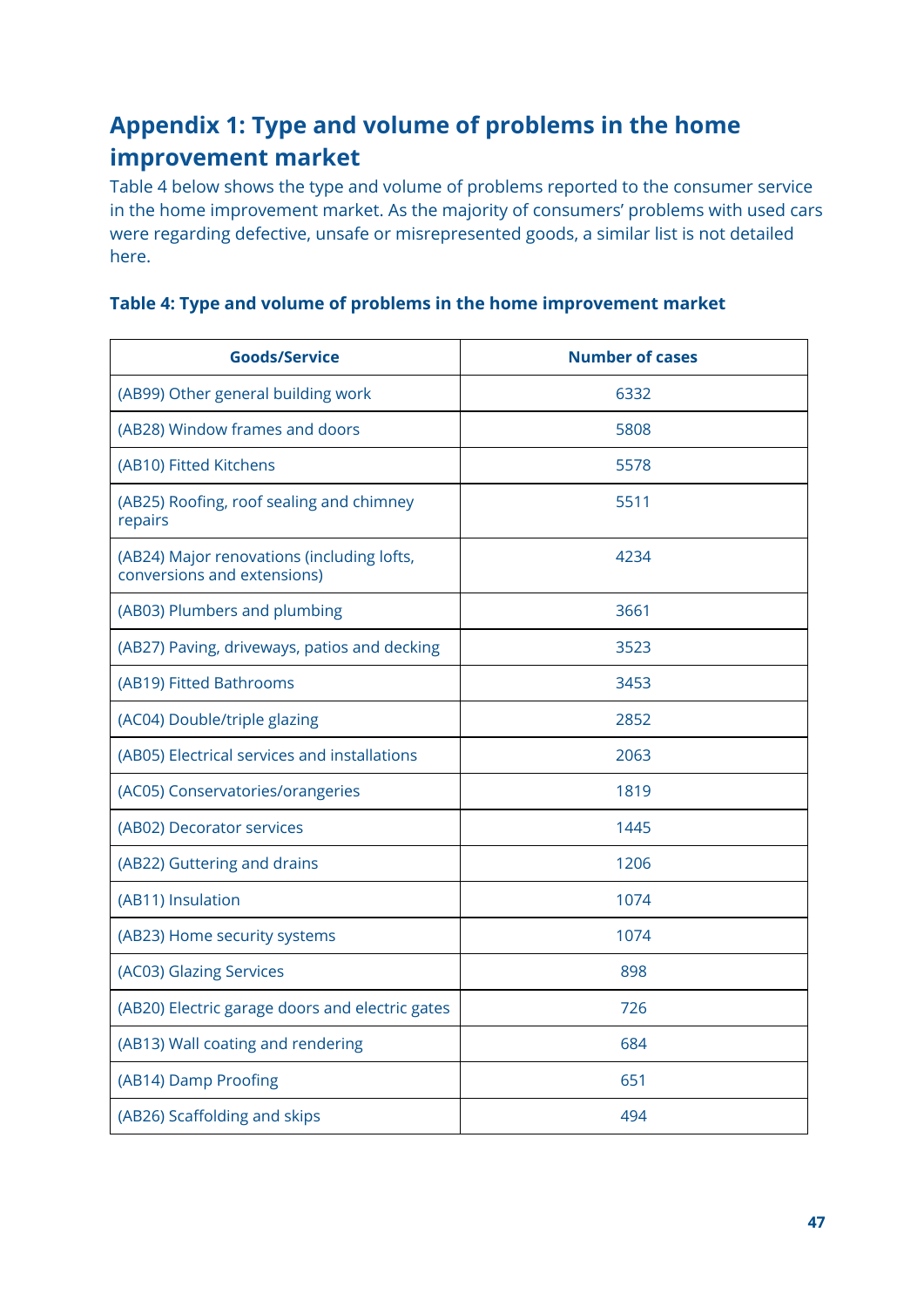# **17. Do you agree with the initial areas of focus for the Consumer Forum?**

Convened bodies are often a mixed blessing. On the one hand, they can lack clear direction, fail to have buy in from their membership and take on more than they can chew. But if they are given clear aims, have a well-defined remit and, in this context, are led by a Government who wants to change things, they can be a powerful way of changing policy and practice. It's therefore critical that the Consumer Forum is treated as a ministerial and departmental priority to drive change in regulated markets.

We agree that the Consumer Forum's initial area of focus should be protecting vulnerable consumers in regulated markets. For the Consumer Forum to be effective, it should align with existing priorities for supporting vulnerable consumers, most notably the consideration of minimum standards for people with mental health conditions.

In many cases, a consumer with mental health problems faces similar issues across their essential services, irrespective of the market. These might be problems managing their money, communicating with providers or resolving service issues. But the support offered varies significantly between and within essential service markets. Without clear minimum standards, it's difficult for suppliers to be sure they are meeting their obligations - and it's difficult for regulators to hold them to account. From a consumer's perspective, it's unreasonable that people's needs are accommodated by some essential services but not others. And it's unreasonable that someone could switch suppliers to find they no longer receive the same basic support.

Not only does this variability leave some vulnerable consumers without the support they need, it also makes it difficult for consumers to know what support they are entitled to. There is therefore a need for strong, consistent standards, endorsed at the highest regulatory and governmental level.

This is something the Consumer Forum can treat as a first priority. In its first meeting the Consumer Forum should:

- 1) Agree action that can be taken immediately to improve standards for people with mental health conditions in essential markets
- 2) Identify and agree areas where further research by the UKRN and others into the needs of people with mental health conditions is needed

In many respects, the action that's needed to improve essential markets is plain and already established by research. As a starting point, people with mental health problems should be able to expect:

- Access to well trained, specialist customer support
- Priority repairs of faulty or broken equipment
- They won't be prematurely disconnected due to lack of payment
- Any arrears or debts will be dealt with in-house, rather than being sold on, taken to court or dealt with by a third party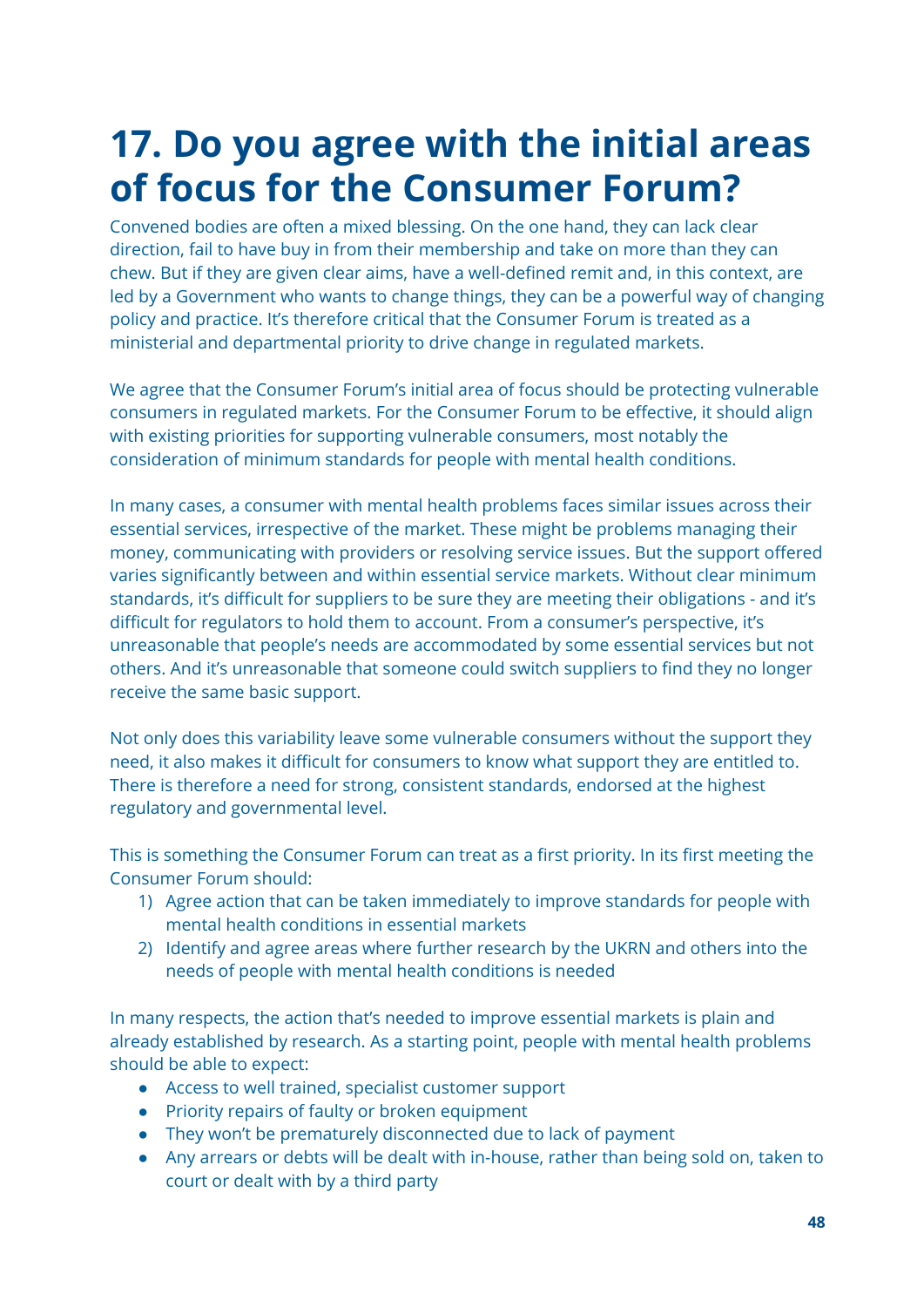● Providers should offer multiple ways for customers to get in touch in order to request extra support.

Our current views on minimum standards for people with mental health conditions are set out in Beyond good [practice](https://www.citizensadvice.org.uk/about-us/policy/policy-research-topics/consumer-policy-research/consumer-policy-research/beyond-good-practice-guides-improving-support-with-essential-services-for-people-with-mental-health-problems/) guides, which we also append to this response.

Progress on these issues should be enacted as quickly as possible. Alongside this, the Consumer Forum should set clear timescales and expectations for UKRN's work on minimum standards. At the earliest possible occasion, the forum should invite relevant bodies to present their evidence on the need for further minimum standards and the potential standards that could be introduced. These minimum standards should aim to be agreed by the start of 2019.

The Consumer Forum should drive regulators to think ambitiously about the support they can offer to their vulnerable customers. It should also explore whether regulators' existing powers are adequate for supporting vulnerable consumers effectively. The Government should be willing to extend these powers if needed.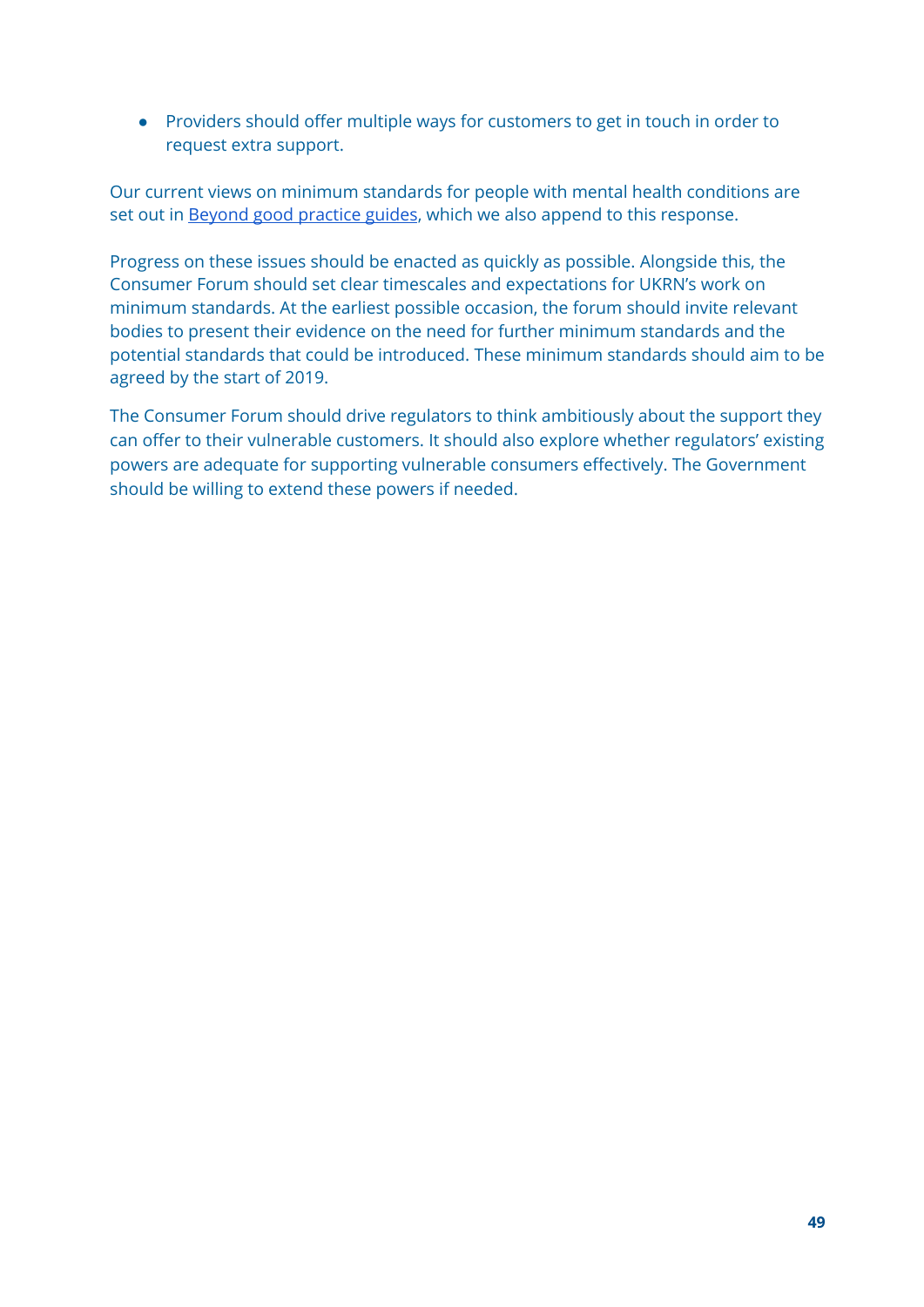# **Response to selected other questions Comments on data portability (Questions 1, 2, 3 & 6)**

The Government should take forward the following in regards to data portability:

- 1. The Smart Data Review should consider whether current data portability arrangements are sufficient to develop new service ecosystems and protect consumers from lock-in and dominant providers
- 2. BEIS and regulators should review how automatic switching services can be accessed and trusted by low income and vulnerable consumers

The following views are principally drawn from the energy market, where we have most experience of monitoring the smart meter rollout and the accompanying data portability issues. On this basis, we believe data portability is helpful to consumers in three ways:

**First, it can unlock new service and ecosystems.** We would particularly expect this in energy, as a result of new smart meter data becoming available. This could enable third party intermediaries and demand-side aggregators to provide new benefits to consumers and reduce costs.

But there is reason for caution here. For example, our research<sup>81</sup> found that the business case for demand side response, which data portability may enable, is real but limited. The Government should not treat data portability as useful in and of itself - its use is determined by the business case for the services it enables. We think it data portability will open up new options. But it is then for consumers and the market to decide whether these options are worth it.

**Second, it can protect consumers,** especially from being 'locked-in' to particular services. One might expect this to be useful in the energy market, as smart home offers develop and offers increasingly rely on access to past energy usage data.

In the smart appliance market, we've argued for data portability, but believe this should go further to ensure for the interoperability of devices and to protect against lock-in $^{82}$ . We welcome the Government's intention to prioritise interoperability alongside data portability.

We regard data portability as a necessary, but insufficient, protection for consumers. If it is the only measure designed to protect consumers from 'lock-in' then it is likely to be unsuccessful, as we would not expect all consumers to exercise their portability rights.

**Third, it may reduce switching costs**, by enabling new automatic switching services in essential services. We think there is a real potential and prize here from data portability. However, we should be mindful of why the success of existing automatic switching

<sup>&</sup>lt;sup>81</sup> The value of time of use tariffs in Great [Britain](https://www.citizensadvice.org.uk/about-us/policy/policy-research-topics/energy-policy-research-and-consultation-responses/energy-policy-research/the-value-of-time-of-use-tariffs-in-great-britain/), Citizens Advice/Brattle Group, July 2017

<sup>&</sup>lt;sup>82</sup> See also, our recent evidence on proposals regarding setting standards for smart [appliances](https://www.citizensadvice.org.uk/Global/CitizensAdvice/Energy/Energy%20Consultation%20responses/Citizens%20Advice%20response%20to%20Proposals%20regarding%20setting%20standards%20for%20smart%20appliances.pdf)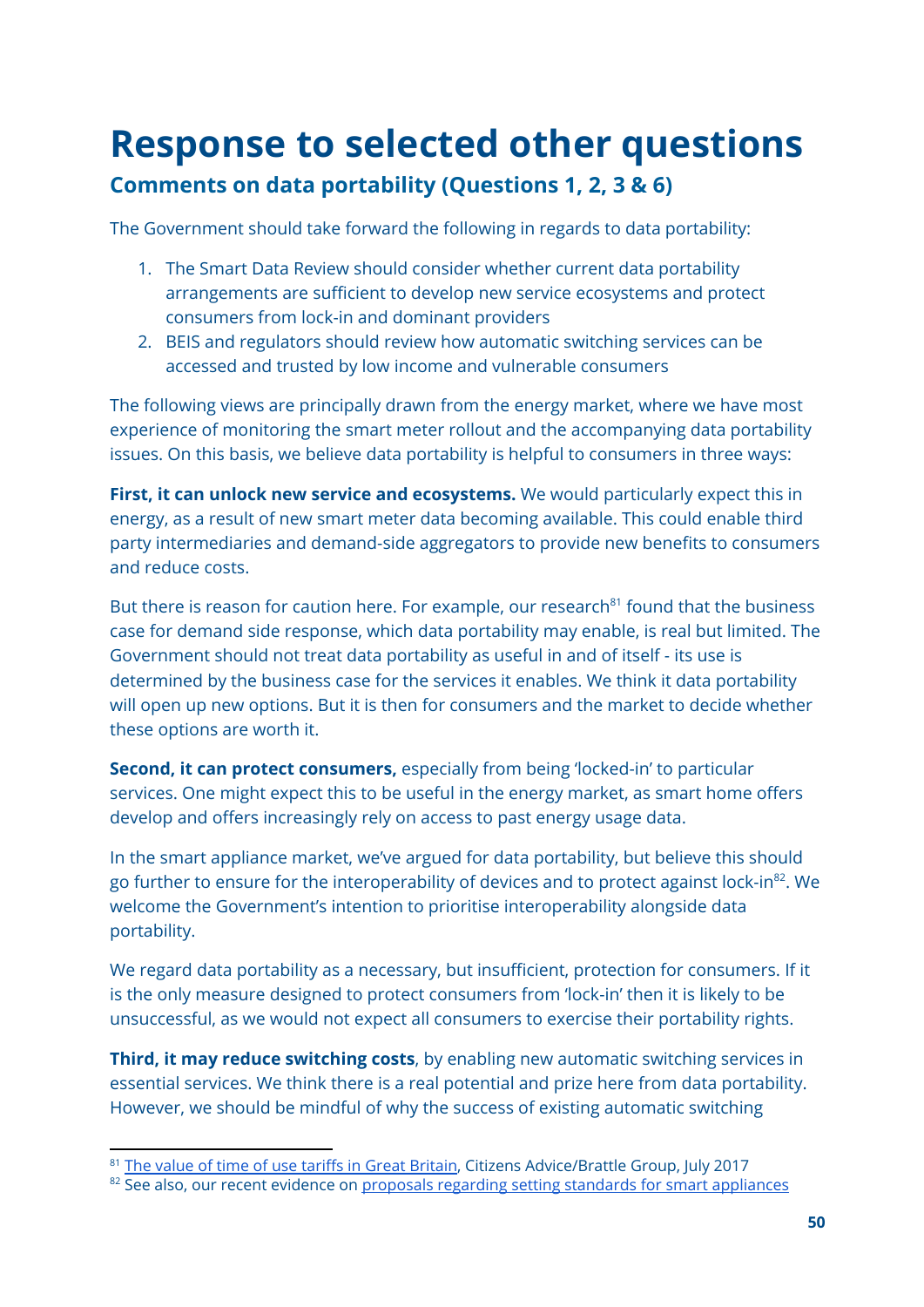services has been limited. To take the example of Flipper, its website states that households using the service have saved £6.5 million, at an average of £385 a year - which indicates that roughly 17,000 households have used its service. This is a decent start, but a drop in the ocean compared to the 11 million households still on the worst value energy deals or the millions who struggle to build up a savings buffer.

That's because these existing services are targeting consumers who are already engaged and many of those consumers don't want to give up any financial savings in exchange for the convenience of never having to switch again.

Meanwhile, those consumers who could genuinely benefit from automatic switching services are those who either lack the ability to engage, do not trust the market or cannot access the best deals because they are digitally excluded. These consumers are extremely unlikely to use cutting edge technology or trust that they will get a better deal if they do so. They are, by definition, more expensive for companies to find and make offers to.

We think Citizens Advice is well placed to help address these problems of trust and access. If we can work with trusted providers successfully, we could help them target low income households more successfully, reducing households' bills by hundreds of pounds each year.

We are in the process of trialling how we best work with innovative consumer services to test how well they work for our clients and how best to build them into our advice processes. We'll provide feedback to the companies we work with to shape the market to ensure that innovation and digital services work for every consumer.

### **10. In what circumstances are personalised prices and search results being used? In which circumstances should it not be permitted? What evidence is there on harm to consumers?**

We have examined personalised pricing in four essential markets: water, post, energy and telecoms. We will be publishing research on these markets in the near future. There is no evidence that personalised pricing is currently occurring in these markets. This is because:

- **Firms need data which they don't have.** Many essential service providers do not yet have the ability to collect, store and analyse big data on the scale necessary for personalised pricing.
- **The return on investment is too low.** Personalised pricing requires investment in new IT systems & algorithms. Since consumers tend not to like the idea of personalised pricing, firms aren't yet taking the risk on investing.

**In the postal and water sectors, it's unlikely that personalised pricing would emerge under current price protections.** Price caps mean that it's relatively hard for providers to price above cost, or to segment between users. This might change in coming years. It's possible that the water sector will see the introduction of competition and an associated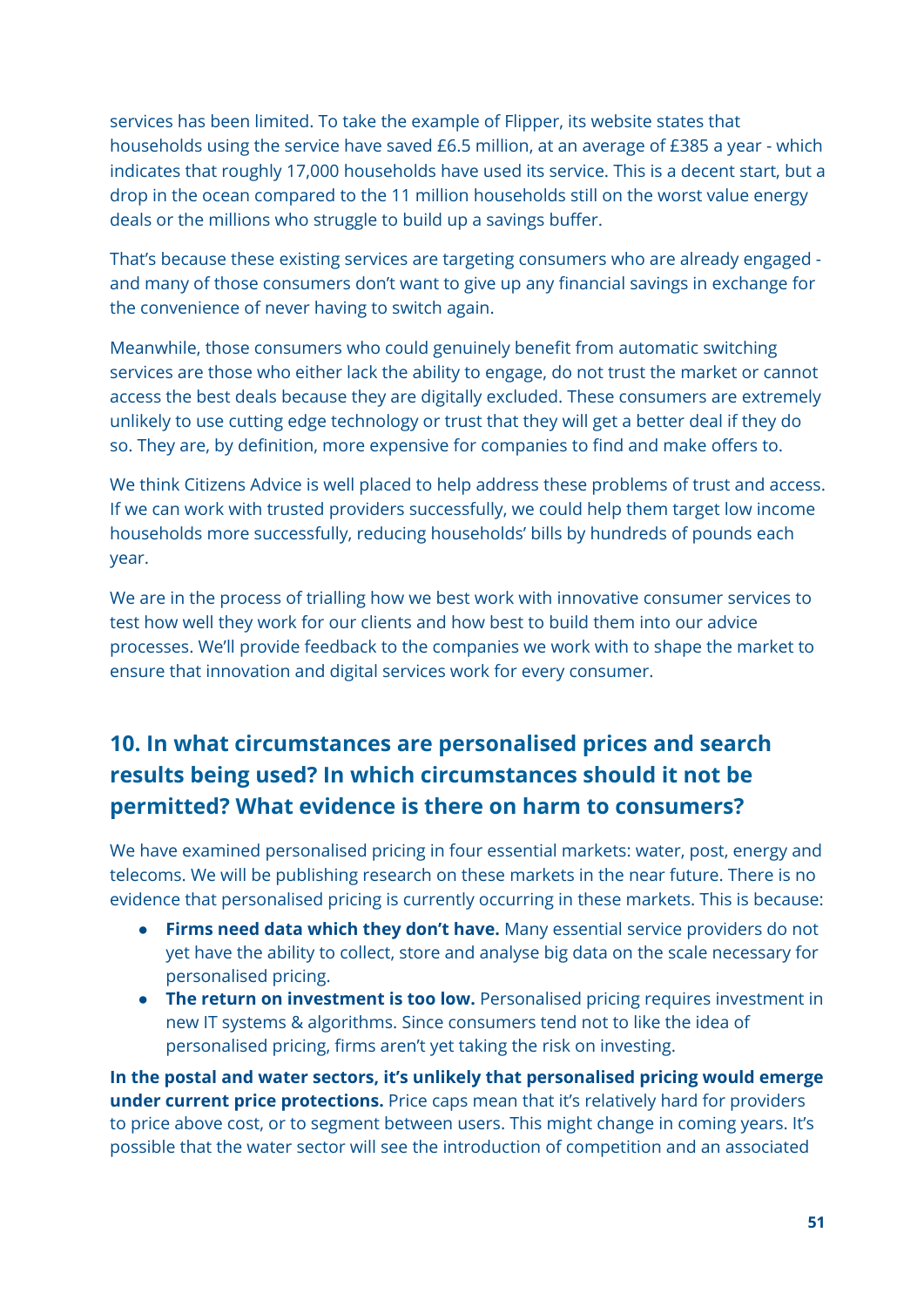loosening of prices. And the use of online accounts for post and parcel delivery will make it easier to segment consumers.

**In the energy and telecoms markets, personalised pricing looks more likely.** The pricing of energy and telecoms is more flexible, with a range of tariffs on offer in both markets. These markets also have better access to consumer data, including personal and usage data, providing firms with a fuller picture of their behaviour. In energy, the amount of personal data will only grow, as the smart meter rollout is completed.

We think the challenges personalised pricing presents should be tackled now. Many of the measures that currently protect consumers could also serve as important safeguards in the future:

- **Current price protections are vital** but these must be kept up to date, to ensure those who are least able to manage don't get left behind.
- **Regulators need to keep up with technological changes** by maintaining oversight about how data is used to inform pricing strategies and by monitoring the cost of essential services for different consumer groups.
- **More needs to be done to ensure that technological developments - such as automated switching services - are used to benefit** *all* **consumers,** not only those who already shop around.

### **11. Should terms and conditions in some sectors be required to reach a given level of comprehension, such as measured by online testing?**

Our research argues that terms and conditions should be judged by how helpful they are to consumers.<sup>83</sup> Companies in regulated essential markets should make their terms and conditions simpler and more digestible. Given the differences in these markets, good practice will vary. But all providers should have a one page summary sheet of key terms and conditions, which should be tested for comprehensibility.

### **19. Does the competition regime provide the CMA and regulators the tools they currently need to tackle anti-competitive behaviour and promote competition?**

No. The CMA should be given civil fining powers as a matter of legislative urgency. Businesses that are not complying with consumer law currently have weak incentives to modify their existing behaviour, as court orders will only restrain future misconduct. Individual consumer redress schemes restrain current misconduct to some extent, but are unlikely to address systematic problems. Giving the CMA civil fining powers would improve businesses' compliance, as the CMA would be quicker to act to penalise unfair behaviour.

<sup>&</sup>lt;sup>83</sup> Against the clock: Why more time isn't the answer for [consumers](https://www.citizensadvice.org.uk/Global/CitizensAdvice/Consumer%20publications/Finalreport-Againsttheclock.pdf), Citizens Advice, 2016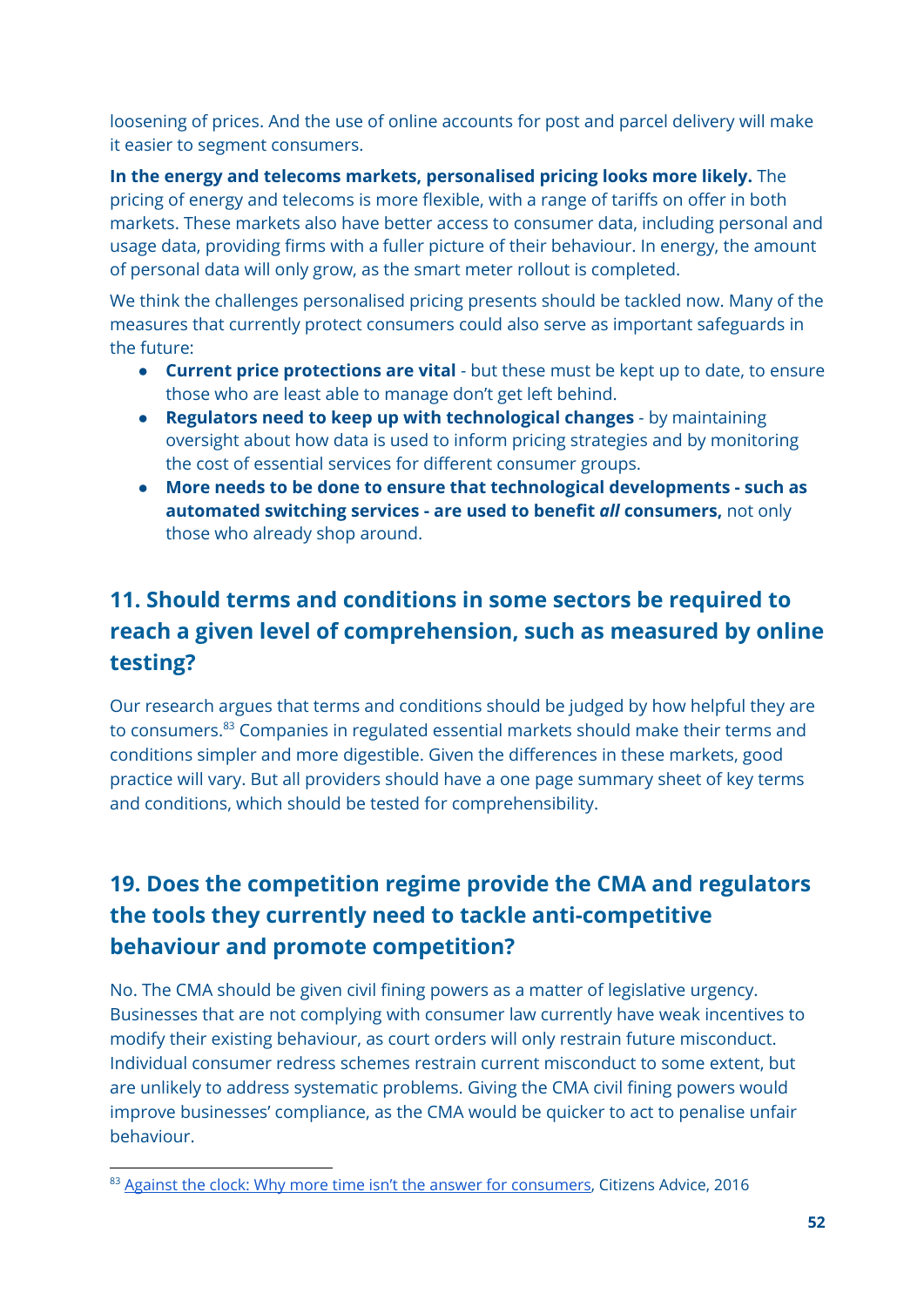As we exit the European Union, there will also need to be well defined mechanisms for multilateral, cross border evidence sharing on consumer enforcement issues, and reciprocal evidence request powers for national competition authorities.

### **21. Do you agree with the approach set out in the draft Strategic Steer to the CMA? Are there any other areas you think should be included?**

The draft Strategic Steer represents an important step forward in the CMA's direction. The previous Steer focused too much on unalloyed faith in unmanaged markets to deliver. This was illustrated by its starting quote, *'The most important single central fact about a free market is that no exchange takes place unless both parties benefit'.*

The new steer, while retaining a correct belief in markets as a way of allocating scarce resources, is more empirical and more nuanced. It's right that the CMA should focus on making sure markets work for the most vulnerable, that they focus on the least productive markets and that they learn from the latest insights in behavioural economics and in data science. A move away from abstract models towards how real consumers think and behave is enormously welcome.